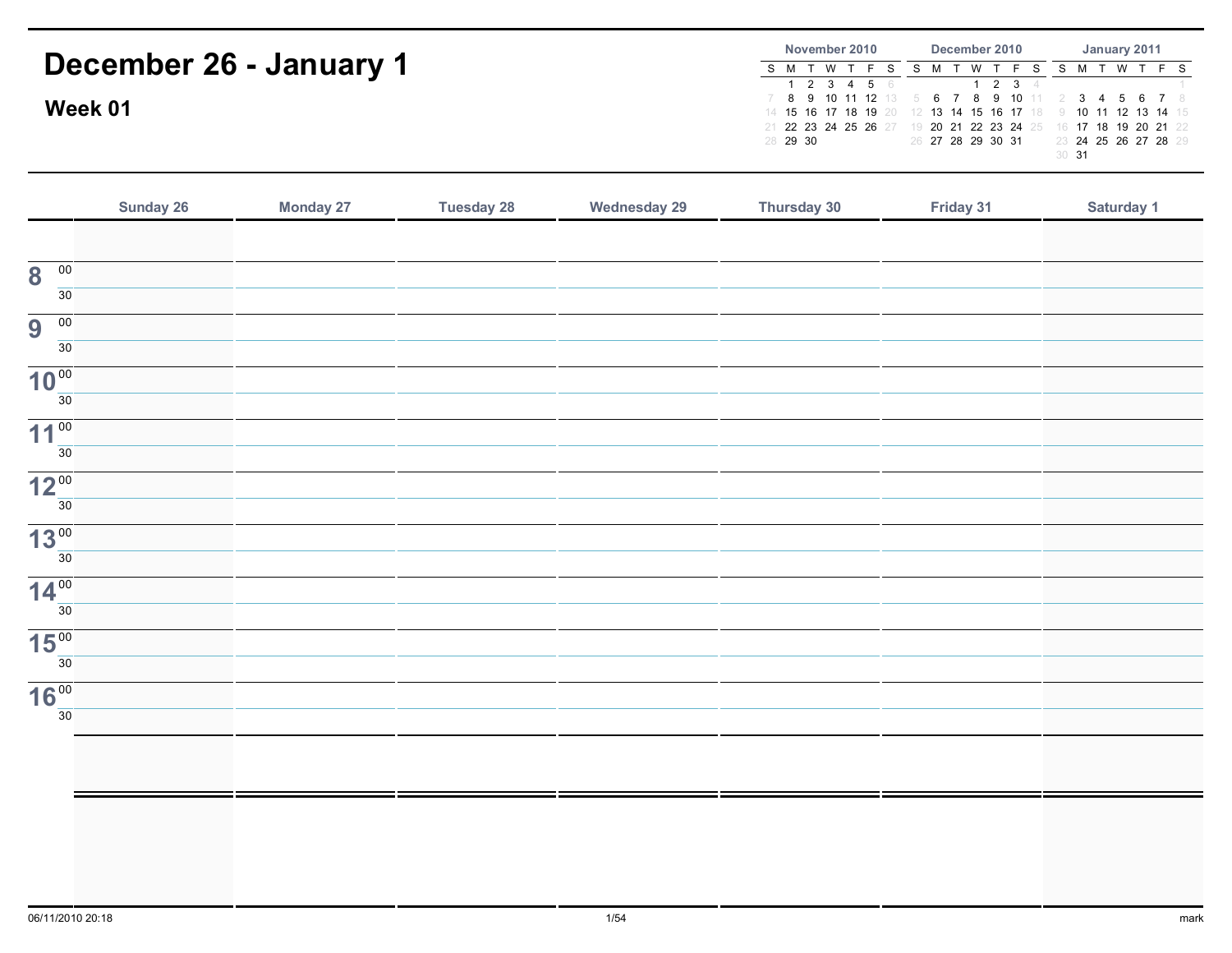|               | December 2010               | January 2011                        | February 2011                                                                                                   |  |  |  |  |  |
|---------------|-----------------------------|-------------------------------------|-----------------------------------------------------------------------------------------------------------------|--|--|--|--|--|
| January 2 - 8 | W T<br>S M T<br>1 2 3 $\pm$ |                                     | T W T<br>2 3 4 5                                                                                                |  |  |  |  |  |
| Week 02       |                             |                                     | 5 6 7 8 9 10 11 2 3 4 5 6 7 8 6 7 8 9 10 11 12<br>12 13 14 15 16 17 18 9 10 11 12 13 14 15 13 14 15 16 17 18 19 |  |  |  |  |  |
|               | 26 27 28 29 30 31           | 23 24 25 26 27 28 29 27 28<br>30 31 | 19 20 21 22 23 24 25 16 17 18 19 20 21 22 20 21 22 23 24 25 26                                                  |  |  |  |  |  |

|                                            | Sunday 2 | <b>Monday 3</b> | <b>Tuesday 4</b> | <b>Wednesday 5</b> | <b>Thursday 6</b> | Friday 7 | Saturday 8 |
|--------------------------------------------|----------|-----------------|------------------|--------------------|-------------------|----------|------------|
|                                            |          |                 |                  |                    |                   |          |            |
| $\overline{00}$<br>$\overline{\mathbf{8}}$ |          |                 |                  |                    |                   |          |            |
| 30                                         |          |                 |                  |                    |                   |          |            |
| 9<br>$\overline{00}$                       |          |                 |                  |                    |                   |          |            |
| 30                                         |          |                 |                  |                    |                   |          |            |
| 10 <sup>00</sup>                           |          |                 |                  |                    |                   |          |            |
| 30                                         |          |                 |                  |                    |                   |          |            |
| 11 <sup>00</sup>                           |          |                 |                  |                    |                   |          |            |
| 30                                         |          |                 |                  |                    |                   |          |            |
| 12 <sup>00</sup>                           |          |                 |                  |                    |                   |          |            |
| 30                                         |          |                 |                  |                    |                   |          |            |
| 13 <sup>00</sup>                           |          |                 |                  |                    |                   |          |            |
| 30                                         |          |                 |                  |                    |                   |          |            |
| 14 <sup>00</sup>                           |          |                 |                  |                    |                   |          |            |
| 30                                         |          |                 |                  |                    |                   |          |            |
| 15 <sup>00</sup>                           |          |                 |                  |                    |                   |          |            |
| 30                                         |          |                 |                  |                    |                   |          |            |
| 16 <sup>00</sup>                           |          |                 |                  |                    |                   |          |            |
| 30                                         |          |                 |                  |                    |                   |          |            |
|                                            |          |                 |                  |                    |                   |          |            |
|                                            |          |                 |                  |                    |                   |          |            |
|                                            |          |                 |                  |                    |                   |          |            |
|                                            |          |                 |                  |                    |                   |          |            |
|                                            |          |                 |                  |                    |                   |          |            |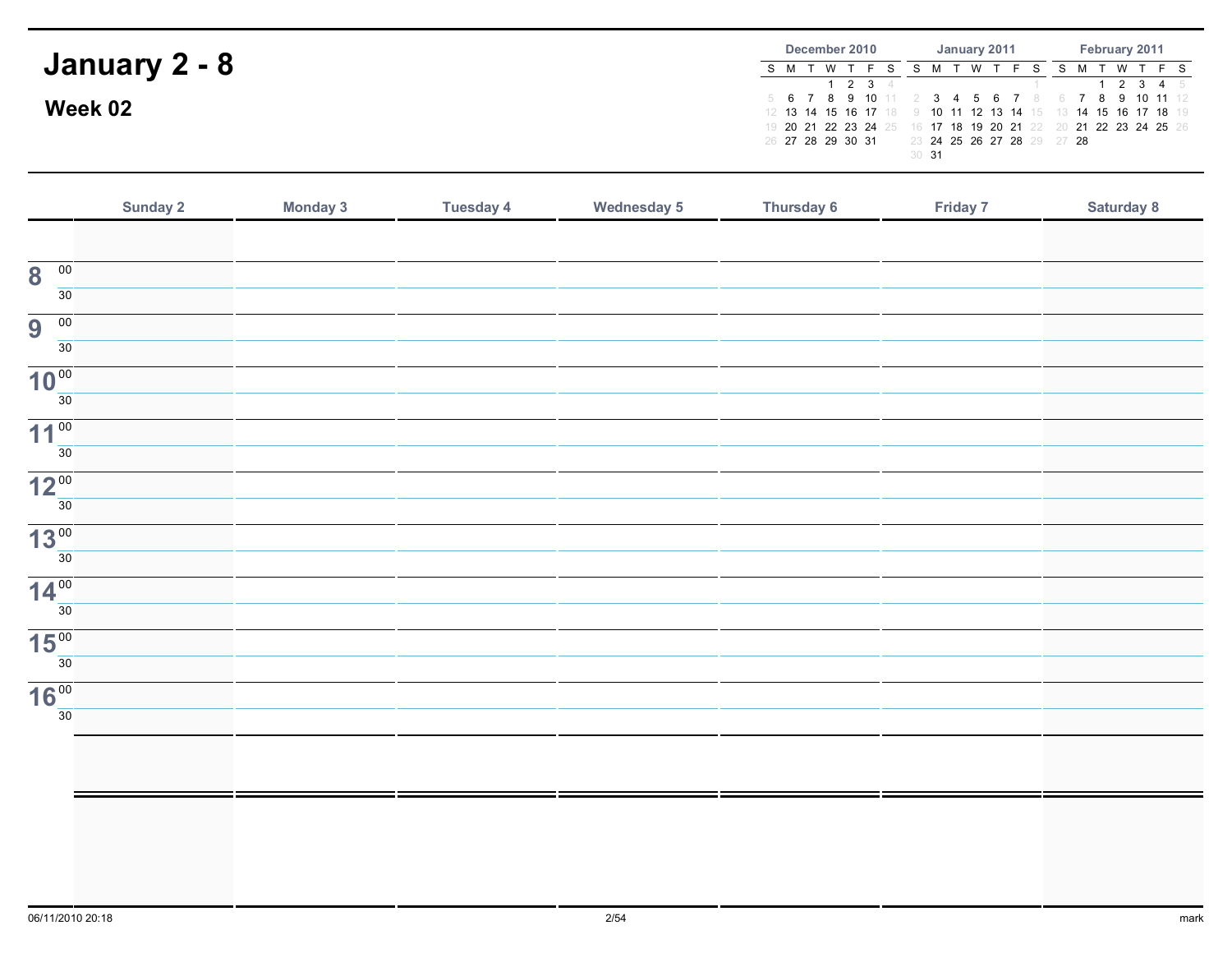|                       | December 2010     |     |             |                  |  | January 2011 |                                                                                                                 | February 2011 |  |      |  |         |  |
|-----------------------|-------------------|-----|-------------|------------------|--|--------------|-----------------------------------------------------------------------------------------------------------------|---------------|--|------|--|---------|--|
| <b>January 9 - 15</b> |                   | W T | 1 2 3 $\pm$ |                  |  |              | W T F S                                                                                                         |               |  | 'W T |  | 2 3 4 5 |  |
| Week 03               |                   |     |             |                  |  |              | 5 6 7 8 9 10 11 2 3 4 5 6 7 8 6 7 8 9 10 11 12<br>12 13 14 15 16 17 18 9 10 11 12 13 14 15 13 14 15 16 17 18 19 |               |  |      |  |         |  |
|                       | 26 27 28 29 30 31 |     |             |                  |  |              | 19 20 21 22 23 24 25 16 17 18 19 20 21 22 20 21 22 23 24 25 26<br>23 24 25 26 27 28 29 27 28                    |               |  |      |  |         |  |
|                       |                   |     |             | 30 <sup>31</sup> |  |              |                                                                                                                 |               |  |      |  |         |  |

|                                            | Sunday 9 | Monday 10 | <b>Tuesday 11</b> | <b>Wednesday 12</b> | Thursday 13 | Friday 14 | Saturday 15 |
|--------------------------------------------|----------|-----------|-------------------|---------------------|-------------|-----------|-------------|
|                                            |          |           |                   |                     |             |           |             |
| $\overline{00}$<br>$\overline{\mathbf{8}}$ |          |           |                   |                     |             |           |             |
| 30                                         |          |           |                   |                     |             |           |             |
| $\overline{00}$<br>9                       |          |           |                   |                     |             |           |             |
| 30                                         |          |           |                   |                     |             |           |             |
| 10 <sup>00</sup>                           |          |           |                   |                     |             |           |             |
| $\overline{30}$                            |          |           |                   |                     |             |           |             |
| 11 <sup>00</sup>                           |          |           |                   |                     |             |           |             |
| 30                                         |          |           |                   |                     |             |           |             |
| 12 <sup>00</sup>                           |          |           |                   |                     |             |           |             |
| 30                                         |          |           |                   |                     |             |           |             |
| 13 <sup>00</sup>                           |          |           |                   |                     |             |           |             |
| $\overline{30}$                            |          |           |                   |                     |             |           |             |
| 14 <sup>00</sup>                           |          |           |                   |                     |             |           |             |
| 30                                         |          |           |                   |                     |             |           |             |
| 15 <sup>00</sup>                           |          |           |                   |                     |             |           |             |
| 30                                         |          |           |                   |                     |             |           |             |
| 16 <sup>00</sup><br>30                     |          |           |                   |                     |             |           |             |
|                                            |          |           |                   |                     |             |           |             |
|                                            |          |           |                   |                     |             |           |             |
|                                            |          |           |                   |                     |             |           |             |
|                                            |          |           |                   |                     |             |           |             |
|                                            |          |           |                   |                     |             |           |             |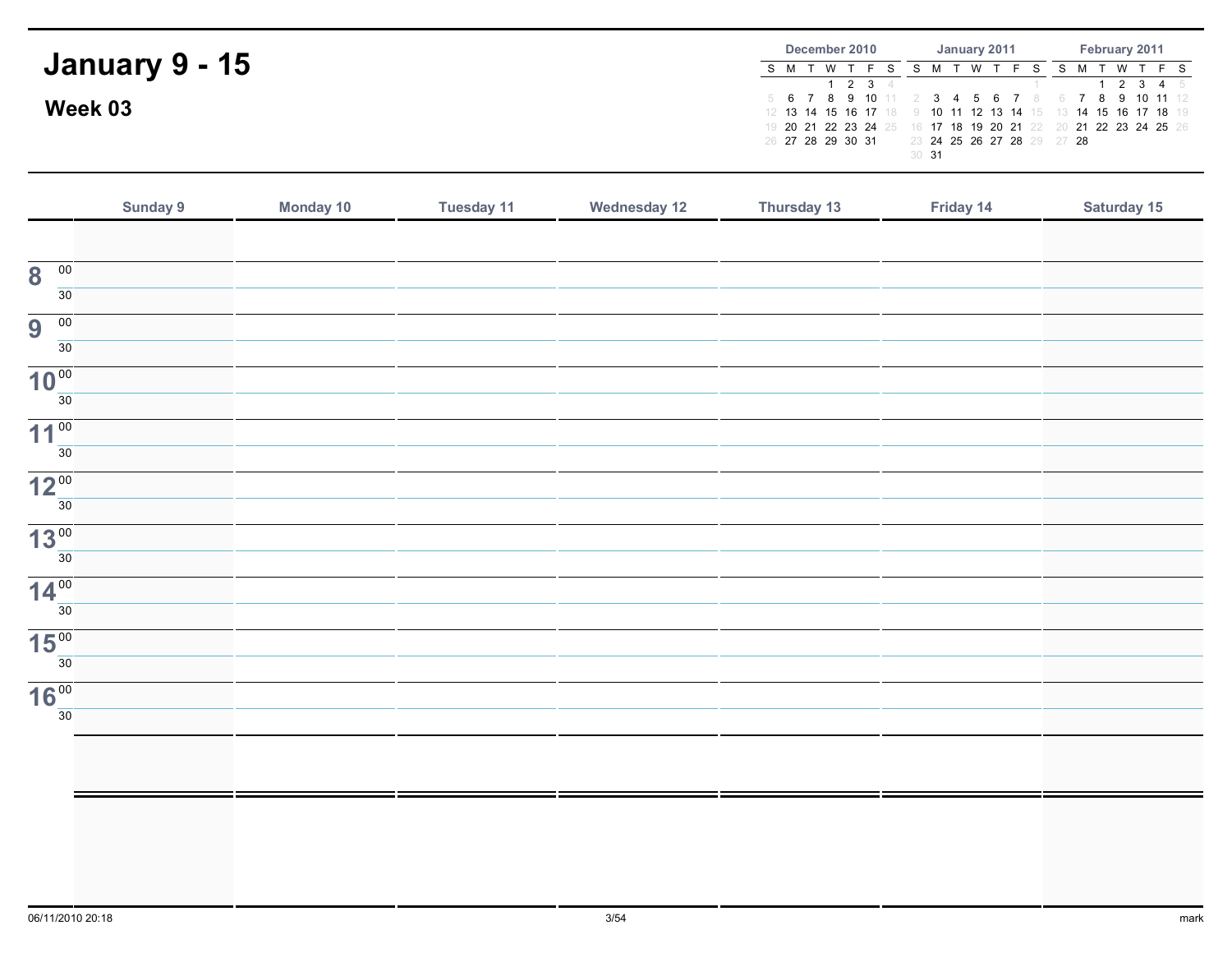|                        | December 2010                                                                                                   | January 2011               | February 2011          |  |  |  |  |
|------------------------|-----------------------------------------------------------------------------------------------------------------|----------------------------|------------------------|--|--|--|--|
| <b>January 16 - 22</b> | S M T W T<br>2 3 4                                                                                              | W T                        | T W T F S<br>1 2 3 4 5 |  |  |  |  |
| Week 04                | 5 6 7 8 9 10 11 2 3 4 5 6 7 8 6 7 8 9 10 11 12<br>12 13 14 15 16 17 18 9 10 11 12 13 14 15 13 14 15 16 17 18 19 |                            |                        |  |  |  |  |
|                        | 19 20 21 22 23 24 25 16 17 18 19 20 21 22 20 21 22 23 24 25 26<br>26 27 28 29 30 31                             | 23 24 25 26 27 28 29 27 28 |                        |  |  |  |  |
|                        |                                                                                                                 | 30 <sup>31</sup>           |                        |  |  |  |  |

|                                            | Sunday 16 | <b>Monday 17</b> | <b>Tuesday 18</b> | <b>Wednesday 19</b> | Thursday 20 | Friday 21 | <b>Saturday 22</b> |
|--------------------------------------------|-----------|------------------|-------------------|---------------------|-------------|-----------|--------------------|
|                                            |           |                  |                   |                     |             |           |                    |
| $\overline{00}$<br>$\overline{\mathbf{8}}$ |           |                  |                   |                     |             |           |                    |
| $\overline{30}$                            |           |                  |                   |                     |             |           |                    |
| 9<br>$\overline{00}$                       |           |                  |                   |                     |             |           |                    |
| $\overline{30}$                            |           |                  |                   |                     |             |           |                    |
| 10 <sup>00</sup>                           |           |                  |                   |                     |             |           |                    |
| $\overline{30}$                            |           |                  |                   |                     |             |           |                    |
| 11 <sup>00</sup>                           |           |                  |                   |                     |             |           |                    |
| $\overline{30}$                            |           |                  |                   |                     |             |           |                    |
| 12 <sup>00</sup>                           |           |                  |                   |                     |             |           |                    |
| 30                                         |           |                  |                   |                     |             |           |                    |
| 13 <sup>00</sup><br>30                     |           |                  |                   |                     |             |           |                    |
|                                            |           |                  |                   |                     |             |           |                    |
| 14 <sup>00</sup><br>30                     |           |                  |                   |                     |             |           |                    |
|                                            |           |                  |                   |                     |             |           |                    |
| 15 <sup>00</sup><br>30                     |           |                  |                   |                     |             |           |                    |
|                                            |           |                  |                   |                     |             |           |                    |
| 16 <sup>00</sup><br>$\overline{30}$        |           |                  |                   |                     |             |           |                    |
|                                            |           |                  |                   |                     |             |           |                    |
|                                            |           |                  |                   |                     |             |           |                    |
|                                            |           |                  |                   |                     |             |           |                    |
|                                            |           |                  |                   |                     |             |           |                    |
|                                            |           |                  |                   |                     |             |           |                    |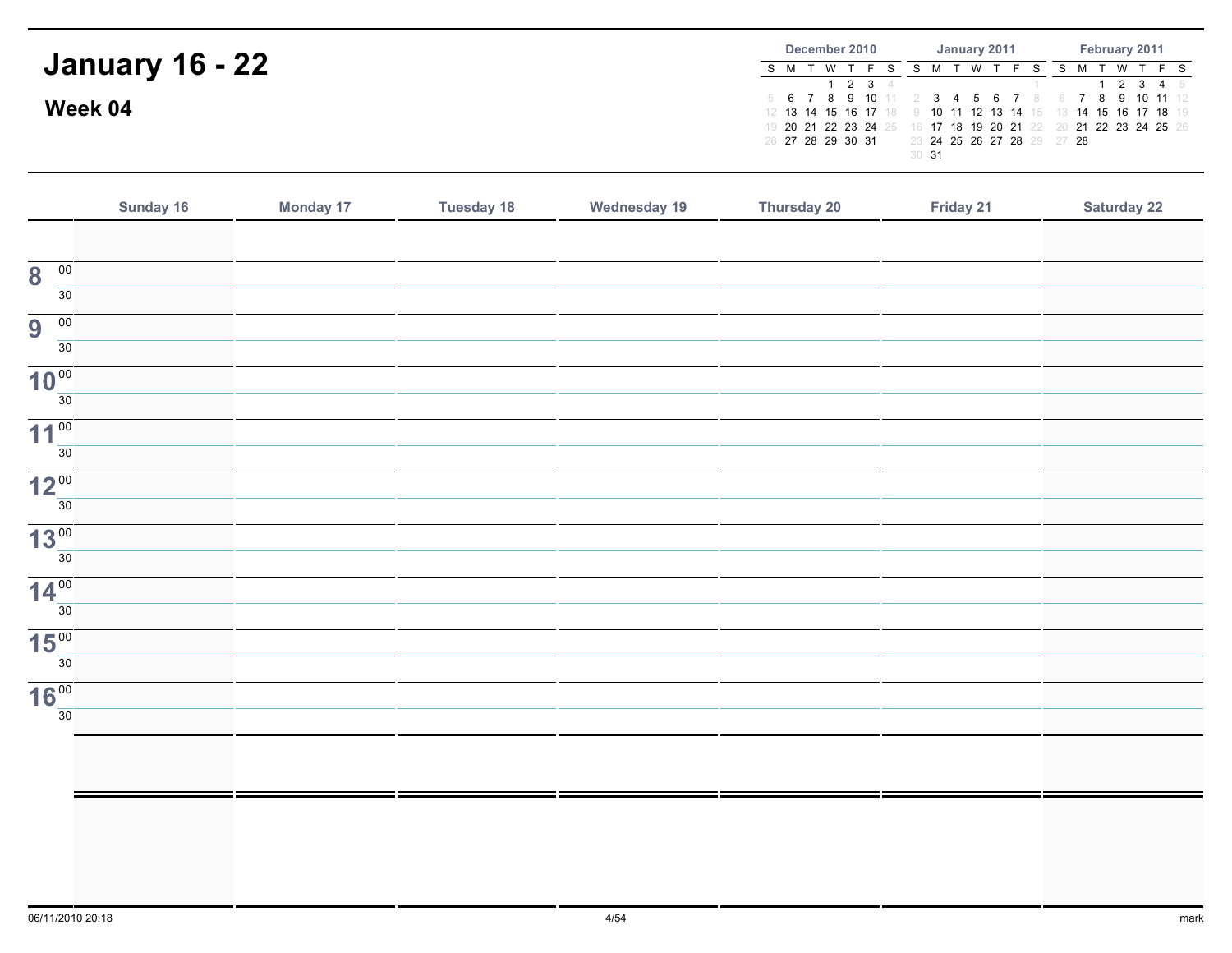|                        | December 2010                                                 | January 2011                                                   | February 2011          |  |  |  |  |
|------------------------|---------------------------------------------------------------|----------------------------------------------------------------|------------------------|--|--|--|--|
| <b>January 23 - 29</b> | S M T W                                                       | W T                                                            | T W T F S<br>1 2 3 4 5 |  |  |  |  |
| Week 05                |                                                               | 5 6 7 8 9 10 11 2 3 4 5 6 7 8 6 7 8 9 10 11 12                 |                        |  |  |  |  |
|                        | 12 13 14 15 16 17 18 9 10 11 12 13 14 15 13 14 15 16 17 18 19 | 19 20 21 22 23 24 25 16 17 18 19 20 21 22 20 21 22 23 24 25 26 |                        |  |  |  |  |
|                        | 26 27 28 29 30 31                                             | 23 24 25 26 27 28 29 27 28<br>30 <sup>31</sup>                 |                        |  |  |  |  |

|                                            | Sunday 23 | <b>Monday 24</b> | <b>Tuesday 25</b> | <b>Wednesday 26</b> | Thursday 27 | Friday 28 | <b>Saturday 29</b> |
|--------------------------------------------|-----------|------------------|-------------------|---------------------|-------------|-----------|--------------------|
|                                            |           |                  |                   |                     |             |           |                    |
| $\overline{00}$<br>$\overline{\mathbf{8}}$ |           |                  |                   |                     |             |           |                    |
| $\overline{30}$                            |           |                  |                   |                     |             |           |                    |
| 9<br>$\overline{00}$                       |           |                  |                   |                     |             |           |                    |
| $\overline{30}$                            |           |                  |                   |                     |             |           |                    |
| 10 <sup>00</sup><br>$\overline{30}$        |           |                  |                   |                     |             |           |                    |
|                                            |           |                  |                   |                     |             |           |                    |
| 11 <sup>00</sup><br>$\overline{30}$        |           |                  |                   |                     |             |           |                    |
|                                            |           |                  |                   |                     |             |           |                    |
| 12 <sup>00</sup>                           |           |                  |                   |                     |             |           |                    |
| 30                                         |           |                  |                   |                     |             |           |                    |
| 13 <sup>00</sup>                           |           |                  |                   |                     |             |           |                    |
| 30                                         |           |                  |                   |                     |             |           |                    |
| 14 <sup>00</sup>                           |           |                  |                   |                     |             |           |                    |
| 30                                         |           |                  |                   |                     |             |           |                    |
| 15 <sup>00</sup>                           |           |                  |                   |                     |             |           |                    |
| 30                                         |           |                  |                   |                     |             |           |                    |
| 16 <sup>00</sup>                           |           |                  |                   |                     |             |           |                    |
| $\overline{30}$                            |           |                  |                   |                     |             |           |                    |
|                                            |           |                  |                   |                     |             |           |                    |
|                                            |           |                  |                   |                     |             |           |                    |
|                                            |           |                  |                   |                     |             |           |                    |
|                                            |           |                  |                   |                     |             |           |                    |
|                                            |           |                  |                   |                     |             |           |                    |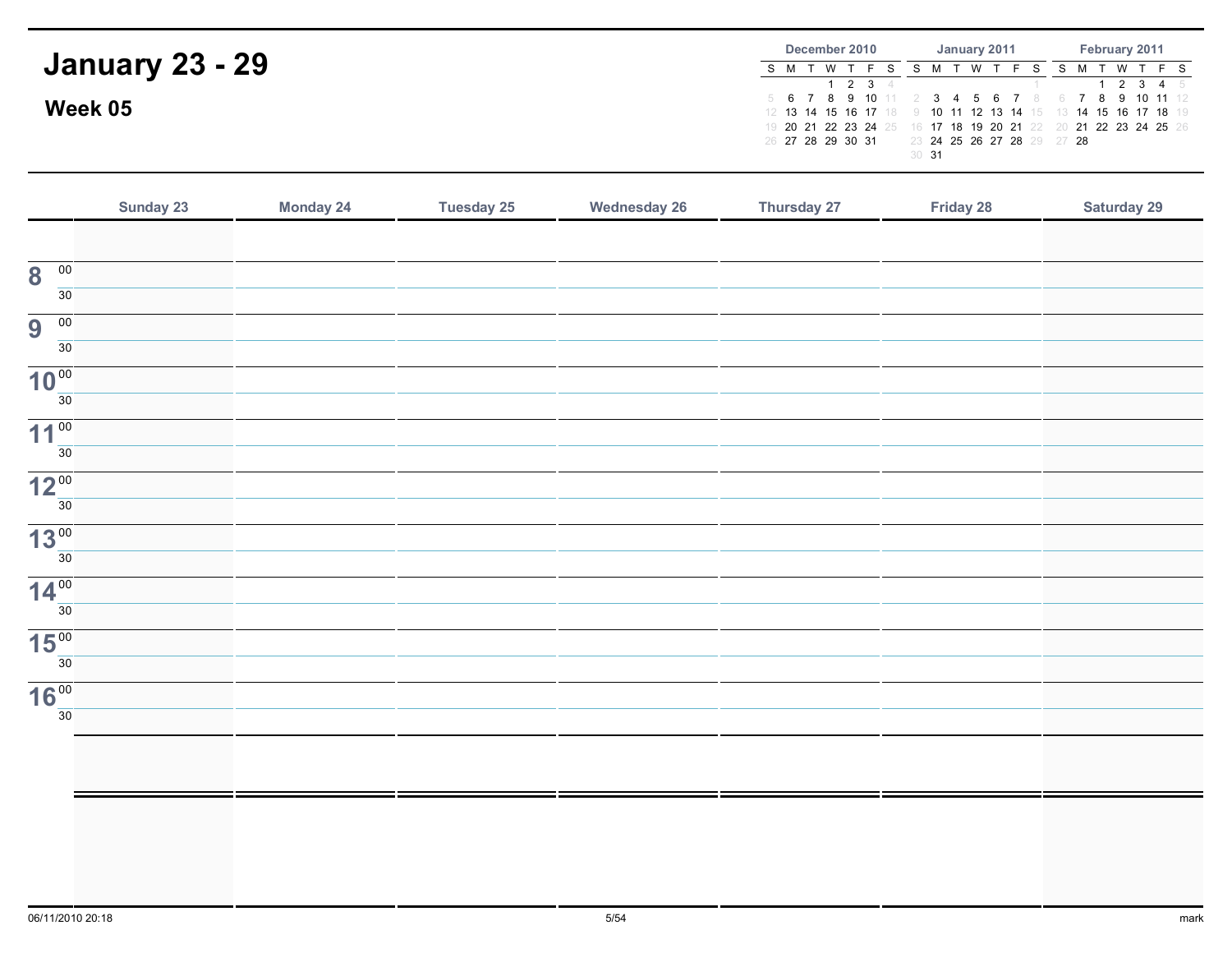|                         | December 2010<br>February 2011<br>January 2011                                                                    |
|-------------------------|-------------------------------------------------------------------------------------------------------------------|
| January 30 - February 5 | S M T W T F S S M T W T F S<br>S M T W T F S                                                                      |
|                         | 1 2 3 4 5<br>1 2 3 4<br>5 6 7 8 9 10 11 2 3 4 5 6 7 8 6 7 8 9 10 11 12                                            |
| Week 06                 | 12 13 14 15 16 17 18 9 10 11 12 13 14 15 13 14 15 16 17 18 19                                                     |
|                         | 19 20 21 22 23 24 25 16 17 18 19 20 21 22 20 21 22 23 24 25 26<br>23 24 25 26 27 28 29 27 28<br>26 27 28 29 30 31 |
|                         | 30 <sup>31</sup>                                                                                                  |
|                         |                                                                                                                   |

|                                            | Sunday 30 | Monday 31 | Tuesday 1 | <b>Wednesday 2</b> | Thursday 3 | Friday 4 | Saturday 5 |
|--------------------------------------------|-----------|-----------|-----------|--------------------|------------|----------|------------|
|                                            |           |           |           |                    |            |          |            |
| $\overline{00}$<br>$\overline{\mathbf{8}}$ |           |           |           |                    |            |          |            |
| 30                                         |           |           |           |                    |            |          |            |
| $\overline{00}$<br>9                       |           |           |           |                    |            |          |            |
| 30                                         |           |           |           |                    |            |          |            |
| 10 <sup>00</sup>                           |           |           |           |                    |            |          |            |
| 30                                         |           |           |           |                    |            |          |            |
| 11 <sup>00</sup><br>30                     |           |           |           |                    |            |          |            |
|                                            |           |           |           |                    |            |          |            |
| 12 <sup>00</sup><br>30                     |           |           |           |                    |            |          |            |
| 13 <sup>00</sup>                           |           |           |           |                    |            |          |            |
| 30                                         |           |           |           |                    |            |          |            |
| 14 <sup>00</sup>                           |           |           |           |                    |            |          |            |
| 30                                         |           |           |           |                    |            |          |            |
| 15 <sup>00</sup>                           |           |           |           |                    |            |          |            |
| 30                                         |           |           |           |                    |            |          |            |
| 16 <sup>00</sup>                           |           |           |           |                    |            |          |            |
| 30                                         |           |           |           |                    |            |          |            |
|                                            |           |           |           |                    |            |          |            |
|                                            |           |           |           |                    |            |          |            |
|                                            |           |           |           |                    |            |          |            |
|                                            |           |           |           |                    |            |          |            |
|                                            |           |           |           |                    |            |          |            |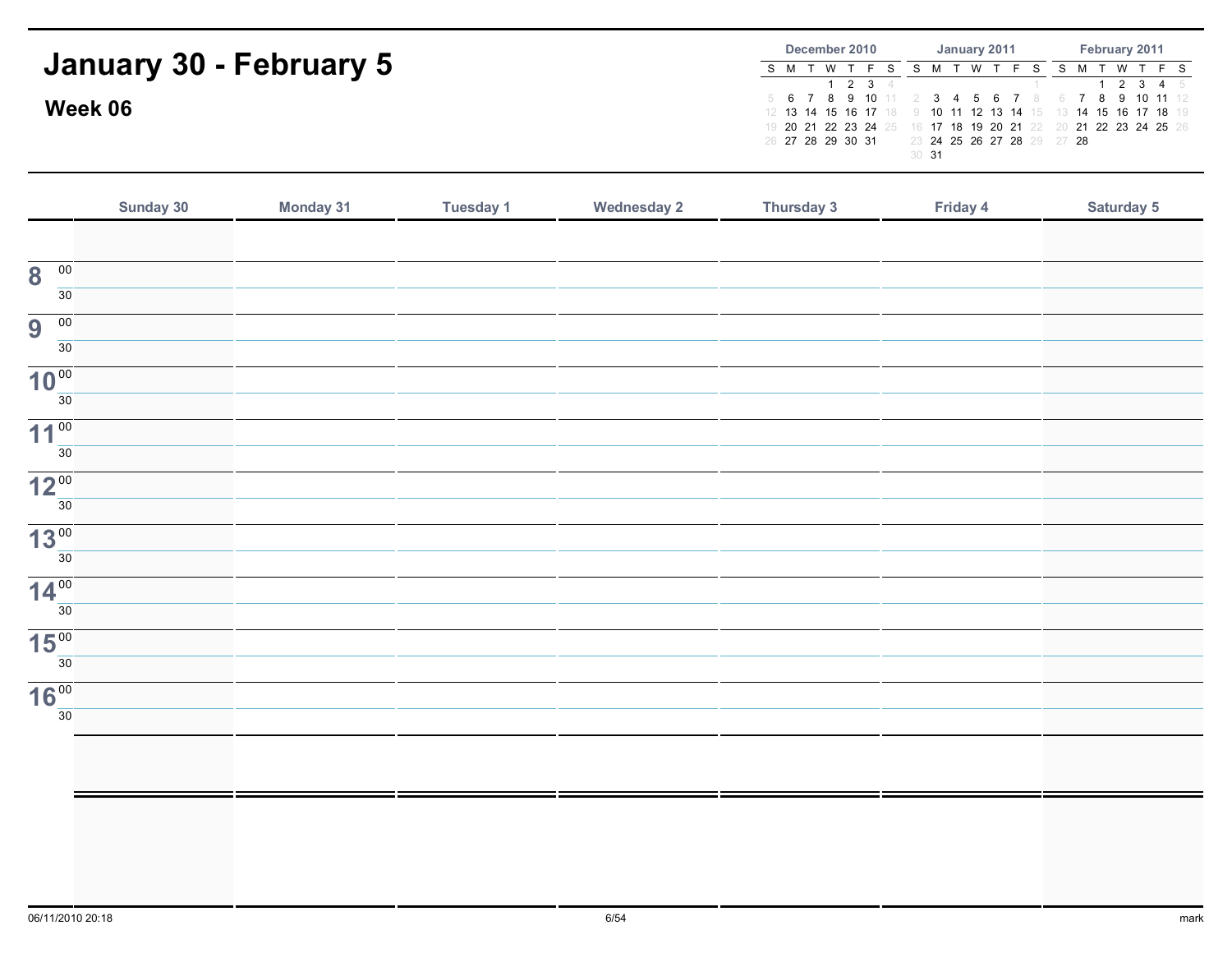|                 |                  | January 2011 |  |                            |  |          | February 2011 |                                                                | <b>March 2011</b> |  |  |                |  |  |
|-----------------|------------------|--------------|--|----------------------------|--|----------|---------------|----------------------------------------------------------------|-------------------|--|--|----------------|--|--|
| February 6 - 12 |                  | S M T W T    |  |                            |  | <b>W</b> |               |                                                                |                   |  |  | W T F S        |  |  |
|                 |                  |              |  |                            |  |          |               | 1 2 3 4 5                                                      |                   |  |  | 2 3 4 5        |  |  |
| Week 07         |                  |              |  |                            |  |          |               | 2 3 4 5 6 7 8 6 7 8 9 10 11 12 6 7 8 9 10 11 12                |                   |  |  |                |  |  |
|                 |                  |              |  |                            |  |          |               | 9 10 11 12 13 14 15 13 14 15 16 17 18 19 13 14 15 16 17 18 19  |                   |  |  |                |  |  |
|                 |                  |              |  |                            |  |          |               | 16 17 18 19 20 21 22 20 21 22 23 24 25 26 20 21 22 23 24 25 26 |                   |  |  |                |  |  |
|                 |                  |              |  | 23 24 25 26 27 28 29 27 28 |  |          |               |                                                                |                   |  |  | 27 28 29 30 31 |  |  |
|                 | 30 <sup>31</sup> |              |  |                            |  |          |               |                                                                |                   |  |  |                |  |  |

|                                            | Sunday 6 | <b>Monday 7</b> | <b>Tuesday 8</b> | <b>Wednesday 9</b> | Thursday 10 | Friday 11 | <b>Saturday 12</b> |
|--------------------------------------------|----------|-----------------|------------------|--------------------|-------------|-----------|--------------------|
|                                            |          |                 |                  |                    |             |           |                    |
| $\overline{\mathbf{8}}$<br>$\overline{00}$ |          |                 |                  |                    |             |           |                    |
| 30 <sup>7</sup>                            |          |                 |                  |                    |             |           |                    |
| $\overline{00}$<br>9                       |          |                 |                  |                    |             |           |                    |
| $\overline{30}$                            |          |                 |                  |                    |             |           |                    |
| 10 <sup>00</sup>                           |          |                 |                  |                    |             |           |                    |
| 30                                         |          |                 |                  |                    |             |           |                    |
| 11 <sup>00</sup>                           |          |                 |                  |                    |             |           |                    |
| 30 <sup>2</sup>                            |          |                 |                  |                    |             |           |                    |
| 12 <sup>00</sup>                           |          |                 |                  |                    |             |           |                    |
| 30 <sup>7</sup>                            |          |                 |                  |                    |             |           |                    |
| 13 <sup>00</sup><br>30 <sup>2</sup>        |          |                 |                  |                    |             |           |                    |
|                                            |          |                 |                  |                    |             |           |                    |
| 14 <sup>00</sup><br>30 <sup>2</sup>        |          |                 |                  |                    |             |           |                    |
|                                            |          |                 |                  |                    |             |           |                    |
| 15 <sup>00</sup><br>30 <sup>1</sup>        |          |                 |                  |                    |             |           |                    |
| 16 <sup>00</sup>                           |          |                 |                  |                    |             |           |                    |
| 30                                         |          |                 |                  |                    |             |           |                    |
|                                            |          |                 |                  |                    |             |           |                    |
|                                            |          |                 |                  |                    |             |           |                    |
|                                            |          |                 |                  |                    |             |           |                    |
|                                            |          |                 |                  |                    |             |           |                    |
|                                            |          |                 |                  |                    |             |           |                    |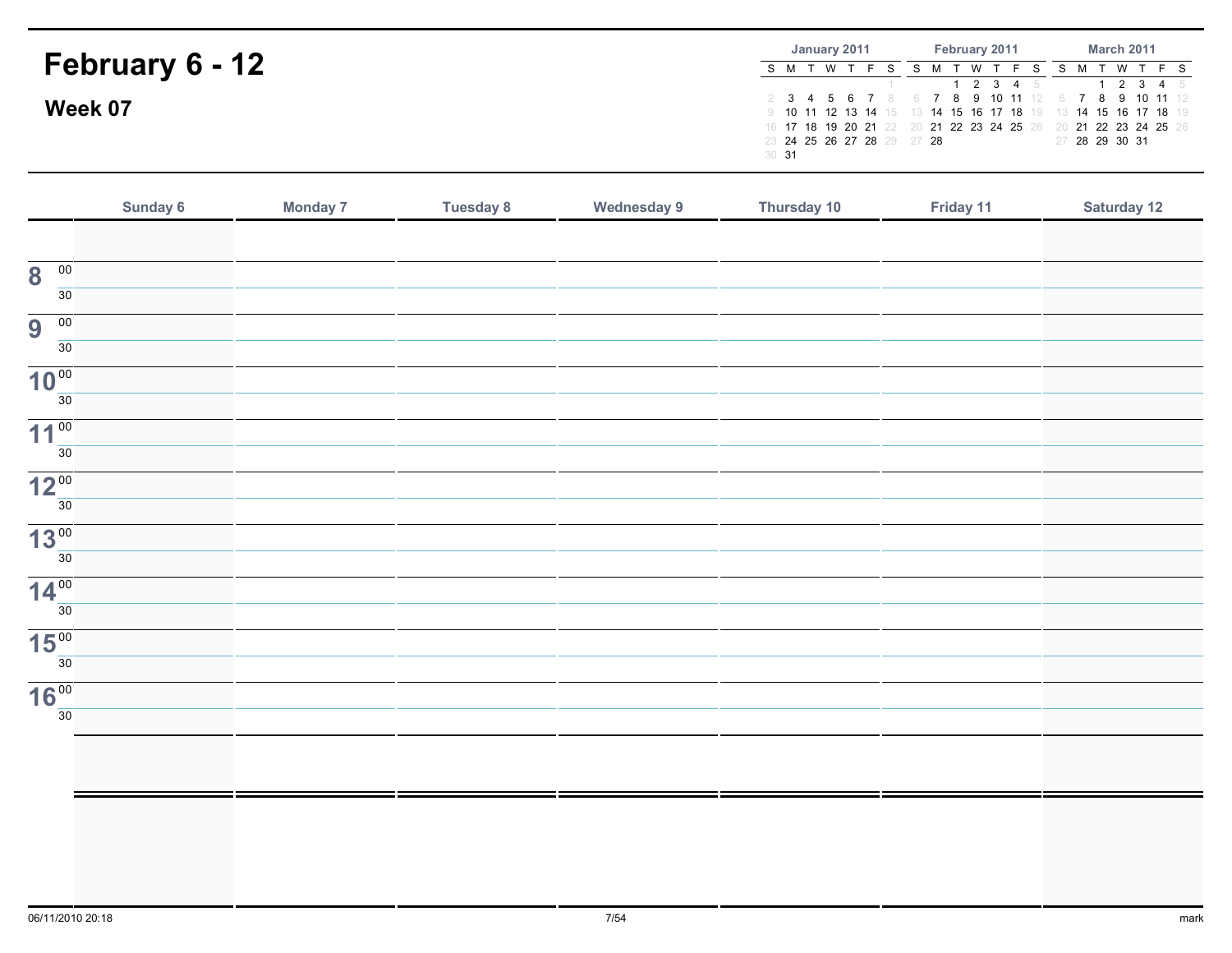|                         | January 2011     |  |           |  |  |                            |  | February 2011 |  |  |     |  |                                                                |  | <b>March 2011</b> |                |           |  |  |  |
|-------------------------|------------------|--|-----------|--|--|----------------------------|--|---------------|--|--|-----|--|----------------------------------------------------------------|--|-------------------|----------------|-----------|--|--|--|
| <b>February 13 - 19</b> |                  |  | S M T W T |  |  |                            |  |               |  |  | W T |  | . FS                                                           |  |                   |                | T W T F S |  |  |  |
|                         |                  |  |           |  |  |                            |  |               |  |  |     |  | 1 2 3 4 5<br>2 3 4 5 6 7 8 6 7 8 9 10 11 12 6 7 8 9 10 11 12   |  |                   |                | 2 3 4 5   |  |  |  |
| Week 08                 |                  |  |           |  |  |                            |  |               |  |  |     |  | 9 10 11 12 13 14 15 13 14 15 16 17 18 19 13 14 15 16 17 18 19  |  |                   |                |           |  |  |  |
|                         |                  |  |           |  |  | 23 24 25 26 27 28 29 27 28 |  |               |  |  |     |  | 16 17 18 19 20 21 22 20 21 22 23 24 25 26 20 21 22 23 24 25 26 |  |                   | 27 28 29 30 31 |           |  |  |  |
|                         | 30 <sup>31</sup> |  |           |  |  |                            |  |               |  |  |     |  |                                                                |  |                   |                |           |  |  |  |

|                                            | Sunday 13 | Monday 14 | <b>Tuesday 15</b> | <b>Wednesday 16</b> | Thursday 17 | Friday 18 | Saturday 19 |
|--------------------------------------------|-----------|-----------|-------------------|---------------------|-------------|-----------|-------------|
|                                            |           |           |                   |                     |             |           |             |
| $\overline{00}$<br>$\overline{\mathbf{8}}$ |           |           |                   |                     |             |           |             |
| 30                                         |           |           |                   |                     |             |           |             |
| 9<br>$\overline{00}$                       |           |           |                   |                     |             |           |             |
| 30                                         |           |           |                   |                     |             |           |             |
| 10 <sup>00</sup>                           |           |           |                   |                     |             |           |             |
| 30                                         |           |           |                   |                     |             |           |             |
| 11 <sup>00</sup>                           |           |           |                   |                     |             |           |             |
| 30 <sup>2</sup>                            |           |           |                   |                     |             |           |             |
| 12 <sup>00</sup>                           |           |           |                   |                     |             |           |             |
| 30 <sup>2</sup>                            |           |           |                   |                     |             |           |             |
| 13 <sup>00</sup>                           |           |           |                   |                     |             |           |             |
| 30 <sup>7</sup>                            |           |           |                   |                     |             |           |             |
| 14 <sup>00</sup>                           |           |           |                   |                     |             |           |             |
| 30 <sup>2</sup>                            |           |           |                   |                     |             |           |             |
| $15\frac{00}{30}$                          |           |           |                   |                     |             |           |             |
|                                            |           |           |                   |                     |             |           |             |
| 16 <sup>00</sup>                           |           |           |                   |                     |             |           |             |
| 30 <sup>2</sup>                            |           |           |                   |                     |             |           |             |
|                                            |           |           |                   |                     |             |           |             |
|                                            |           |           |                   |                     |             |           |             |
|                                            |           |           |                   |                     |             |           |             |
|                                            |           |           |                   |                     |             |           |             |
|                                            |           |           |                   |                     |             |           |             |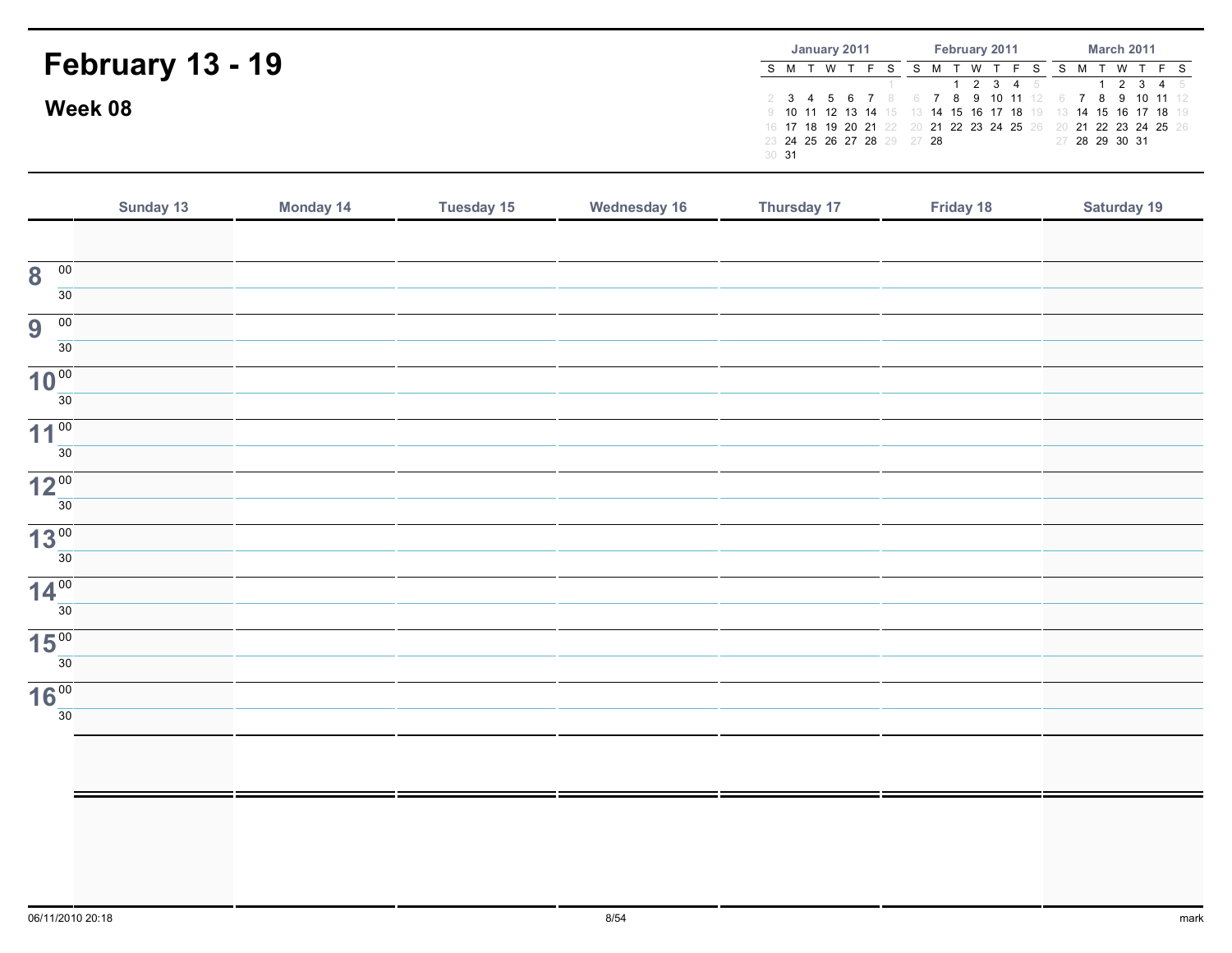|                         | February 2011<br><b>March 2011</b><br>January 2011                                                                                                                                 |
|-------------------------|------------------------------------------------------------------------------------------------------------------------------------------------------------------------------------|
| <b>February 20 - 26</b> | WTFS:<br>T W T F S<br>⊤ W<br>S M T<br>$1 \t2 \t3 \t4 \t5$<br>1 2 3 4 5                                                                                                             |
| Week 09                 | 2 3 4 5 6 7 8 6 7 8 9 10 11 12 6 7 8 9 10 11 12<br>9 10 11 12 13 14 15 13 14 15 16 17 18 19 13 14 15 16 17 18 19<br>16 17 18 19 20 21 22 20 21 22 23 24 25 26 20 21 22 23 24 25 26 |
|                         | 23 24 25 26 27 28 29 27 28<br>27 28 29 30 31<br>30 <sup>31</sup>                                                                                                                   |

|                                            | Sunday 20 | <b>Monday 21</b> | <b>Tuesday 22</b> | <b>Wednesday 23</b> | Thursday 24 | Friday 25 | <b>Saturday 26</b> |
|--------------------------------------------|-----------|------------------|-------------------|---------------------|-------------|-----------|--------------------|
|                                            |           |                  |                   |                     |             |           |                    |
| $\overline{00}$<br>$\overline{\mathbf{8}}$ |           |                  |                   |                     |             |           |                    |
| 30                                         |           |                  |                   |                     |             |           |                    |
| $\overline{00}$<br>$\overline{9}$          |           |                  |                   |                     |             |           |                    |
| 30 <sup>7</sup>                            |           |                  |                   |                     |             |           |                    |
| 10 <sup>00</sup>                           |           |                  |                   |                     |             |           |                    |
| 30                                         |           |                  |                   |                     |             |           |                    |
| 11 <sup>00</sup><br>30                     |           |                  |                   |                     |             |           |                    |
| 12 <sup>00</sup>                           |           |                  |                   |                     |             |           |                    |
| 30                                         |           |                  |                   |                     |             |           |                    |
| 13 <sup>00</sup>                           |           |                  |                   |                     |             |           |                    |
| 30                                         |           |                  |                   |                     |             |           |                    |
| 14 <sup>00</sup>                           |           |                  |                   |                     |             |           |                    |
| 30                                         |           |                  |                   |                     |             |           |                    |
| 15 <sup>00</sup>                           |           |                  |                   |                     |             |           |                    |
| 30                                         |           |                  |                   |                     |             |           |                    |
| 16 <sup>00</sup><br>30 <sup>7</sup>        |           |                  |                   |                     |             |           |                    |
|                                            |           |                  |                   |                     |             |           |                    |
|                                            |           |                  |                   |                     |             |           |                    |
|                                            |           |                  |                   |                     |             |           |                    |
|                                            |           |                  |                   |                     |             |           |                    |
|                                            |           |                  |                   |                     |             |           |                    |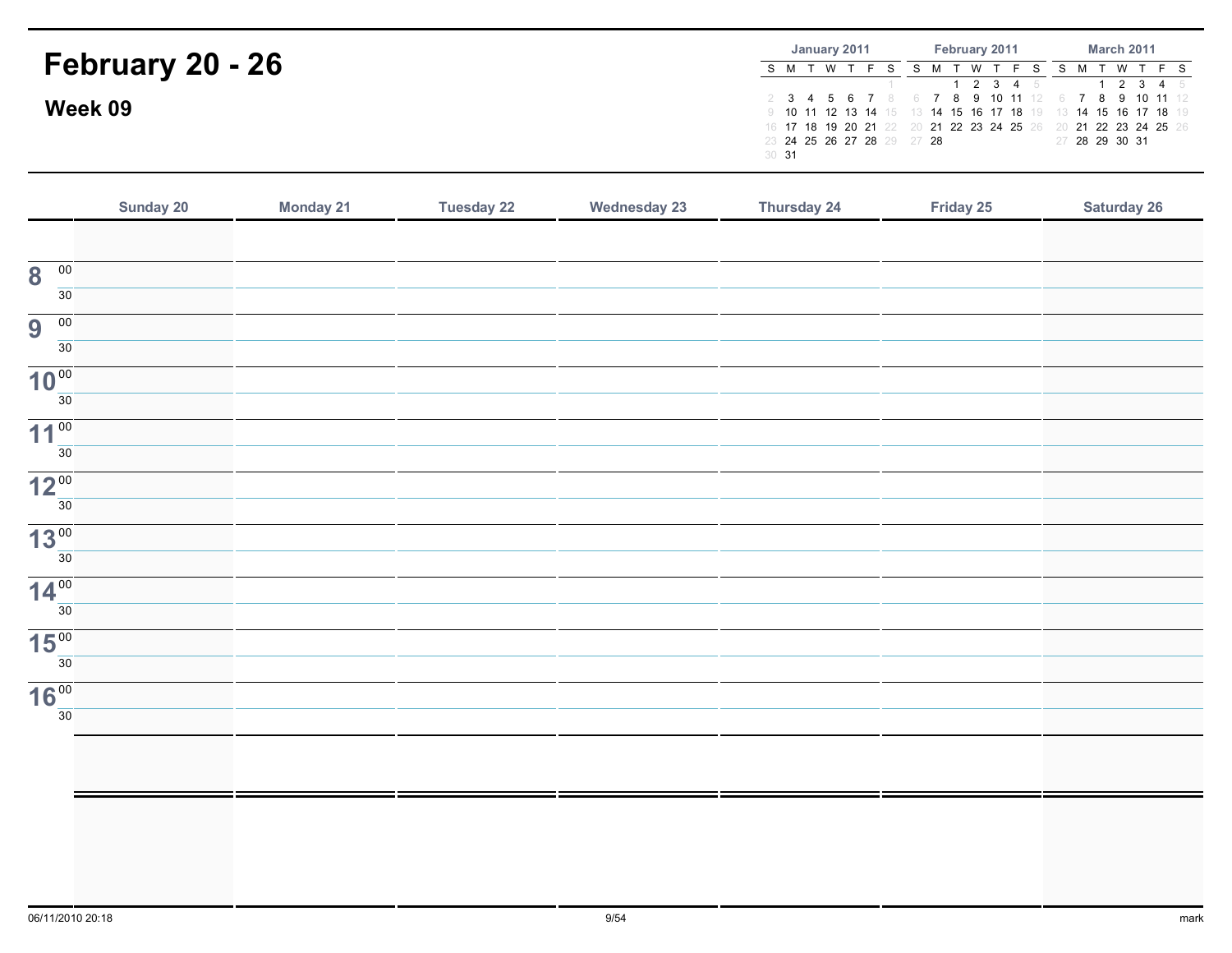|                              | January 2011<br><b>March 2011</b><br>February 2011                        |
|------------------------------|---------------------------------------------------------------------------|
| <b>February 27 - March 5</b> | T W T<br>W T F S<br>S M T W '                                             |
|                              | 1 2 3 4 5<br>1 2 3 4 5<br>2 3 4 5 6 7 8 6 7 8 9 10 11 12 6 7 8 9 10 11 12 |
| Week 10                      | 9 10 11 12 13 14 15 13 14 15 16 17 18 19 13 14 15 16 17 18 19             |
|                              | 16 17 18 19 20 21 22 20 21 22 23 24 25 26 20 21 22 23 24 25 26            |
|                              | 23 24 25 26 27 28 29 27 28<br>27 28 29 30 31<br>30 <sup>31</sup>          |
|                              |                                                                           |

| $\overline{00}$<br>$\overline{\mathbf{8}}$<br>30<br>$\overline{00}$<br>9<br>30<br>10 <sup>00</sup><br>30<br>11 <sup>00</sup><br>30 <sup>°</sup> | Saturday 5 |
|-------------------------------------------------------------------------------------------------------------------------------------------------|------------|
|                                                                                                                                                 |            |
|                                                                                                                                                 |            |
|                                                                                                                                                 |            |
|                                                                                                                                                 |            |
|                                                                                                                                                 |            |
|                                                                                                                                                 |            |
|                                                                                                                                                 |            |
|                                                                                                                                                 |            |
|                                                                                                                                                 |            |
| 12 <sup>00</sup>                                                                                                                                |            |
| 30                                                                                                                                              |            |
| 13 <sup>00</sup>                                                                                                                                |            |
| $\overline{30}$                                                                                                                                 |            |
| 14 <sup>00</sup>                                                                                                                                |            |
| $\overline{30}$                                                                                                                                 |            |
| 15 <sup>00</sup>                                                                                                                                |            |
| 30                                                                                                                                              |            |
| 16 <sup>00</sup>                                                                                                                                |            |
| 30                                                                                                                                              |            |
|                                                                                                                                                 |            |
|                                                                                                                                                 |            |
|                                                                                                                                                 |            |
|                                                                                                                                                 |            |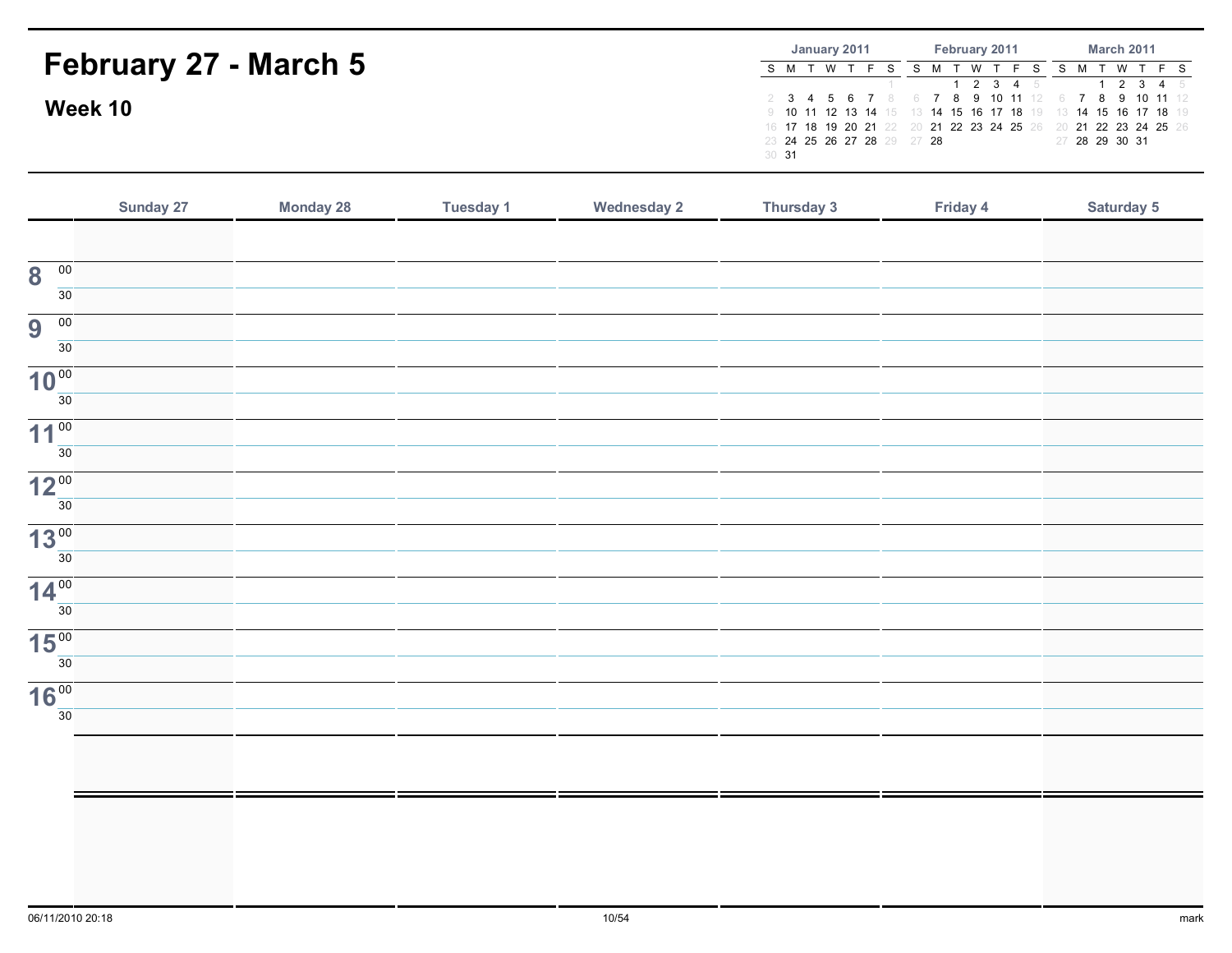|                     |       | <b>February 2011</b> |          |                     | <b>March 2011</b> |  |   |  |                                                                |  |  | <b>April 2011</b> |  |  |                                                                                                                   |  |
|---------------------|-------|----------------------|----------|---------------------|-------------------|--|---|--|----------------------------------------------------------------|--|--|-------------------|--|--|-------------------------------------------------------------------------------------------------------------------|--|
| <b>March 6 - 12</b> |       |                      | <b>W</b> | $1 \t2 \t3 \t4 \t5$ |                   |  | W |  | 2 3 4 5                                                        |  |  |                   |  |  |                                                                                                                   |  |
| Week 11             |       |                      |          |                     |                   |  |   |  |                                                                |  |  |                   |  |  | 6 7 8 9 10 11 12 6 7 8 9 10 11 12 3 4 5 6 7 8 9<br>13 14 15 16 17 18 19 13 14 15 16 17 18 19 10 11 12 13 14 15 16 |  |
|                     | 27 28 |                      |          |                     | 27 28 29 30 31    |  |   |  | 20 21 22 23 24 25 26 20 21 22 23 24 25 26 17 18 19 20 21 22 23 |  |  |                   |  |  | 24 25 26 27 28 29 30                                                                                              |  |

|                                            | Sunday 6 | <b>Monday 7</b> | <b>Tuesday 8</b> | <b>Wednesday 9</b> | Thursday 10 | Friday 11 | <b>Saturday 12</b> |
|--------------------------------------------|----------|-----------------|------------------|--------------------|-------------|-----------|--------------------|
|                                            |          |                 |                  |                    |             |           |                    |
| $\overline{\mathbf{8}}$<br>$\overline{00}$ |          |                 |                  |                    |             |           |                    |
| 30 <sup>2</sup>                            |          |                 |                  |                    |             |           |                    |
| 9<br>$\overline{00}$                       |          |                 |                  |                    |             |           |                    |
| 30 <sup>7</sup>                            |          |                 |                  |                    |             |           |                    |
| 10 <sup>00</sup><br>30 <sup>2</sup>        |          |                 |                  |                    |             |           |                    |
| 11 <sup>00</sup>                           |          |                 |                  |                    |             |           |                    |
| 30 <sup>7</sup>                            |          |                 |                  |                    |             |           |                    |
| 12 <sup>00</sup>                           |          |                 |                  |                    |             |           |                    |
| 30 <sup>2</sup>                            |          |                 |                  |                    |             |           |                    |
| 13 <sup>00</sup>                           |          |                 |                  |                    |             |           |                    |
| 30 <sup>7</sup>                            |          |                 |                  |                    |             |           |                    |
| 14 <sup>00</sup><br>30 <sup>2</sup>        |          |                 |                  |                    |             |           |                    |
| 15 <sup>00</sup>                           |          |                 |                  |                    |             |           |                    |
| 30 <sup>7</sup>                            |          |                 |                  |                    |             |           |                    |
| 16 <sup>00</sup>                           |          |                 |                  |                    |             |           |                    |
| 30                                         |          |                 |                  |                    |             |           |                    |
|                                            |          |                 |                  |                    |             |           |                    |
|                                            |          |                 |                  |                    |             |           |                    |
|                                            |          |                 |                  |                    |             |           |                    |
|                                            |          |                 |                  |                    |             |           |                    |
|                                            |          |                 |                  |                    |             |           |                    |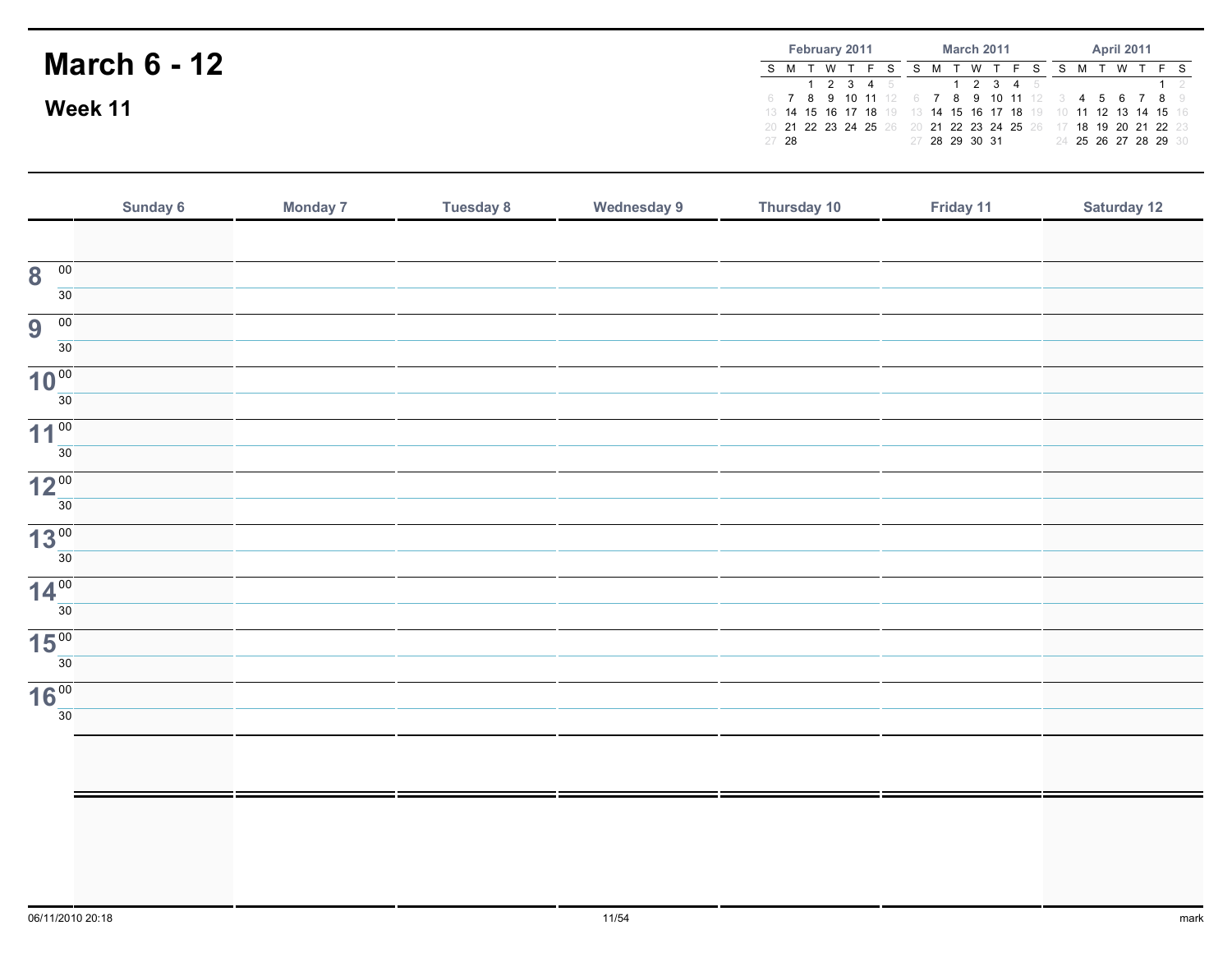|                      | <b>February 2011</b> | <b>March 2011</b>                                                                                                                                                                                     | <b>April 2011</b>    |
|----------------------|----------------------|-------------------------------------------------------------------------------------------------------------------------------------------------------------------------------------------------------|----------------------|
| <b>March 13 - 19</b> | 1 2 3 4 5            | W<br>2 3 4 5                                                                                                                                                                                          | WTFS                 |
| Week 12              | 27 28                | 6 7 8 9 10 11 12 6 7 8 9 10 11 12 3 4 5 6 7 8 9<br>13 14 15 16 17 18 19 13 14 15 16 17 18 19 10 11 12 13 14 15 16<br>20 21 22 23 24 25 26 20 21 22 23 24 25 26 17 18 19 20 21 22 23<br>27 28 29 30 31 | 24 25 26 27 28 29 30 |

|                                                               | Sunday 13 | Monday 14 | <b>Tuesday 15</b> | <b>Wednesday 16</b> | Thursday 17 | Friday 18 | Saturday 19 |
|---------------------------------------------------------------|-----------|-----------|-------------------|---------------------|-------------|-----------|-------------|
|                                                               |           |           |                   |                     |             |           |             |
| $\overline{00}$<br>$\overline{\mathbf{8}}$<br>30 <sup>7</sup> |           |           |                   |                     |             |           |             |
| 9<br>$\overline{00}$                                          |           |           |                   |                     |             |           |             |
| 30 <sup>7</sup>                                               |           |           |                   |                     |             |           |             |
| 10 <sup>00</sup><br>$\overline{30}$                           |           |           |                   |                     |             |           |             |
| 11 <sup>00</sup>                                              |           |           |                   |                     |             |           |             |
| 30 <sup>2</sup>                                               |           |           |                   |                     |             |           |             |
| 12 <sup>00</sup><br>30                                        |           |           |                   |                     |             |           |             |
| 13 <sup>00</sup><br>30 <sup>7</sup>                           |           |           |                   |                     |             |           |             |
| 14 <sup>00</sup>                                              |           |           |                   |                     |             |           |             |
| 30 <sup>2</sup>                                               |           |           |                   |                     |             |           |             |
| 15 <sup>00</sup><br>30 <sup>7</sup>                           |           |           |                   |                     |             |           |             |
| 16 <sup>00</sup><br>30 <sup>7</sup>                           |           |           |                   |                     |             |           |             |
|                                                               |           |           |                   |                     |             |           |             |
|                                                               |           |           |                   |                     |             |           |             |
|                                                               |           |           |                   |                     |             |           |             |
|                                                               |           |           |                   |                     |             |           |             |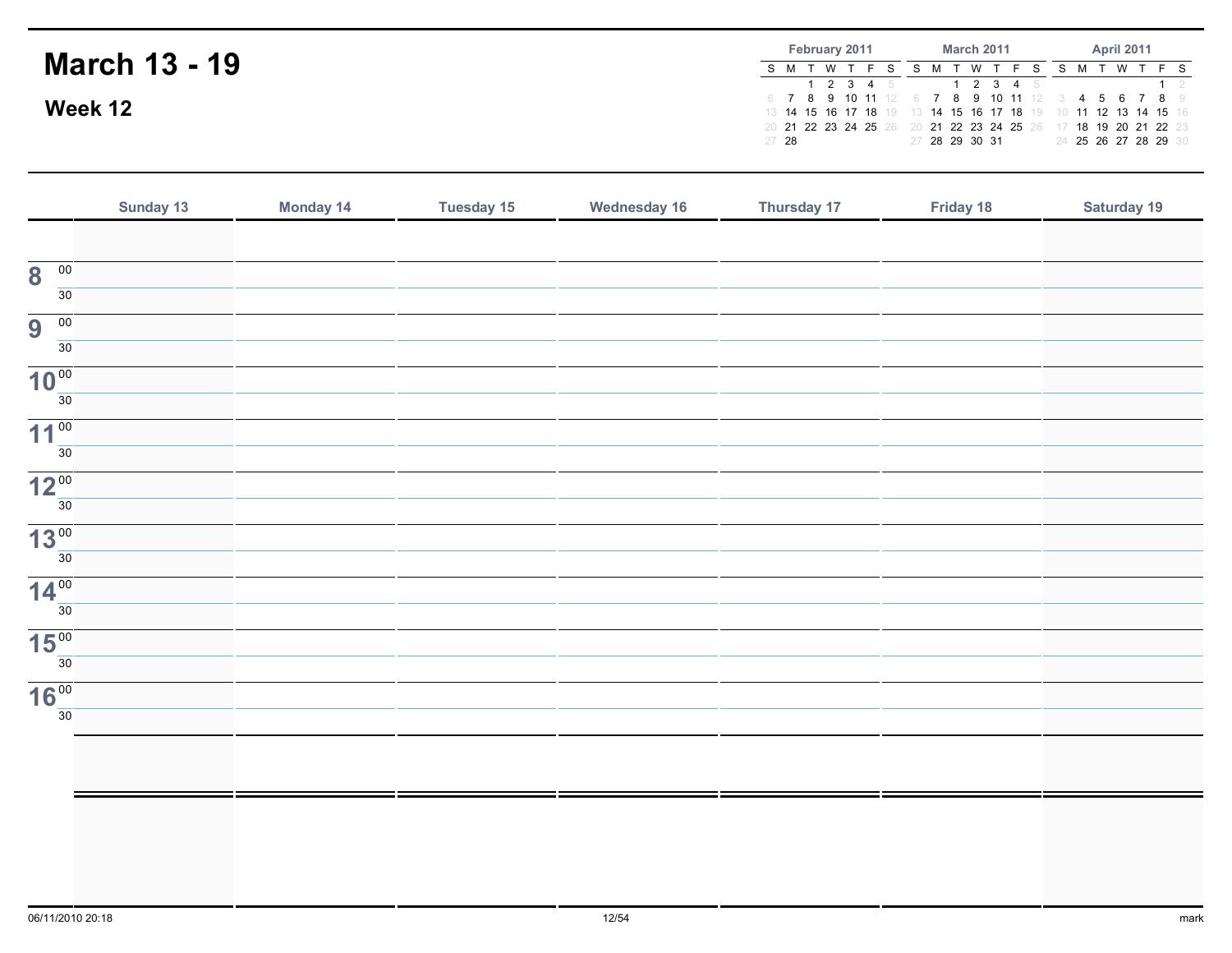|                      |       | February 2011 |  |             |                | <b>March 2011</b> |                                                                                                                                                                              | <b>April 2011</b> |  |  |                             |  |
|----------------------|-------|---------------|--|-------------|----------------|-------------------|------------------------------------------------------------------------------------------------------------------------------------------------------------------------------|-------------------|--|--|-----------------------------|--|
| <b>March 20 - 26</b> |       |               |  | $1$ 2 3 4 5 |                | W                 | 2 3 4 5                                                                                                                                                                      |                   |  |  |                             |  |
| Week 13              |       |               |  |             |                |                   | 6 7 8 9 10 11 12 6 7 8 9 10 11 12 3 4 5 6 7 8 9<br>13 <b>14 15 16 17 18</b> 19 13 <b>14 15 16 17 18</b> 19<br>20 21 22 23 24 25 26 20 21 22 23 24 25 26 17 18 19 20 21 22 23 |                   |  |  | 10 11 12 13 14 15 16        |  |
|                      | 27 28 |               |  |             | 27 28 29 30 31 |                   |                                                                                                                                                                              |                   |  |  | 24 <b>25 26 27 28 29</b> 30 |  |

|                                                  | Sunday 20 | <b>Monday 21</b> | <b>Tuesday 22</b> | <b>Wednesday 23</b> | Thursday 24 | Friday 25 | <b>Saturday 26</b> |
|--------------------------------------------------|-----------|------------------|-------------------|---------------------|-------------|-----------|--------------------|
|                                                  |           |                  |                   |                     |             |           |                    |
| $\overline{\mathbf{8}}$<br>$\overline{00}$<br>30 |           |                  |                   |                     |             |           |                    |
| $\overline{00}$<br>9<br>30 <sup>7</sup>          |           |                  |                   |                     |             |           |                    |
| 10 <sup>00</sup><br>30 <sup>2</sup>              |           |                  |                   |                     |             |           |                    |
| 11 <sup>00</sup><br>30 <sup>2</sup>              |           |                  |                   |                     |             |           |                    |
| 12 <sup>00</sup><br>30                           |           |                  |                   |                     |             |           |                    |
| 13 <sup>00</sup><br>30 <sup>7</sup>              |           |                  |                   |                     |             |           |                    |
| 14 <sup>00</sup><br>$\overline{30}$              |           |                  |                   |                     |             |           |                    |
| 15 <sup>00</sup>                                 |           |                  |                   |                     |             |           |                    |
| 30 <sup>7</sup><br>16 <sup>00</sup>              |           |                  |                   |                     |             |           |                    |
| 30 <sup>2</sup>                                  |           |                  |                   |                     |             |           |                    |
|                                                  |           |                  |                   |                     |             |           |                    |
|                                                  |           |                  |                   |                     |             |           |                    |
|                                                  |           |                  |                   |                     |             |           |                    |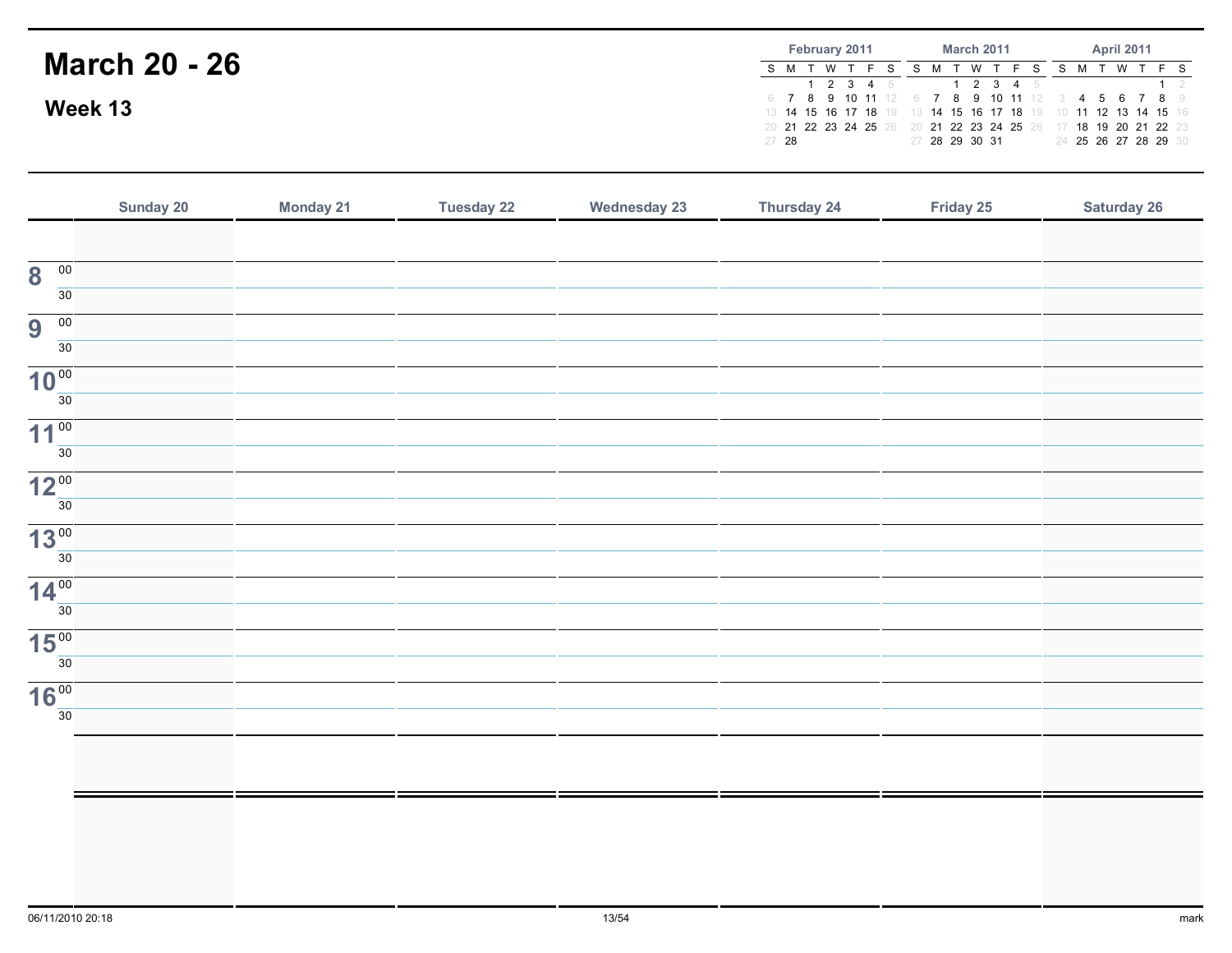#### March 27 - April 2Week 14February 2011S M T W T F S S M T W T F S S M T W T F S <sup>2</sup> <sup>3</sup> <sup>4</sup> <sup>5</sup> 6 <sup>7</sup> <sup>8</sup> <sup>9</sup> <sup>10</sup> <sup>11</sup> <sup>12</sup> 6 <sup>7</sup> <sup>8</sup> <sup>9</sup> <sup>10</sup> <sup>11</sup> <sup>12</sup> 3 <sup>14</sup> <sup>15</sup> <sup>16</sup> <sup>17</sup> <sup>18</sup> <sup>19</sup> 13 <sup>14</sup> <sup>15</sup> <sup>16</sup> <sup>17</sup> <sup>18</sup> <sup>19</sup> 10 <sup>11</sup> <sup>12</sup> <sup>13</sup> <sup>14</sup> <sup>15</sup> <sup>16</sup> <sup>21</sup> <sup>22</sup> <sup>23</sup> <sup>24</sup> <sup>25</sup> <sup>26</sup> 20 <sup>21</sup> <sup>22</sup> <sup>23</sup> <sup>24</sup> <sup>25</sup> <sup>26</sup> 17 <sup>18</sup> <sup>19</sup> <sup>20</sup> <sup>21</sup> <sup>22</sup> <sup>23</sup> <sup>28</sup> March 2011 <sup>2</sup> <sup>3</sup> <sup>4</sup> <sup>5</sup> <sup>28</sup> <sup>29</sup> <sup>30</sup> <sup>31</sup> April 2011 $1 \quad 2$ 4 5 6 7 8 9<br>**11 12 13 14 15** 16 <sup>25</sup> <sup>26</sup> <sup>27</sup> <sup>28</sup> <sup>29</sup> <sup>30</sup>

|                                     | Sunday 27 | <b>Monday 28</b> | <b>Tuesday 29</b> | <b>Wednesday 30</b> | Thursday 31 | Friday 1 | Saturday 2 |
|-------------------------------------|-----------|------------------|-------------------|---------------------|-------------|----------|------------|
|                                     |           |                  |                   |                     |             |          |            |
| $\overline{00}$<br>8                |           |                  |                   |                     |             |          |            |
| $\overline{30}$                     |           |                  |                   |                     |             |          |            |
| 00<br>9                             |           |                  |                   |                     |             |          |            |
| $\overline{30}$                     |           |                  |                   |                     |             |          |            |
| 10 <sup>00</sup><br>$\overline{30}$ |           |                  |                   |                     |             |          |            |
|                                     |           |                  |                   |                     |             |          |            |
| 11 <sup>00</sup><br>$\overline{30}$ |           |                  |                   |                     |             |          |            |
| 12 <sup>00</sup>                    |           |                  |                   |                     |             |          |            |
| $\overline{30}$                     |           |                  |                   |                     |             |          |            |
| 13 <sup>00</sup>                    |           |                  |                   |                     |             |          |            |
| $\overline{30}$                     |           |                  |                   |                     |             |          |            |
| 14 <sup>00</sup>                    |           |                  |                   |                     |             |          |            |
| $\overline{30}$                     |           |                  |                   |                     |             |          |            |
| 15 <sup>00</sup>                    |           |                  |                   |                     |             |          |            |
| 30                                  |           |                  |                   |                     |             |          |            |
| 16 <sup>00</sup>                    |           |                  |                   |                     |             |          |            |
| 30                                  |           |                  |                   |                     |             |          |            |
|                                     |           |                  |                   |                     |             |          |            |
|                                     |           |                  |                   |                     |             |          |            |
|                                     |           |                  |                   |                     |             |          |            |
|                                     |           |                  |                   |                     |             |          |            |
|                                     |           |                  |                   |                     |             |          |            |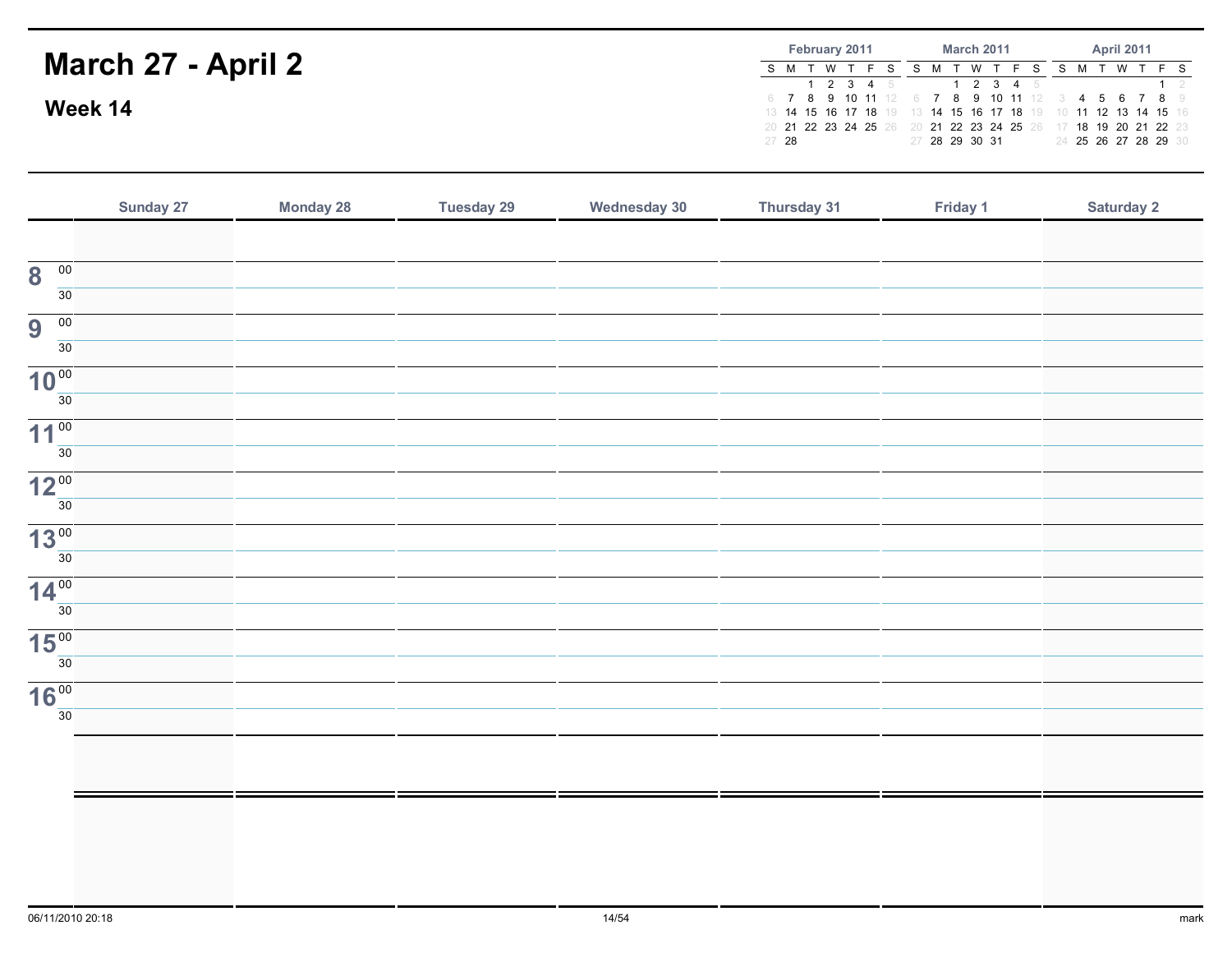|                    | <b>March 2011</b> |  |  |  |                     |  |  |   | <b>April 2011</b> |                               | May 2011 |  |  |                                                                |  |  |
|--------------------|-------------------|--|--|--|---------------------|--|--|---|-------------------|-------------------------------|----------|--|--|----------------------------------------------------------------|--|--|
| <b>April 3 - 9</b> | S M T W           |  |  |  |                     |  |  | W |                   |                               |          |  |  | S M T W T F S                                                  |  |  |
|                    |                   |  |  |  | $1 \t2 \t3 \t4 \t5$ |  |  |   |                   | $1 \t2 \t1$                   |          |  |  | $234567$<br>6 7 8 9 10 11 12 3 4 5 6 7 8 9 8 9 10 11 12 13 14  |  |  |
| Week 15            |                   |  |  |  |                     |  |  |   |                   |                               |          |  |  | 13 14 15 16 17 18 19 10 11 12 13 14 15 16 15 16 17 18 19 20 21 |  |  |
|                    |                   |  |  |  |                     |  |  |   |                   |                               |          |  |  | 20 21 22 23 24 25 26 17 18 19 20 21 22 23 22 23 24 25 26 27 28 |  |  |
|                    | 27 28 29 30 31    |  |  |  |                     |  |  |   |                   | 24 25 26 27 28 29 30 29 30 31 |          |  |  |                                                                |  |  |

|                                            | Sunday 3 | Monday 4 | <b>Tuesday 5</b> | <b>Wednesday 6</b> | Thursday 7 | Friday 8 | Saturday 9 |
|--------------------------------------------|----------|----------|------------------|--------------------|------------|----------|------------|
|                                            |          |          |                  |                    |            |          |            |
| $\overline{00}$<br>$\overline{\mathbf{8}}$ |          |          |                  |                    |            |          |            |
| $\overline{30}$                            |          |          |                  |                    |            |          |            |
| 9<br>$\overline{00}$                       |          |          |                  |                    |            |          |            |
| 30                                         |          |          |                  |                    |            |          |            |
| 10 <sup>00</sup>                           |          |          |                  |                    |            |          |            |
| $\overline{30}$                            |          |          |                  |                    |            |          |            |
| 11 <sup>00</sup>                           |          |          |                  |                    |            |          |            |
| $\overline{30}$                            |          |          |                  |                    |            |          |            |
| 12 <sup>00</sup>                           |          |          |                  |                    |            |          |            |
| 30                                         |          |          |                  |                    |            |          |            |
| 13 <sup>00</sup><br>$\overline{30}$        |          |          |                  |                    |            |          |            |
|                                            |          |          |                  |                    |            |          |            |
| 14 <sup>00</sup><br>$\overline{30}$        |          |          |                  |                    |            |          |            |
|                                            |          |          |                  |                    |            |          |            |
| 15 <sup>00</sup><br>$\overline{30}$        |          |          |                  |                    |            |          |            |
|                                            |          |          |                  |                    |            |          |            |
| 16 <sup>00</sup><br>30                     |          |          |                  |                    |            |          |            |
|                                            |          |          |                  |                    |            |          |            |
|                                            |          |          |                  |                    |            |          |            |
|                                            |          |          |                  |                    |            |          |            |
|                                            |          |          |                  |                    |            |          |            |
|                                            |          |          |                  |                    |            |          |            |
|                                            |          |          |                  |                    |            |          |            |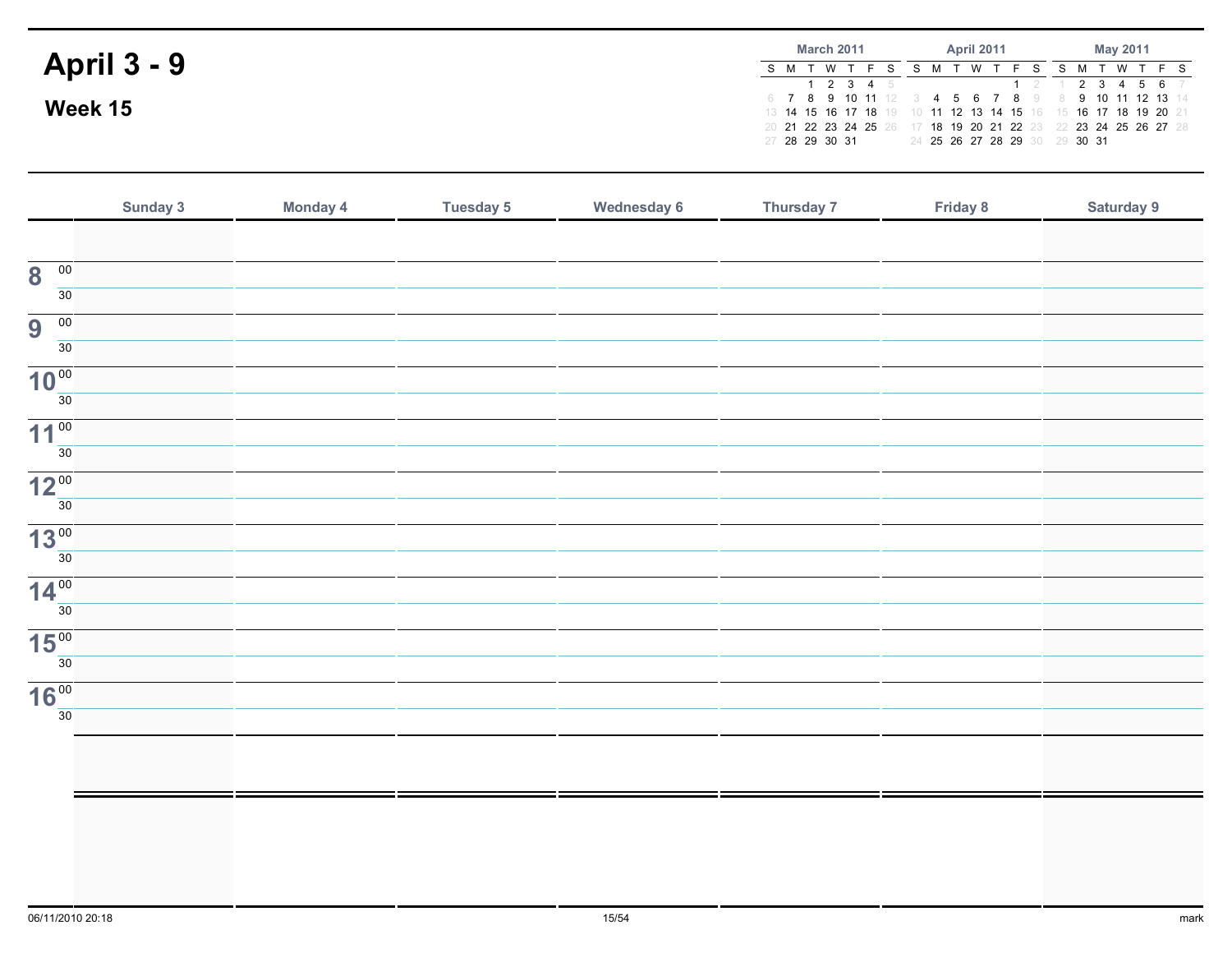|                      | <b>March 2011</b> |  |  |  |           |  |  | <b>April 2011</b> |  |                               | May 2011 |  |  |                                                                                                                     |  |
|----------------------|-------------------|--|--|--|-----------|--|--|-------------------|--|-------------------------------|----------|--|--|---------------------------------------------------------------------------------------------------------------------|--|
| <b>April 10 - 16</b> | S M T W           |  |  |  | 1 2 3 4 5 |  |  | ∵ W               |  |                               |          |  |  | S M T W T F S<br>1 2 1 2 3 4 5 6 7                                                                                  |  |
| Week 16              |                   |  |  |  |           |  |  |                   |  |                               |          |  |  | 6 7 8 9 10 11 12 3 4 5 6 7 8 9 8 9 10 11 12 13 14<br>13 14 15 16 17 18 19 10 11 12 13 14 15 16 15 16 17 18 19 20 21 |  |
|                      | 27 28 29 30 31    |  |  |  |           |  |  |                   |  | 24 25 26 27 28 29 30 29 30 31 |          |  |  | 20 21 22 23 24 25 26 17 18 19 20 21 22 23 22 23 24 25 26 27 28                                                      |  |

|                                         | Sunday 10 | Monday 11 | <b>Tuesday 12</b> | <b>Wednesday 13</b> | Thursday 14 | Friday 15 | Saturday 16 |
|-----------------------------------------|-----------|-----------|-------------------|---------------------|-------------|-----------|-------------|
|                                         |           |           |                   |                     |             |           |             |
| $\overline{00}$<br>8<br>$\overline{30}$ |           |           |                   |                     |             |           |             |
| 9<br>$\overline{00}$                    |           |           |                   |                     |             |           |             |
| $\overline{30}$                         |           |           |                   |                     |             |           |             |
| 10 <sup>00</sup><br>$\overline{30}$     |           |           |                   |                     |             |           |             |
| 11 <sup>00</sup>                        |           |           |                   |                     |             |           |             |
| 30                                      |           |           |                   |                     |             |           |             |
| 12 <sup>00</sup>                        |           |           |                   |                     |             |           |             |
| 30                                      |           |           |                   |                     |             |           |             |
| 13 <sup>00</sup><br>$\overline{30}$     |           |           |                   |                     |             |           |             |
|                                         |           |           |                   |                     |             |           |             |
| 14 <sup>00</sup><br>30                  |           |           |                   |                     |             |           |             |
|                                         |           |           |                   |                     |             |           |             |
| 15 <sup>00</sup><br>30                  |           |           |                   |                     |             |           |             |
| 16 <sup>00</sup>                        |           |           |                   |                     |             |           |             |
| 30                                      |           |           |                   |                     |             |           |             |
|                                         |           |           |                   |                     |             |           |             |
|                                         |           |           |                   |                     |             |           |             |
|                                         |           |           |                   |                     |             |           |             |
|                                         |           |           |                   |                     |             |           |             |
|                                         |           |           |                   |                     |             |           |             |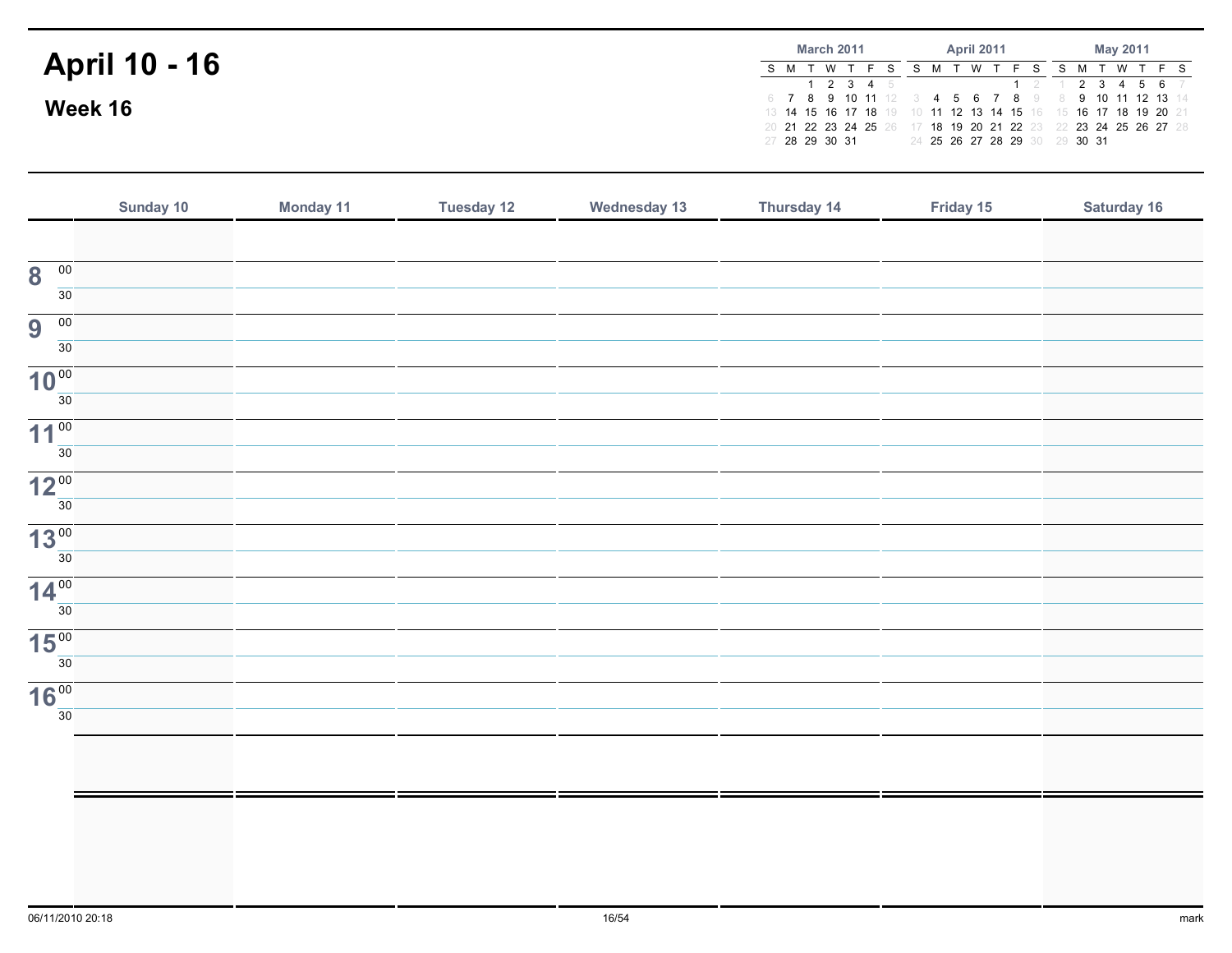|                      | <b>March 2011</b>                                                                |  |  |           |  |  |     | <b>April 2011</b> |                               | May 2011 |  |  |               |  |  |
|----------------------|----------------------------------------------------------------------------------|--|--|-----------|--|--|-----|-------------------|-------------------------------|----------|--|--|---------------|--|--|
| <b>April 17 - 23</b> | S M T W T                                                                        |  |  |           |  |  | - W |                   |                               |          |  |  | S M T W T F S |  |  |
|                      | 6 7 8 9 10 11 12 3 4 5 6 7 8 9 8 9 10 11 12 13 14                                |  |  | 1 2 3 4 5 |  |  |     |                   | $1$ 2 1 2 3 4 5 6 7           |          |  |  |               |  |  |
| Week 17              | 13 14 15 16 17 18 19 10 11 12 13 14 15 16 15 16 17 18 19 20 21                   |  |  |           |  |  |     |                   |                               |          |  |  |               |  |  |
|                      | 20 21 22 23 24 25 26 17 18 19 20 21 22 23 22 23 24 25 26 27 28<br>27 28 29 30 31 |  |  |           |  |  |     |                   | 24 25 26 27 28 29 30 29 30 31 |          |  |  |               |  |  |

|                                         | Sunday 17 | <b>Monday 18</b> | <b>Tuesday 19</b> | <b>Wednesday 20</b> | Thursday 21 | Friday 22 | <b>Saturday 23</b> |
|-----------------------------------------|-----------|------------------|-------------------|---------------------|-------------|-----------|--------------------|
|                                         |           |                  |                   |                     |             |           |                    |
| $\overline{00}$<br>8<br>$\overline{30}$ |           |                  |                   |                     |             |           |                    |
| $\overline{00}$<br>9                    |           |                  |                   |                     |             |           |                    |
| $\overline{30}$                         |           |                  |                   |                     |             |           |                    |
| 10 <sup>00</sup>                        |           |                  |                   |                     |             |           |                    |
| $\overline{30}$                         |           |                  |                   |                     |             |           |                    |
| 11 <sup>00</sup><br>$\overline{30}$     |           |                  |                   |                     |             |           |                    |
| 12 <sup>00</sup>                        |           |                  |                   |                     |             |           |                    |
| 30                                      |           |                  |                   |                     |             |           |                    |
| 13 <sup>00</sup>                        |           |                  |                   |                     |             |           |                    |
| $\overline{30}$                         |           |                  |                   |                     |             |           |                    |
| 14 <sup>00</sup><br>30                  |           |                  |                   |                     |             |           |                    |
| 15 <sup>00</sup>                        |           |                  |                   |                     |             |           |                    |
| 30                                      |           |                  |                   |                     |             |           |                    |
| 16 <sup>00</sup><br>30                  |           |                  |                   |                     |             |           |                    |
|                                         |           |                  |                   |                     |             |           |                    |
|                                         |           |                  |                   |                     |             |           |                    |
|                                         |           |                  |                   |                     |             |           |                    |
|                                         |           |                  |                   |                     |             |           |                    |
|                                         |           |                  |                   |                     |             |           |                    |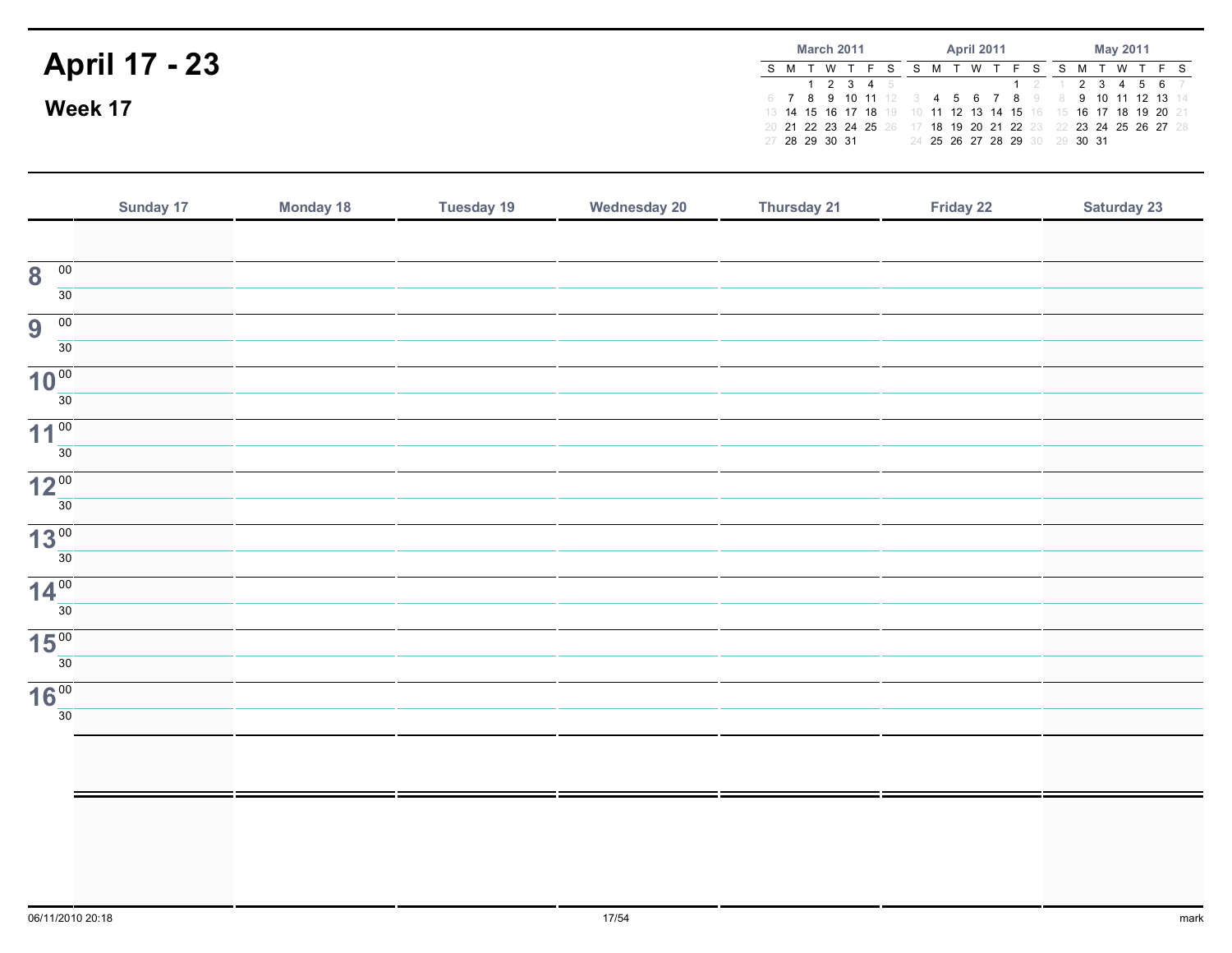|                      | <b>March 2011</b> |  |     |  |                     |  |  |   | <b>April 2011</b> |                                                                                                                     | May 2011 |  |  |             |  |  |
|----------------------|-------------------|--|-----|--|---------------------|--|--|---|-------------------|---------------------------------------------------------------------------------------------------------------------|----------|--|--|-------------|--|--|
| <b>April 24 - 30</b> |                   |  | T W |  |                     |  |  | W |                   |                                                                                                                     |          |  |  | W T F S     |  |  |
|                      |                   |  |     |  | $1 \t2 \t3 \t4 \t5$ |  |  |   |                   |                                                                                                                     |          |  |  | 2 3 4 5 6 7 |  |  |
| Week 18              |                   |  |     |  |                     |  |  |   |                   | 6 7 8 9 10 11 12 3 4 5 6 7 8 9 8 9 10 11 12 13 14<br>13 14 15 16 17 18 19 10 11 12 13 14 15 16 15 16 17 18 19 20 21 |          |  |  |             |  |  |
|                      |                   |  |     |  |                     |  |  |   |                   | 20 21 22 23 24 25 26 17 18 19 20 21 22 23 22 23 24 25 26 27 28                                                      |          |  |  |             |  |  |
|                      | 27 28 29 30 31    |  |     |  |                     |  |  |   |                   | 24 25 26 27 28 29 30 29 30 31                                                                                       |          |  |  |             |  |  |

|                                            | Sunday 24 | <b>Monday 25</b> | <b>Tuesday 26</b> | <b>Wednesday 27</b> | Thursday 28 | Friday 29 | Saturday 30 |
|--------------------------------------------|-----------|------------------|-------------------|---------------------|-------------|-----------|-------------|
|                                            |           |                  |                   |                     |             |           |             |
| $\overline{\mathbf{8}}$<br>$\overline{00}$ |           |                  |                   |                     |             |           |             |
| 30                                         |           |                  |                   |                     |             |           |             |
| $\overline{00}$<br>9                       |           |                  |                   |                     |             |           |             |
| 30 <sup>7</sup>                            |           |                  |                   |                     |             |           |             |
| 10 <sup>00</sup>                           |           |                  |                   |                     |             |           |             |
| 30                                         |           |                  |                   |                     |             |           |             |
| 11 <sup>00</sup>                           |           |                  |                   |                     |             |           |             |
| 30 <sup>2</sup>                            |           |                  |                   |                     |             |           |             |
| 12 <sup>00</sup><br>30 <sup>7</sup>        |           |                  |                   |                     |             |           |             |
|                                            |           |                  |                   |                     |             |           |             |
| 13 <sup>00</sup><br>30 <sup>1</sup>        |           |                  |                   |                     |             |           |             |
|                                            |           |                  |                   |                     |             |           |             |
| 14 <sup>00</sup><br>30                     |           |                  |                   |                     |             |           |             |
|                                            |           |                  |                   |                     |             |           |             |
| 15 <sup>00</sup><br>30 <sup>7</sup>        |           |                  |                   |                     |             |           |             |
| 16 <sup>00</sup>                           |           |                  |                   |                     |             |           |             |
| 30 <sup>7</sup>                            |           |                  |                   |                     |             |           |             |
|                                            |           |                  |                   |                     |             |           |             |
|                                            |           |                  |                   |                     |             |           |             |
|                                            |           |                  |                   |                     |             |           |             |
|                                            |           |                  |                   |                     |             |           |             |
|                                            |           |                  |                   |                     |             |           |             |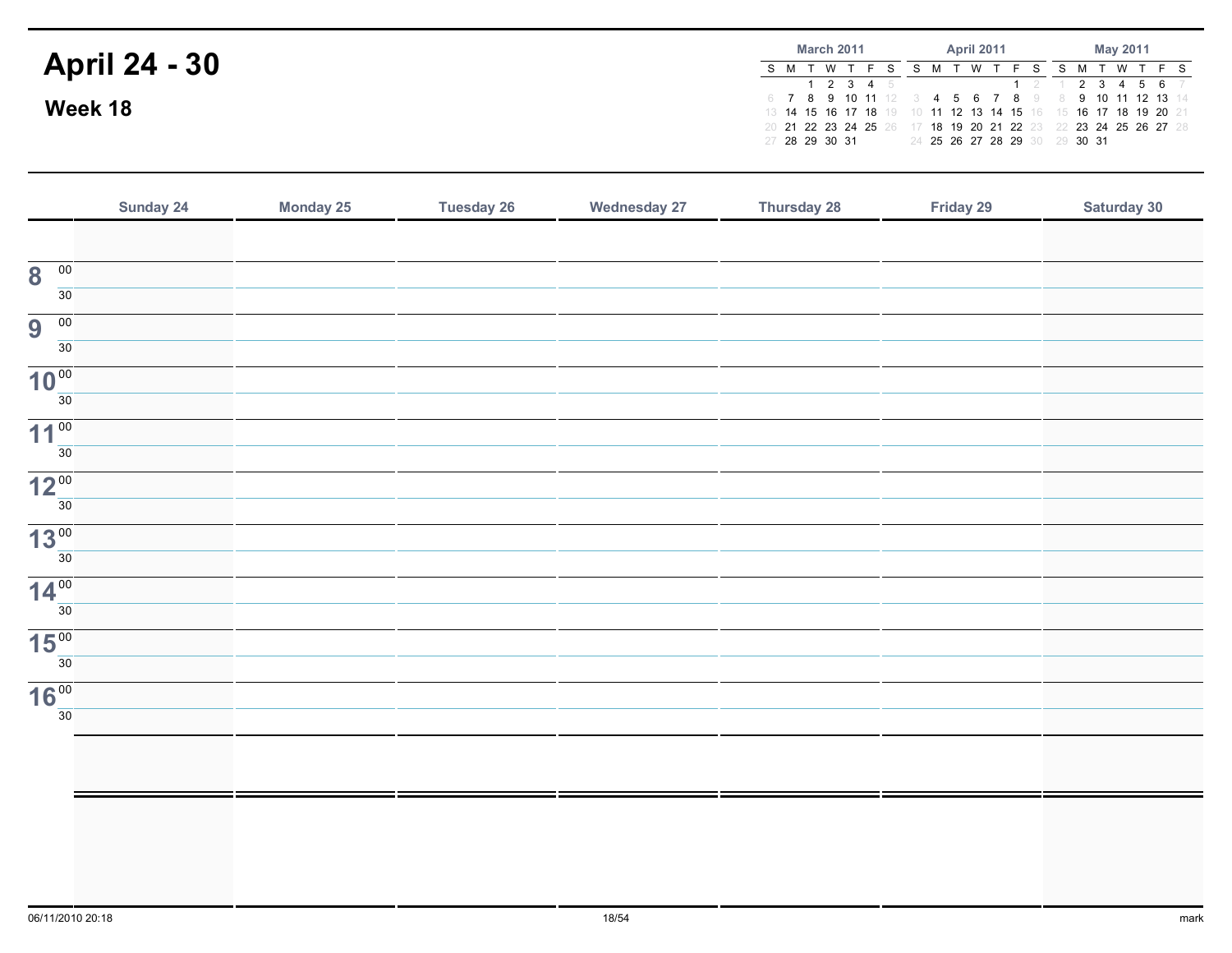|           | <b>April 2011</b>             | May 2011                                                                                                                                                                             | <b>June 2011</b> |  |  |  |  |
|-----------|-------------------------------|--------------------------------------------------------------------------------------------------------------------------------------------------------------------------------------|------------------|--|--|--|--|
| May 1 - 7 | S M T W T F S                 | S M T W T F S S M T W T F S<br>1 2 1 2 3 4 5 6 7                                                                                                                                     | $1 \t2 \t3 \t4$  |  |  |  |  |
| Week 19   | 24 25 26 27 28 29 30 29 30 31 | 3 4 5 6 7 8 9 8 9 10 11 12 13 14 5 6 7 8 9 10 11<br>10 11 12 13 14 15 16 15 16 17 18 19 20 21 12 13 14 15 16 17 18<br>17 18 19 20 21 22 23 22 23 24 25 26 27 28 19 20 21 22 23 24 25 | 26 27 28 29 30   |  |  |  |  |

|                                            | Sunday 1 | <b>Monday 2</b> | <b>Tuesday 3</b> | <b>Wednesday 4</b> | Thursday 5 | Friday 6 | Saturday 7 |
|--------------------------------------------|----------|-----------------|------------------|--------------------|------------|----------|------------|
|                                            |          |                 |                  |                    |            |          |            |
| $\overline{00}$<br>$\overline{\mathbf{8}}$ |          |                 |                  |                    |            |          |            |
| 30                                         |          |                 |                  |                    |            |          |            |
| 9<br>$\overline{00}$                       |          |                 |                  |                    |            |          |            |
| 30                                         |          |                 |                  |                    |            |          |            |
| 10 <sup>00</sup>                           |          |                 |                  |                    |            |          |            |
| 30                                         |          |                 |                  |                    |            |          |            |
| 11 <sup>00</sup><br>30                     |          |                 |                  |                    |            |          |            |
|                                            |          |                 |                  |                    |            |          |            |
| 12 <sup>00</sup><br>30                     |          |                 |                  |                    |            |          |            |
| 13 <sup>00</sup>                           |          |                 |                  |                    |            |          |            |
| 30                                         |          |                 |                  |                    |            |          |            |
| 14 <sup>00</sup>                           |          |                 |                  |                    |            |          |            |
| 30                                         |          |                 |                  |                    |            |          |            |
| 15 <sup>00</sup>                           |          |                 |                  |                    |            |          |            |
| 30                                         |          |                 |                  |                    |            |          |            |
| 16 <sup>00</sup>                           |          |                 |                  |                    |            |          |            |
| 30                                         |          |                 |                  |                    |            |          |            |
|                                            |          |                 |                  |                    |            |          |            |
|                                            |          |                 |                  |                    |            |          |            |
|                                            |          |                 |                  |                    |            |          |            |
|                                            |          |                 |                  |                    |            |          |            |
|                                            |          |                 |                  |                    |            |          |            |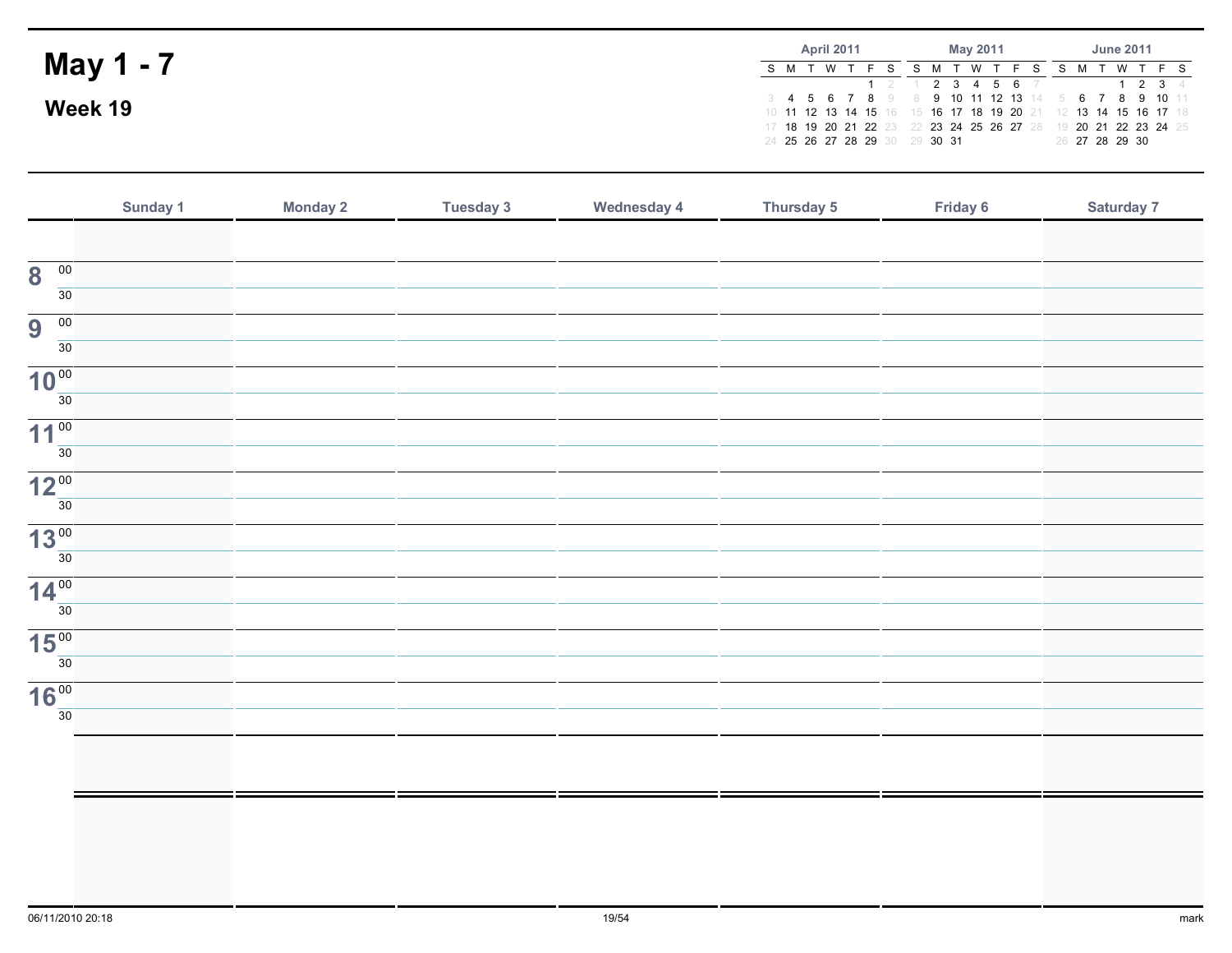|            |                               | <b>April 2011</b> |  |  |  | Mav 2011 |                   |  | <b>June 2011</b> |                                                                |
|------------|-------------------------------|-------------------|--|--|--|----------|-------------------|--|------------------|----------------------------------------------------------------|
| May 8 - 14 | S M T W T F S                 |                   |  |  |  |          |                   |  |                  | S M T W T F S S M T W T F S                                    |
|            |                               |                   |  |  |  |          | 1 2 1 2 3 4 5 6 7 |  |                  | 1234                                                           |
|            |                               |                   |  |  |  |          |                   |  |                  | 3 4 5 6 7 8 9 8 9 10 11 12 13 14 5 6 7 8 9 10 11               |
| Week 20    |                               |                   |  |  |  |          |                   |  |                  | 10 11 12 13 14 15 16 15 16 17 18 19 20 21 12 13 14 15 16 17 18 |
|            |                               |                   |  |  |  |          |                   |  |                  | 17 18 19 20 21 22 23 22 23 24 25 26 27 28 19 20 21 22 23 24 25 |
|            | 24 25 26 27 28 29 30 29 30 31 |                   |  |  |  |          |                   |  | 26 27 28 29 30   |                                                                |

|                                            | Sunday 8 | <b>Monday 9</b> | <b>Tuesday 10</b> | Wednesday 11 | Thursday 12 | Friday 13 | Saturday 14 |
|--------------------------------------------|----------|-----------------|-------------------|--------------|-------------|-----------|-------------|
|                                            |          |                 |                   |              |             |           |             |
| $\overline{\mathbf{8}}$<br>$\overline{00}$ |          |                 |                   |              |             |           |             |
| 30                                         |          |                 |                   |              |             |           |             |
| 9<br>$\overline{00}$                       |          |                 |                   |              |             |           |             |
| 30                                         |          |                 |                   |              |             |           |             |
| 10 <sup>00</sup>                           |          |                 |                   |              |             |           |             |
| 30                                         |          |                 |                   |              |             |           |             |
| 11 <sup>00</sup><br>30 <sup>°</sup>        |          |                 |                   |              |             |           |             |
| 12 <sup>00</sup>                           |          |                 |                   |              |             |           |             |
| 30                                         |          |                 |                   |              |             |           |             |
| 13 <sup>00</sup>                           |          |                 |                   |              |             |           |             |
| 30 <sup>°</sup>                            |          |                 |                   |              |             |           |             |
| 14 <sup>00</sup>                           |          |                 |                   |              |             |           |             |
| 30                                         |          |                 |                   |              |             |           |             |
| 15 <sup>00</sup><br>30                     |          |                 |                   |              |             |           |             |
|                                            |          |                 |                   |              |             |           |             |
| 16 <sup>00</sup><br>30                     |          |                 |                   |              |             |           |             |
|                                            |          |                 |                   |              |             |           |             |
|                                            |          |                 |                   |              |             |           |             |
|                                            |          |                 |                   |              |             |           |             |
|                                            |          |                 |                   |              |             |           |             |
|                                            |          |                 |                   |              |             |           |             |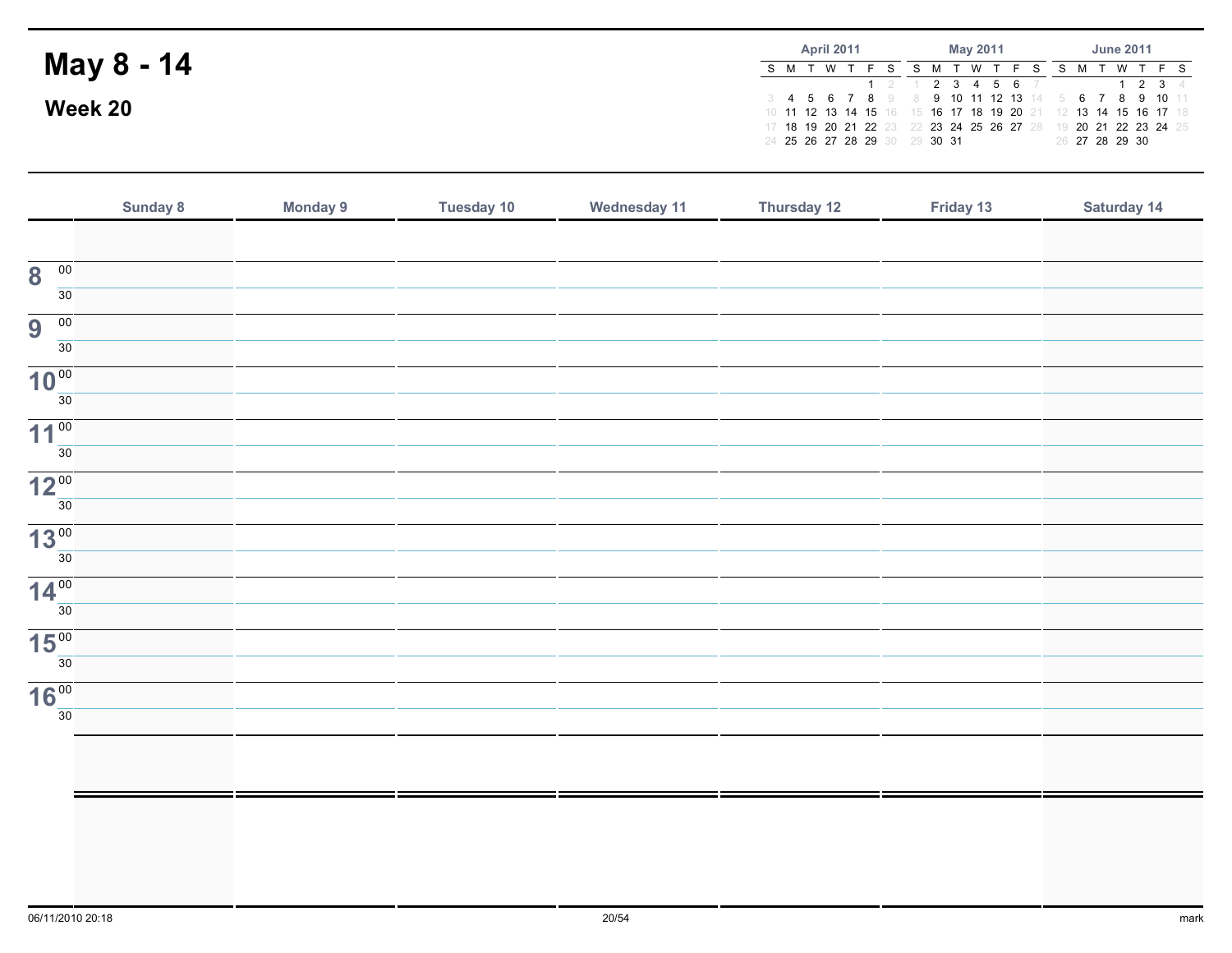|             |                               | <b>April 2011</b> |  |  | May 2011 |                   |  | <b>June 2011</b> |                                                                |
|-------------|-------------------------------|-------------------|--|--|----------|-------------------|--|------------------|----------------------------------------------------------------|
| May 15 - 21 |                               |                   |  |  | - W      |                   |  |                  | W T F S                                                        |
|             |                               |                   |  |  |          | 1 2 1 2 3 4 5 6 7 |  |                  | $1 \t2 \t3 \t4$                                                |
|             |                               |                   |  |  |          |                   |  |                  | 3 4 5 6 7 8 9 8 9 10 11 12 13 14 5 6 7 8 9 10 11               |
| Week 21     |                               |                   |  |  |          |                   |  |                  | 10 11 12 13 14 15 16 15 16 17 18 19 20 21 12 13 14 15 16 17 18 |
|             |                               |                   |  |  |          |                   |  |                  | 17 18 19 20 21 22 23 22 23 24 25 26 27 28 19 20 21 22 23 24 25 |
|             | 24 25 26 27 28 29 30 29 30 31 |                   |  |  |          |                   |  | 26 27 28 29 30   |                                                                |

|                                            | Sunday 15 | Monday 16 | <b>Tuesday 17</b> | <b>Wednesday 18</b> | Thursday 19 | Friday 20 | Saturday 21 |
|--------------------------------------------|-----------|-----------|-------------------|---------------------|-------------|-----------|-------------|
|                                            |           |           |                   |                     |             |           |             |
| $\overline{00}$<br>$\overline{\mathbf{8}}$ |           |           |                   |                     |             |           |             |
| $\overline{30}$                            |           |           |                   |                     |             |           |             |
| $\overline{00}$<br>9                       |           |           |                   |                     |             |           |             |
| $\overline{30}$                            |           |           |                   |                     |             |           |             |
| 10 <sup>00</sup><br>30                     |           |           |                   |                     |             |           |             |
| 11 <sup>00</sup>                           |           |           |                   |                     |             |           |             |
| 30                                         |           |           |                   |                     |             |           |             |
| 12 <sup>00</sup>                           |           |           |                   |                     |             |           |             |
| 30                                         |           |           |                   |                     |             |           |             |
| 13 <sup>00</sup>                           |           |           |                   |                     |             |           |             |
| $\overline{30}$                            |           |           |                   |                     |             |           |             |
| 14 <sup>00</sup>                           |           |           |                   |                     |             |           |             |
| $\overline{30}$                            |           |           |                   |                     |             |           |             |
| 15 <sup>00</sup><br>30                     |           |           |                   |                     |             |           |             |
|                                            |           |           |                   |                     |             |           |             |
| 16 <sup>00</sup><br>$\overline{30}$        |           |           |                   |                     |             |           |             |
|                                            |           |           |                   |                     |             |           |             |
|                                            |           |           |                   |                     |             |           |             |
|                                            |           |           |                   |                     |             |           |             |
|                                            |           |           |                   |                     |             |           |             |
|                                            |           |           |                   |                     |             |           |             |
|                                            |           |           |                   |                     |             |           |             |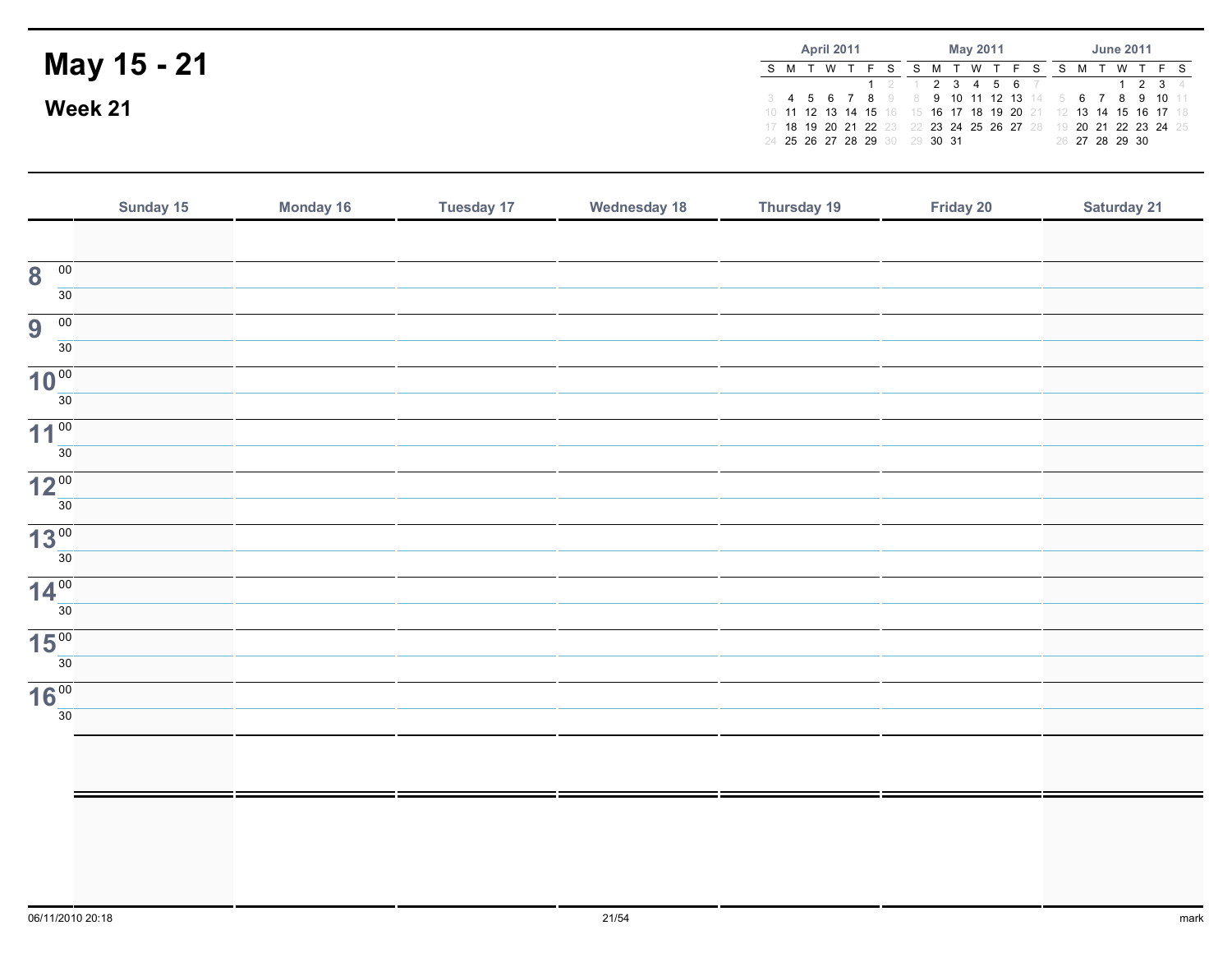|             |                                                  | <b>April 2011</b> |          |  | Mav 2011 |  |  |  |                   |      | <b>June 2011</b> |  |                |                                                                |
|-------------|--------------------------------------------------|-------------------|----------|--|----------|--|--|--|-------------------|------|------------------|--|----------------|----------------------------------------------------------------|
| May 22 - 28 |                                                  |                   | <b>W</b> |  | S M T    |  |  |  | 'W T F S          | SM T |                  |  |                | W T F S                                                        |
|             |                                                  |                   |          |  |          |  |  |  | 1 2 1 2 3 4 5 6 7 |      |                  |  |                | 1234                                                           |
| Week 22     | 3 4 5 6 7 8 9 8 9 10 11 12 13 14 5 6 7 8 9 10 11 |                   |          |  |          |  |  |  |                   |      |                  |  |                |                                                                |
|             |                                                  |                   |          |  |          |  |  |  |                   |      |                  |  |                | 10 11 12 13 14 15 16 15 16 17 18 19 20 21 12 13 14 15 16 17 18 |
|             |                                                  |                   |          |  |          |  |  |  |                   |      |                  |  |                | 17 18 19 20 21 22 23 22 23 24 25 26 27 28 19 20 21 22 23 24 25 |
|             | 24 25 26 27 28 29 30 29 30 31                    |                   |          |  |          |  |  |  |                   |      |                  |  | 26 27 28 29 30 |                                                                |

|                                            | Sunday 22 | <b>Monday 23</b> | <b>Tuesday 24</b> | <b>Wednesday 25</b> | <b>Thursday 26</b> | Friday 27 | <b>Saturday 28</b> |
|--------------------------------------------|-----------|------------------|-------------------|---------------------|--------------------|-----------|--------------------|
|                                            |           |                  |                   |                     |                    |           |                    |
| $\overline{\mathbf{8}}$<br>$\overline{00}$ |           |                  |                   |                     |                    |           |                    |
| $\overline{30}$                            |           |                  |                   |                     |                    |           |                    |
| $\overline{9}$<br>00                       |           |                  |                   |                     |                    |           |                    |
| $\overline{30}$                            |           |                  |                   |                     |                    |           |                    |
| 10 <sup>00</sup><br>30                     |           |                  |                   |                     |                    |           |                    |
| 11 <sup>00</sup>                           |           |                  |                   |                     |                    |           |                    |
| $\overline{30}$                            |           |                  |                   |                     |                    |           |                    |
| 12 <sup>00</sup>                           |           |                  |                   |                     |                    |           |                    |
| 30                                         |           |                  |                   |                     |                    |           |                    |
| 13 <sup>00</sup>                           |           |                  |                   |                     |                    |           |                    |
| $\overline{30}$                            |           |                  |                   |                     |                    |           |                    |
| 14 <sup>00</sup><br>$\overline{30}$        |           |                  |                   |                     |                    |           |                    |
| 15 <sup>00</sup>                           |           |                  |                   |                     |                    |           |                    |
| 30                                         |           |                  |                   |                     |                    |           |                    |
| 16 <sup>00</sup>                           |           |                  |                   |                     |                    |           |                    |
| $\overline{30}$                            |           |                  |                   |                     |                    |           |                    |
|                                            |           |                  |                   |                     |                    |           |                    |
|                                            |           |                  |                   |                     |                    |           |                    |
|                                            |           |                  |                   |                     |                    |           |                    |
|                                            |           |                  |                   |                     |                    |           |                    |
|                                            |           |                  |                   |                     |                    |           |                    |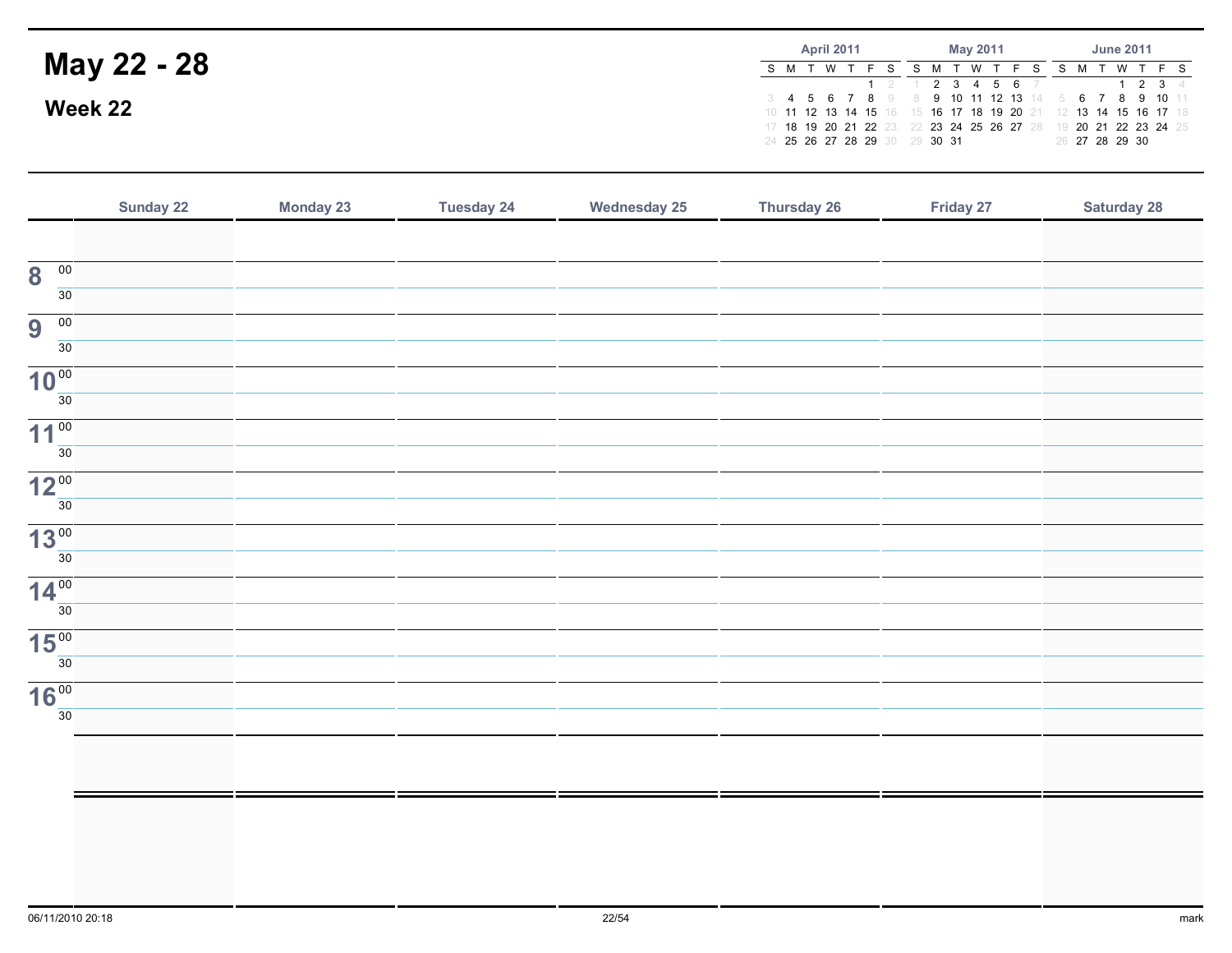|                        |                               |  | <b>April 2011</b> |  |         | May 2011 |  |  |  |  |  | <b>June 2011</b> |                |                                                                                                                                  |  |
|------------------------|-------------------------------|--|-------------------|--|---------|----------|--|--|--|--|--|------------------|----------------|----------------------------------------------------------------------------------------------------------------------------------|--|
| <b>May 29 - June 4</b> |                               |  |                   |  | S M T W |          |  |  |  |  |  |                  |                | T F S S M T W T F S                                                                                                              |  |
|                        |                               |  |                   |  |         |          |  |  |  |  |  |                  |                | 1 2 1 2 3 4 5 6 7 1 2 3 4<br>3 4 5 6 7 8 9 8 9 10 11 12 13 14 5 6 7 8 9 10 11                                                    |  |
| Week 23                |                               |  |                   |  |         |          |  |  |  |  |  |                  |                | 10 11 12 13 14 15 16 15 16 17 18 19 20 21 12 13 14 15 16 17 18<br>17 18 19 20 21 22 23 22 23 24 25 26 27 28 19 20 21 22 23 24 25 |  |
|                        | 24 25 26 27 28 29 30 29 30 31 |  |                   |  |         |          |  |  |  |  |  |                  | 26 27 28 29 30 |                                                                                                                                  |  |

|                                            | Sunday 29 | Monday 30 | <b>Tuesday 31</b> | <b>Wednesday 1</b> | <b>Thursday 2</b> | Friday 3 | Saturday 4 |
|--------------------------------------------|-----------|-----------|-------------------|--------------------|-------------------|----------|------------|
|                                            |           |           |                   |                    |                   |          |            |
| $\overline{00}$<br>$\overline{\mathbf{8}}$ |           |           |                   |                    |                   |          |            |
| 30                                         |           |           |                   |                    |                   |          |            |
| $\overline{9}$<br>$\overline{00}$          |           |           |                   |                    |                   |          |            |
| 30                                         |           |           |                   |                    |                   |          |            |
| 10 <sup>00</sup><br>30                     |           |           |                   |                    |                   |          |            |
|                                            |           |           |                   |                    |                   |          |            |
| 11 <sup>00</sup><br>30                     |           |           |                   |                    |                   |          |            |
| 12 <sup>00</sup>                           |           |           |                   |                    |                   |          |            |
| 30                                         |           |           |                   |                    |                   |          |            |
| 13 <sup>00</sup>                           |           |           |                   |                    |                   |          |            |
| 30                                         |           |           |                   |                    |                   |          |            |
| $14^{00}$                                  |           |           |                   |                    |                   |          |            |
| 30                                         |           |           |                   |                    |                   |          |            |
| 15 <sup>00</sup><br>30                     |           |           |                   |                    |                   |          |            |
| 16 <sup>00</sup>                           |           |           |                   |                    |                   |          |            |
| 30                                         |           |           |                   |                    |                   |          |            |
|                                            |           |           |                   |                    |                   |          |            |
|                                            |           |           |                   |                    |                   |          |            |
|                                            |           |           |                   |                    |                   |          |            |
|                                            |           |           |                   |                    |                   |          |            |
|                                            |           |           |                   |                    |                   |          |            |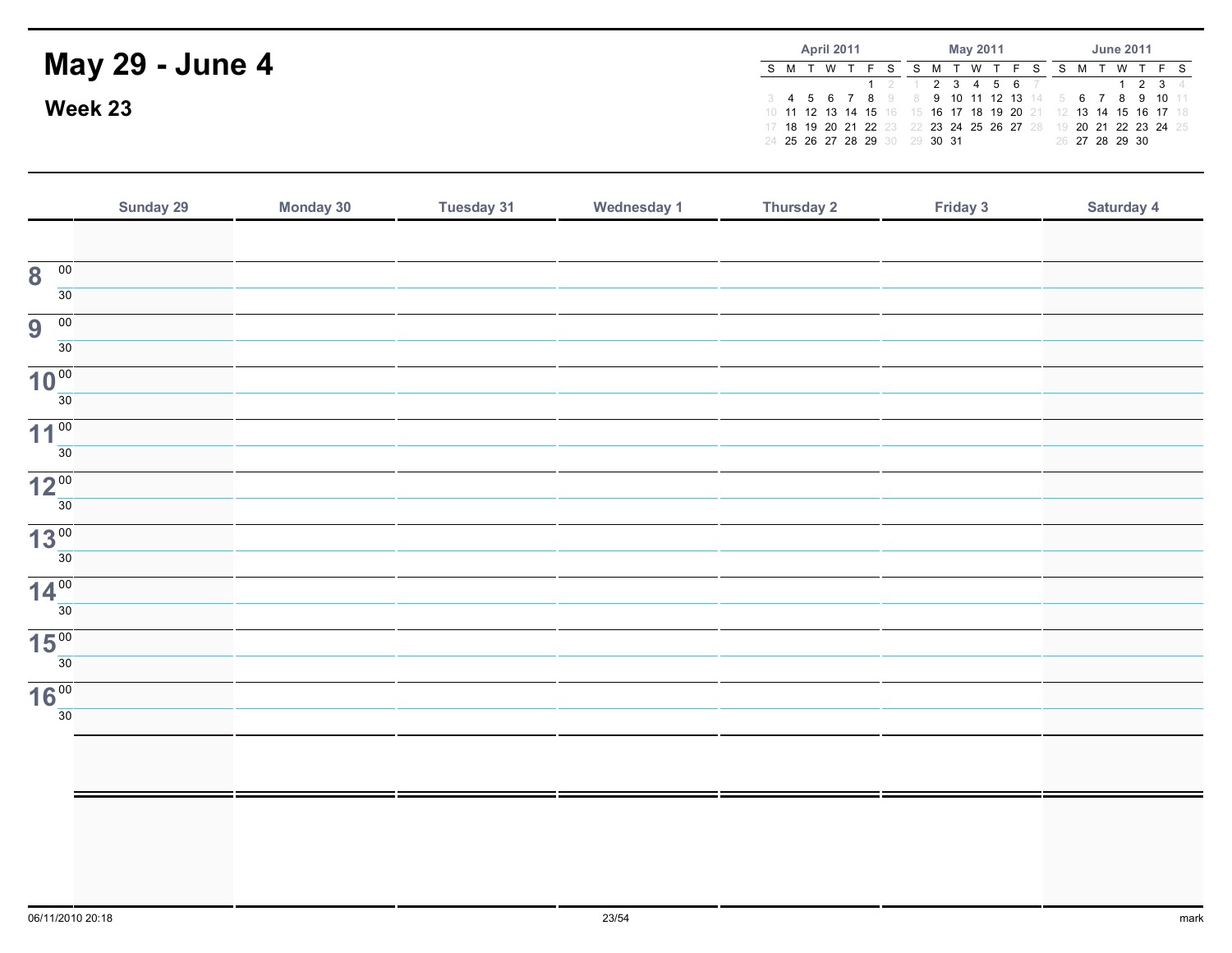| <b>June 5 - 11</b> |          |                                                                                                                                                    | <b>May 2011</b> |  |  |  |                | <b>June 2011</b> |  |                      |  | <b>July 2011</b> |                                           |  |
|--------------------|----------|----------------------------------------------------------------------------------------------------------------------------------------------------|-----------------|--|--|--|----------------|------------------|--|----------------------|--|------------------|-------------------------------------------|--|
|                    | S M T    |                                                                                                                                                    | <b>W</b>        |  |  |  |                | W                |  |                      |  | <b>W</b>         | F S                                       |  |
| Week 24            |          | $1$ 2 3 4 5 6 7<br>6 7 8 9 10 11<br>8 9 10 11 12 13 14 5<br>13 14 15 16 17 18 10 11 12 13 14 15 16<br>15 16 17 18 19 20 21<br>22 23 24 25 26 27 28 |                 |  |  |  |                |                  |  | 5 6 7 8 9            |  |                  |                                           |  |
|                    | 29 30 31 |                                                                                                                                                    |                 |  |  |  | 26 27 28 29 30 |                  |  | 20 21 22 23 24 25 17 |  |                  | 18 19 20 21 22 23<br>24 25 26 27 28 29 30 |  |

|                                            | Sunday 5 | Monday 6 | <b>Tuesday 7</b> | <b>Wednesday 8</b> | <b>Thursday 9</b> | Friday 10 | Saturday 11 |
|--------------------------------------------|----------|----------|------------------|--------------------|-------------------|-----------|-------------|
|                                            |          |          |                  |                    |                   |           |             |
| $\overline{\mathbf{8}}$<br>$\overline{00}$ |          |          |                  |                    |                   |           |             |
| $\overline{30}$                            |          |          |                  |                    |                   |           |             |
| 9<br>$\overline{00}$                       |          |          |                  |                    |                   |           |             |
| $\overline{30}$                            |          |          |                  |                    |                   |           |             |
| 10 <sup>00</sup>                           |          |          |                  |                    |                   |           |             |
| $\overline{30}$                            |          |          |                  |                    |                   |           |             |
| 11 <sup>00</sup>                           |          |          |                  |                    |                   |           |             |
| $\overline{30}$                            |          |          |                  |                    |                   |           |             |
| 12 <sup>00</sup>                           |          |          |                  |                    |                   |           |             |
| $\overline{30}$                            |          |          |                  |                    |                   |           |             |
| 13 <sup>00</sup>                           |          |          |                  |                    |                   |           |             |
| $\overline{30}$                            |          |          |                  |                    |                   |           |             |
| 14 <sup>00</sup>                           |          |          |                  |                    |                   |           |             |
| 30                                         |          |          |                  |                    |                   |           |             |
| 15 <sup>00</sup>                           |          |          |                  |                    |                   |           |             |
| $\overline{30}$                            |          |          |                  |                    |                   |           |             |
| 16 <sup>00</sup>                           |          |          |                  |                    |                   |           |             |
| $\overline{30}$                            |          |          |                  |                    |                   |           |             |
|                                            |          |          |                  |                    |                   |           |             |
|                                            |          |          |                  |                    |                   |           |             |
|                                            |          |          |                  |                    |                   |           |             |
|                                            |          |          |                  |                    |                   |           |             |
|                                            |          |          |                  |                    |                   |           |             |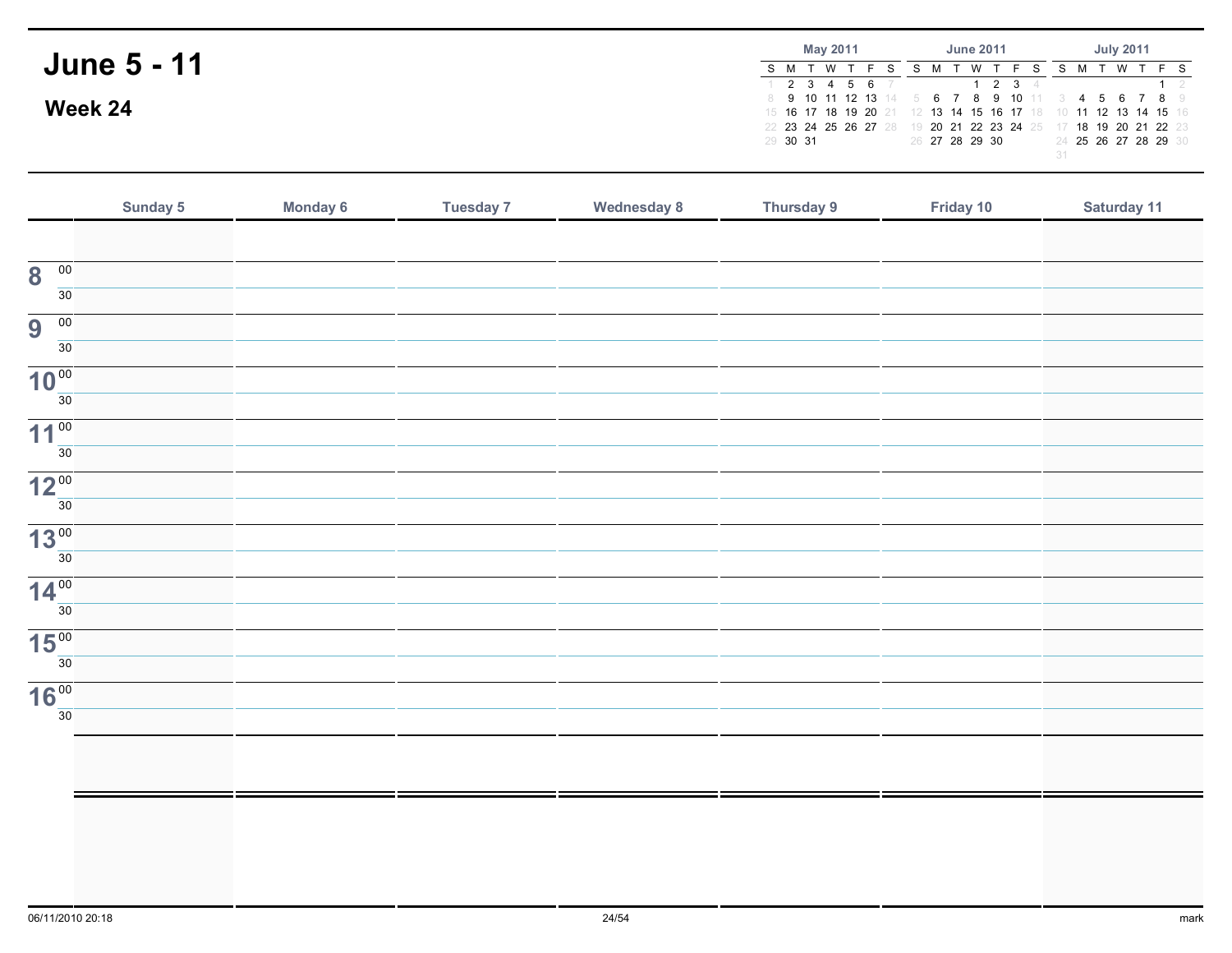|                     | <b>May 2011</b>                                                                                                                                                  |                     | <b>July 2011</b>     |  |  |  |
|---------------------|------------------------------------------------------------------------------------------------------------------------------------------------------------------|---------------------|----------------------|--|--|--|
| <b>June 12 - 18</b> | <b>W</b><br>$1$ 2 3 4 5 6 7                                                                                                                                      | $2 \quad 3 \quad 4$ | - W                  |  |  |  |
| Week 25             | 6 7 8 9 10 11<br>8 9 10 11 12 13 14 5<br>13 14 15 16 17 18 10 11 12 13 14 15 16<br>15 16 17 18 19 20 21<br>-12<br>1 20 21 22 23 24 25 17<br>22 23 24 25 26 27 28 |                     |                      |  |  |  |
|                     | 29 30 31                                                                                                                                                         | 26 27 28 29 30      | 24 25 26 27 28 29 30 |  |  |  |

|                                            | Sunday 12 | Monday 13 | <b>Tuesday 14</b> | <b>Wednesday 15</b> | Thursday 16 | Friday 17 | <b>Saturday 18</b> |
|--------------------------------------------|-----------|-----------|-------------------|---------------------|-------------|-----------|--------------------|
|                                            |           |           |                   |                     |             |           |                    |
| $\overline{00}$<br>$\overline{\mathbf{8}}$ |           |           |                   |                     |             |           |                    |
| 30                                         |           |           |                   |                     |             |           |                    |
| 9<br>$\overline{00}$                       |           |           |                   |                     |             |           |                    |
| $\overline{30}$                            |           |           |                   |                     |             |           |                    |
| 10 <sup>00</sup>                           |           |           |                   |                     |             |           |                    |
| 30                                         |           |           |                   |                     |             |           |                    |
| 11 <sup>00</sup>                           |           |           |                   |                     |             |           |                    |
| $\overline{30}$                            |           |           |                   |                     |             |           |                    |
| 12 <sup>00</sup>                           |           |           |                   |                     |             |           |                    |
| 30                                         |           |           |                   |                     |             |           |                    |
| 13 <sup>00</sup><br>30                     |           |           |                   |                     |             |           |                    |
|                                            |           |           |                   |                     |             |           |                    |
| 14 <sup>00</sup><br>30                     |           |           |                   |                     |             |           |                    |
|                                            |           |           |                   |                     |             |           |                    |
| 15 <sup>00</sup><br>30                     |           |           |                   |                     |             |           |                    |
| 16 <sup>00</sup>                           |           |           |                   |                     |             |           |                    |
| 30                                         |           |           |                   |                     |             |           |                    |
|                                            |           |           |                   |                     |             |           |                    |
|                                            |           |           |                   |                     |             |           |                    |
|                                            |           |           |                   |                     |             |           |                    |
|                                            |           |           |                   |                     |             |           |                    |
|                                            |           |           |                   |                     |             |           |                    |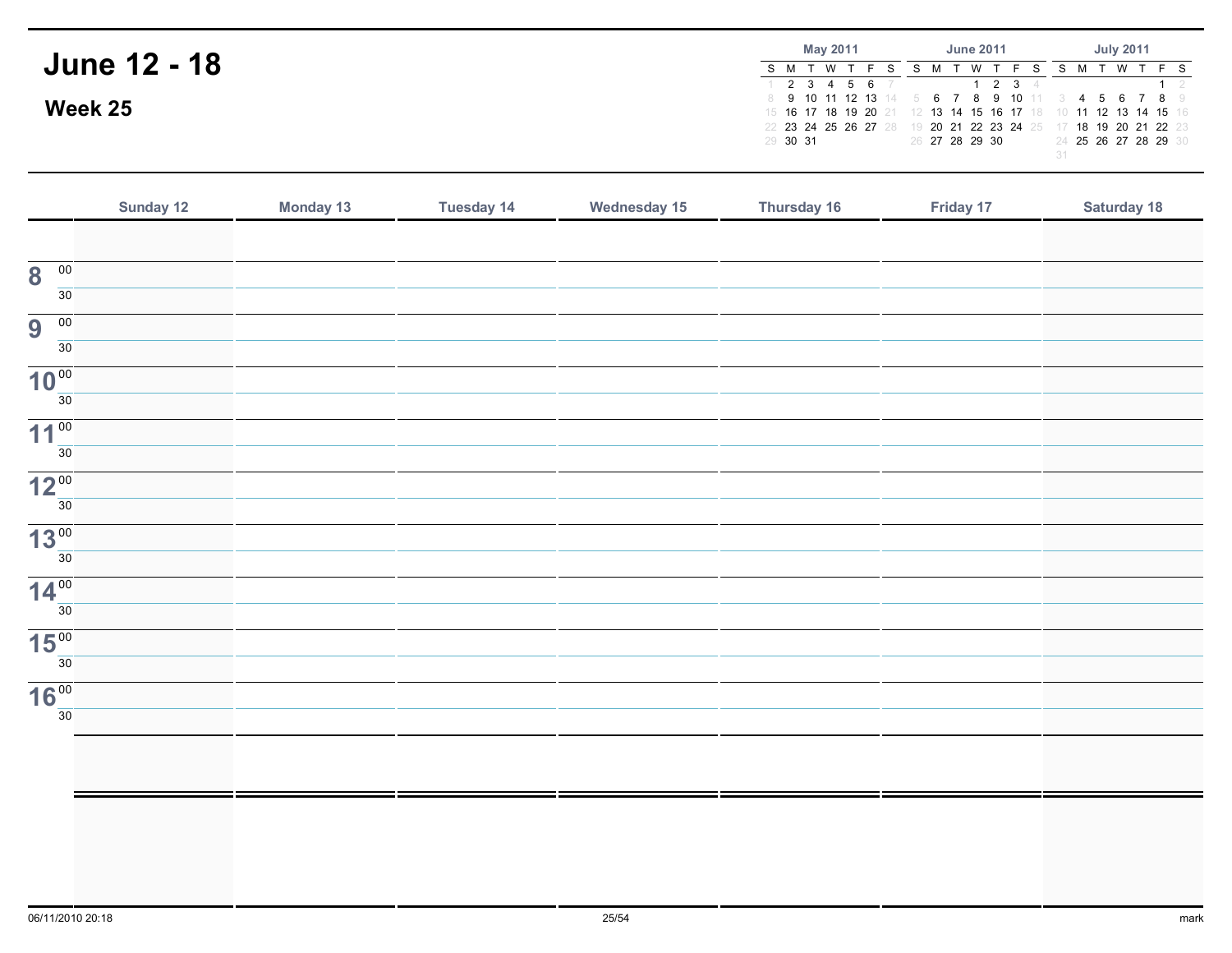|                     | May 2011                                     | <b>June 2011</b>                                                                              | <b>July 2011</b>                          |
|---------------------|----------------------------------------------|-----------------------------------------------------------------------------------------------|-------------------------------------------|
| <b>June 19 - 25</b> | S M T W<br>2 3 4 5 6 7                       | $2 \quad 3 \quad 4$                                                                           | T W                                       |
| Week 26             | 15 16 17 18 19 20 21<br>22 23 24 25 26 27 28 | 8 9 10 11 12 13 14 5 6 7 8 9 10 11 3 4 5 6 7 8 9<br>19 20 21 22 23 24 25 17 18 19 20 21 22 23 | 12 13 14 15 16 17 18 10 11 12 13 14 15 16 |
|                     | 29 30 31                                     | 26 27 28 29 30                                                                                | 24 25 26 27 28 29 30                      |

|                                                  | Sunday 19 | Monday 20 | <b>Tuesday 21</b> | <b>Wednesday 22</b> | Thursday 23 | Friday 24 | <b>Saturday 25</b> |
|--------------------------------------------------|-----------|-----------|-------------------|---------------------|-------------|-----------|--------------------|
|                                                  |           |           |                   |                     |             |           |                    |
| $\overline{\mathbf{8}}$<br>$\overline{00}$<br>30 |           |           |                   |                     |             |           |                    |
| 9<br>$\overline{00}$<br>30                       |           |           |                   |                     |             |           |                    |
| 10 <sup>00</sup><br>30                           |           |           |                   |                     |             |           |                    |
| 11 <sup>00</sup><br>30                           |           |           |                   |                     |             |           |                    |
| 12 <sup>00</sup>                                 |           |           |                   |                     |             |           |                    |
| 30<br>13 <sup>00</sup>                           |           |           |                   |                     |             |           |                    |
| 30<br>14 <sup>00</sup>                           |           |           |                   |                     |             |           |                    |
| $\overline{30}$<br>15 <sup>00</sup>              |           |           |                   |                     |             |           |                    |
| 30<br>16 <sup>00</sup>                           |           |           |                   |                     |             |           |                    |
| $\overline{30}$                                  |           |           |                   |                     |             |           |                    |
|                                                  |           |           |                   |                     |             |           |                    |
|                                                  |           |           |                   |                     |             |           |                    |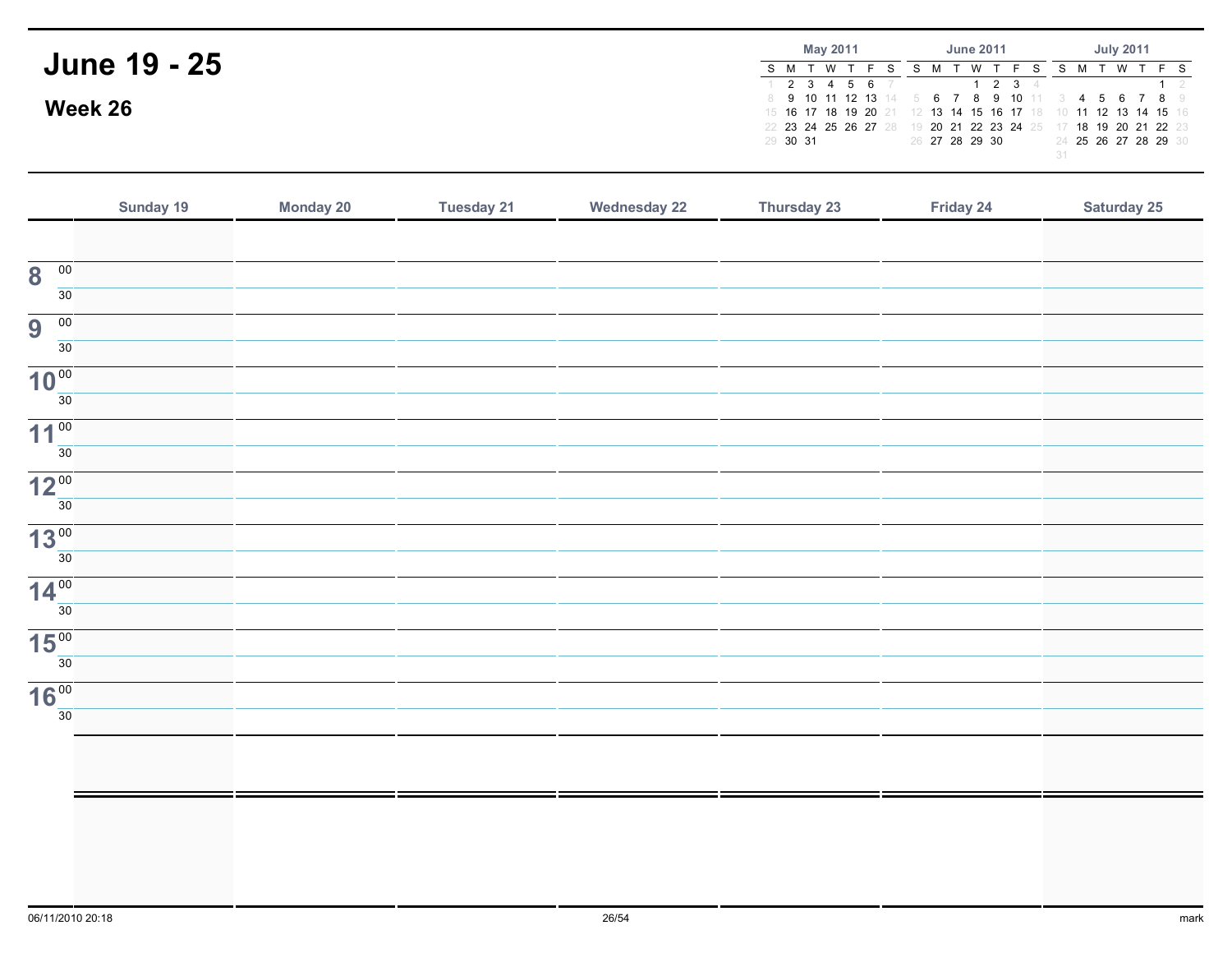|                         | May 2011                   | <b>June 2011</b>                                                                                                                                    | <b>July 2011</b>     |
|-------------------------|----------------------------|-----------------------------------------------------------------------------------------------------------------------------------------------------|----------------------|
| <b>June 26 - July 2</b> | S M T W<br>$1$ 2 3 4 5 6 7 | M<br>1 2 3 4                                                                                                                                        | T W                  |
| Week 27                 | 22 23 24 25 26 27 28       | 8 9 10 11 12 13 14 5 6 7 8 9 10 11 3<br>15 16 17 18 19 20 21 12 13 14 15 16 17 18 10 11 12 13 14 15 16<br>19 20 21 22 23 24 25 17 18 19 20 21 22 23 | 4 5 6 7 8 9          |
|                         | 29 30 31                   | 26 27 28 29 30                                                                                                                                      | 24 25 26 27 28 29 30 |

|                                            | Sunday 26 | <b>Monday 27</b> | <b>Tuesday 28</b> | <b>Wednesday 29</b> | Thursday 30 | Friday 1 | Saturday 2 |
|--------------------------------------------|-----------|------------------|-------------------|---------------------|-------------|----------|------------|
|                                            |           |                  |                   |                     |             |          |            |
| $\overline{\mathbf{8}}$<br>$\overline{00}$ |           |                  |                   |                     |             |          |            |
| 30                                         |           |                  |                   |                     |             |          |            |
| 9<br>$\overline{00}$                       |           |                  |                   |                     |             |          |            |
| 30                                         |           |                  |                   |                     |             |          |            |
| 10 <sup>00</sup>                           |           |                  |                   |                     |             |          |            |
| 30                                         |           |                  |                   |                     |             |          |            |
| 11 <sup>00</sup><br>30 <sup>°</sup>        |           |                  |                   |                     |             |          |            |
| 12 <sup>00</sup>                           |           |                  |                   |                     |             |          |            |
| 30                                         |           |                  |                   |                     |             |          |            |
| 13 <sup>00</sup>                           |           |                  |                   |                     |             |          |            |
| 30                                         |           |                  |                   |                     |             |          |            |
| 14 <sup>00</sup>                           |           |                  |                   |                     |             |          |            |
| 30                                         |           |                  |                   |                     |             |          |            |
| 15 <sup>00</sup>                           |           |                  |                   |                     |             |          |            |
| 30                                         |           |                  |                   |                     |             |          |            |
| 16 <sup>00</sup><br>30                     |           |                  |                   |                     |             |          |            |
|                                            |           |                  |                   |                     |             |          |            |
|                                            |           |                  |                   |                     |             |          |            |
|                                            |           |                  |                   |                     |             |          |            |
|                                            |           |                  |                   |                     |             |          |            |
|                                            |           |                  |                   |                     |             |          |            |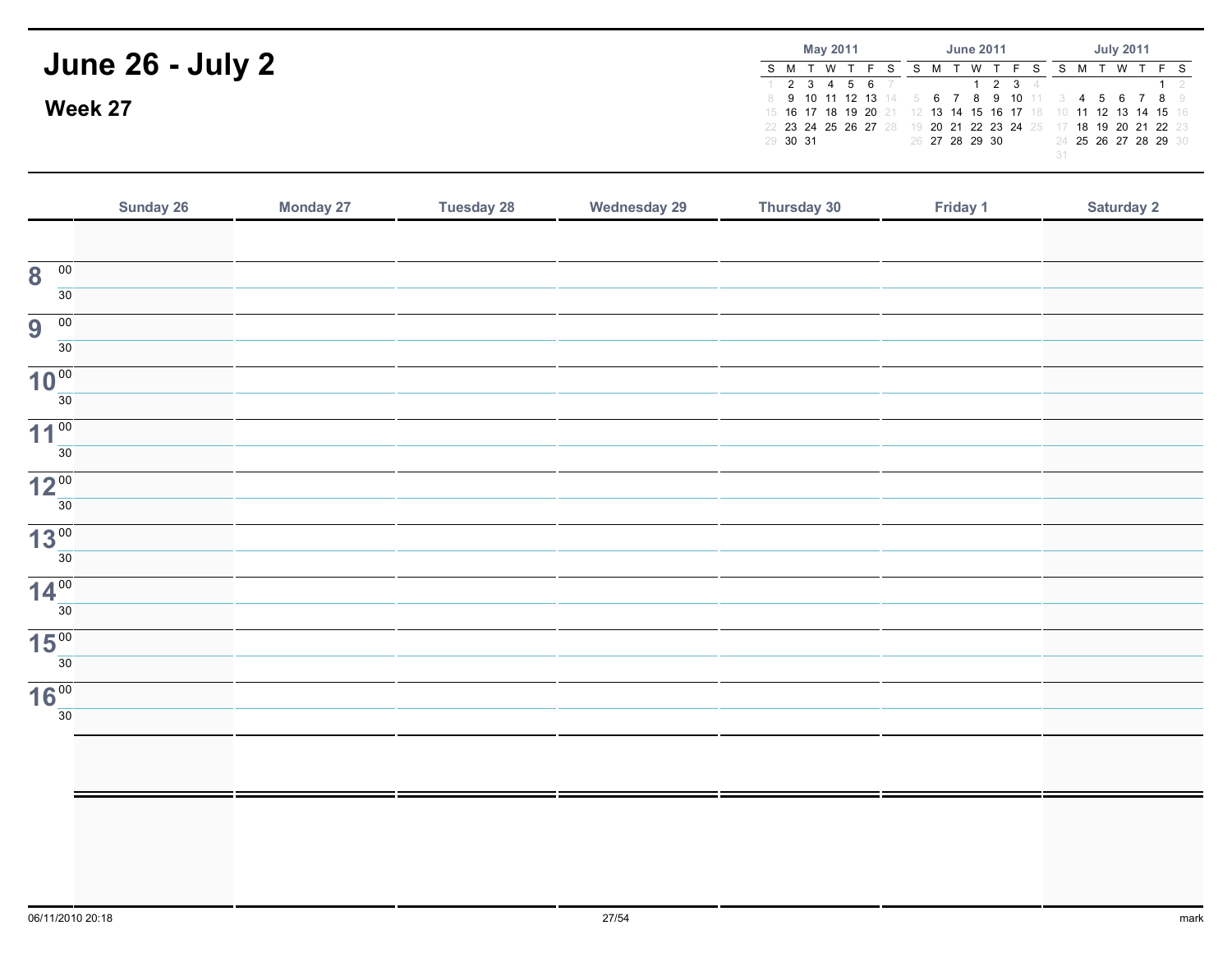| <b>July 3 - 9</b> | <b>June 2011</b>          | <b>July 2011</b>                                                                                                                                                                                        | August 2011                    |
|-------------------|---------------------------|---------------------------------------------------------------------------------------------------------------------------------------------------------------------------------------------------------|--------------------------------|
|                   | S M T W T                 | - W                                                                                                                                                                                                     | S M T W T F S                  |
| Week 28           | 1 2 3 4<br>26 27 28 29 30 | 5 6 7 8 9 10 11 3 4 5 6 7 8 9 7<br>12 13 14 15 16 17 18 10 11 12 13 14 15 16 14 15 16 17 18 19 20<br>19 20 21 22 23 24 25 17 18 19 20 21 22 23 21 22 23 24 25 26 27<br>24 25 26 27 28 29 30 28 29 30 31 | 2 3 4 5 6<br>$8$ 9 10 11 12 13 |

|                                            | Sunday 3 | Monday 4 | <b>Tuesday 5</b> | <b>Wednesday 6</b> | Thursday 7 | Friday 8 | Saturday 9 |
|--------------------------------------------|----------|----------|------------------|--------------------|------------|----------|------------|
|                                            |          |          |                  |                    |            |          |            |
| $\overline{\mathbf{8}}$<br>$\overline{00}$ |          |          |                  |                    |            |          |            |
| $\overline{30}$                            |          |          |                  |                    |            |          |            |
| 9<br>00                                    |          |          |                  |                    |            |          |            |
| 30                                         |          |          |                  |                    |            |          |            |
| 10 <sup>00</sup>                           |          |          |                  |                    |            |          |            |
| $\overline{30}$                            |          |          |                  |                    |            |          |            |
| 11 <sup>00</sup>                           |          |          |                  |                    |            |          |            |
| $\overline{30}$                            |          |          |                  |                    |            |          |            |
| 12 <sup>00</sup>                           |          |          |                  |                    |            |          |            |
| 30                                         |          |          |                  |                    |            |          |            |
| 13 <sup>00</sup>                           |          |          |                  |                    |            |          |            |
| $\overline{30}$                            |          |          |                  |                    |            |          |            |
| $14\frac{00}{30}$                          |          |          |                  |                    |            |          |            |
|                                            |          |          |                  |                    |            |          |            |
| 15 <sup>00</sup><br>$\overline{30}$        |          |          |                  |                    |            |          |            |
|                                            |          |          |                  |                    |            |          |            |
| 16 <sup>00</sup><br>$\overline{30}$        |          |          |                  |                    |            |          |            |
|                                            |          |          |                  |                    |            |          |            |
|                                            |          |          |                  |                    |            |          |            |
|                                            |          |          |                  |                    |            |          |            |
|                                            |          |          |                  |                    |            |          |            |
|                                            |          |          |                  |                    |            |          |            |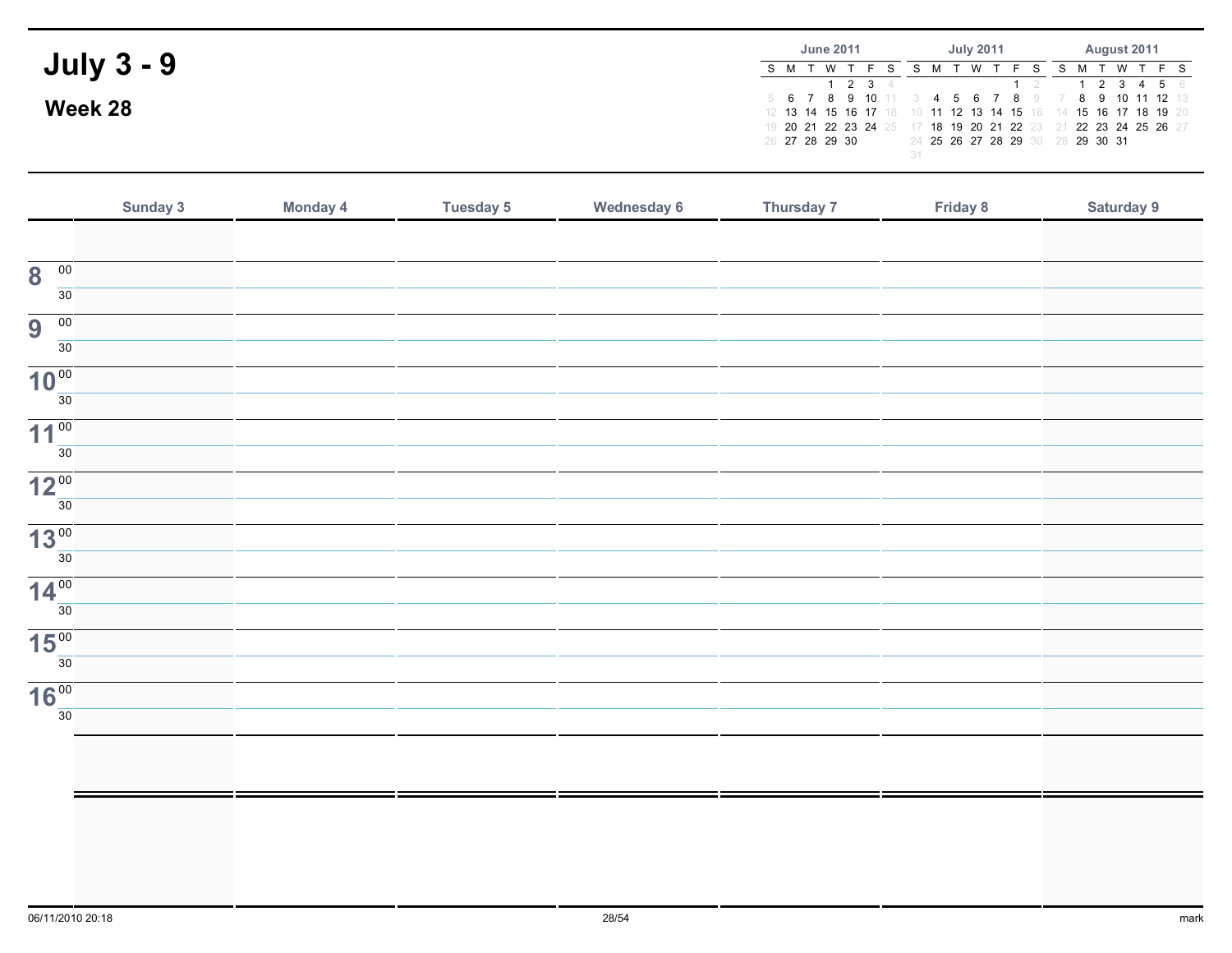|                     | <b>June 2011</b>     | <b>July 2011</b>                                                                                   | August 2011                                     |
|---------------------|----------------------|----------------------------------------------------------------------------------------------------|-------------------------------------------------|
| <b>July 10 - 16</b> | S M T W T<br>1 2 3 4 | W T                                                                                                | S M T W T F S<br>2 3 4 5 6                      |
| Week 29             |                      | 12 13 14 15 16 17 18 10 11 12 13 14 15 16 14 15 16 17 18 19 20                                     | 5 6 7 8 9 10 11 3 4 5 6 7 8 9 7 8 9 10 11 12 13 |
|                     | 26 27 28 29 30       | 19 20 21 22 23 24 25 17 18 19 20 21 22 23 21 22 23 24 25 26 27<br>24 25 26 27 28 29 30 28 29 30 31 |                                                 |

|                                            | Sunday 10 | <b>Monday 11</b> | <b>Tuesday 12</b> | <b>Wednesday 13</b> | Thursday 14 | Friday 15 | Saturday 16 |
|--------------------------------------------|-----------|------------------|-------------------|---------------------|-------------|-----------|-------------|
|                                            |           |                  |                   |                     |             |           |             |
| $\overline{00}$<br>$\overline{\mathbf{8}}$ |           |                  |                   |                     |             |           |             |
| $\overline{30}$                            |           |                  |                   |                     |             |           |             |
| 00<br>9                                    |           |                  |                   |                     |             |           |             |
| $\overline{30}$                            |           |                  |                   |                     |             |           |             |
| 10 <sup>00</sup>                           |           |                  |                   |                     |             |           |             |
| $\overline{30}$                            |           |                  |                   |                     |             |           |             |
| 11 <sup>00</sup>                           |           |                  |                   |                     |             |           |             |
| $\overline{30}$                            |           |                  |                   |                     |             |           |             |
| 12 <sup>00</sup>                           |           |                  |                   |                     |             |           |             |
| 30                                         |           |                  |                   |                     |             |           |             |
| 13 <sup>00</sup><br>$\overline{30}$        |           |                  |                   |                     |             |           |             |
|                                            |           |                  |                   |                     |             |           |             |
| 14 <sup>00</sup><br>30                     |           |                  |                   |                     |             |           |             |
|                                            |           |                  |                   |                     |             |           |             |
| 15 <sup>00</sup><br>$\overline{30}$        |           |                  |                   |                     |             |           |             |
| 16 <sup>00</sup>                           |           |                  |                   |                     |             |           |             |
| 30                                         |           |                  |                   |                     |             |           |             |
|                                            |           |                  |                   |                     |             |           |             |
|                                            |           |                  |                   |                     |             |           |             |
|                                            |           |                  |                   |                     |             |           |             |
|                                            |           |                  |                   |                     |             |           |             |
|                                            |           |                  |                   |                     |             |           |             |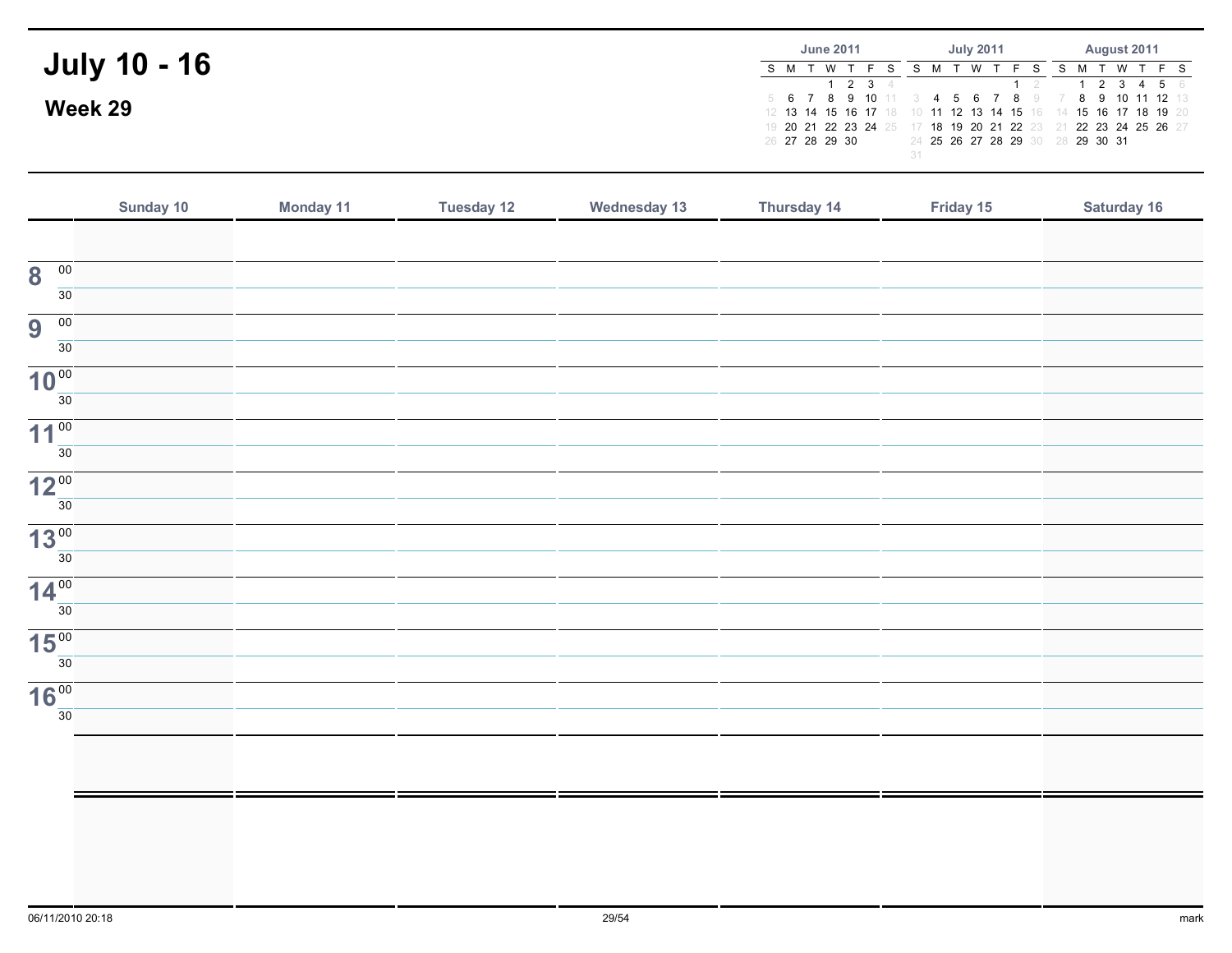|                     | <b>June 2011</b>     | <b>July 2011</b>                                                                                                                                                                    | August 2011                |
|---------------------|----------------------|-------------------------------------------------------------------------------------------------------------------------------------------------------------------------------------|----------------------------|
| <b>July 17 - 23</b> | S M T W T<br>1 2 3 4 | W T                                                                                                                                                                                 | S M T W T F S<br>2 3 4 5 6 |
| Week 30             |                      | 5 6 7 8 9 10 11 3 4 5 6 7 8 9 7 8 9 10 11 12 13<br>12 13 14 15 16 17 18 10 11 12 13 14 15 16 14 15 16 17 18 19 20<br>19 20 21 22 23 24 25 17 18 19 20 21 22 23 21 22 23 24 25 26 21 |                            |
|                     | 26 27 28 29 30       | 24 25 26 27 28 29 30 28 29 30 31                                                                                                                                                    |                            |

|                                            | Sunday 17 | <b>Monday 18</b> | <b>Tuesday 19</b> | <b>Wednesday 20</b> | Thursday 21 | Friday 22 | <b>Saturday 23</b> |
|--------------------------------------------|-----------|------------------|-------------------|---------------------|-------------|-----------|--------------------|
|                                            |           |                  |                   |                     |             |           |                    |
| $\overline{00}$<br>$\overline{\mathbf{8}}$ |           |                  |                   |                     |             |           |                    |
| 30                                         |           |                  |                   |                     |             |           |                    |
| $\overline{00}$<br>9                       |           |                  |                   |                     |             |           |                    |
| 30                                         |           |                  |                   |                     |             |           |                    |
| 10 <sup>00</sup>                           |           |                  |                   |                     |             |           |                    |
| $\overline{30}$                            |           |                  |                   |                     |             |           |                    |
| 11 <sup>00</sup>                           |           |                  |                   |                     |             |           |                    |
| 30                                         |           |                  |                   |                     |             |           |                    |
| 12 <sup>00</sup><br>30                     |           |                  |                   |                     |             |           |                    |
|                                            |           |                  |                   |                     |             |           |                    |
| 13 <sup>00</sup><br>30                     |           |                  |                   |                     |             |           |                    |
| 14 <sup>00</sup>                           |           |                  |                   |                     |             |           |                    |
| 30                                         |           |                  |                   |                     |             |           |                    |
| 15 <sup>00</sup>                           |           |                  |                   |                     |             |           |                    |
| 30                                         |           |                  |                   |                     |             |           |                    |
| 16 <sup>00</sup>                           |           |                  |                   |                     |             |           |                    |
| 30                                         |           |                  |                   |                     |             |           |                    |
|                                            |           |                  |                   |                     |             |           |                    |
|                                            |           |                  |                   |                     |             |           |                    |
|                                            |           |                  |                   |                     |             |           |                    |
|                                            |           |                  |                   |                     |             |           |                    |
|                                            |           |                  |                   |                     |             |           |                    |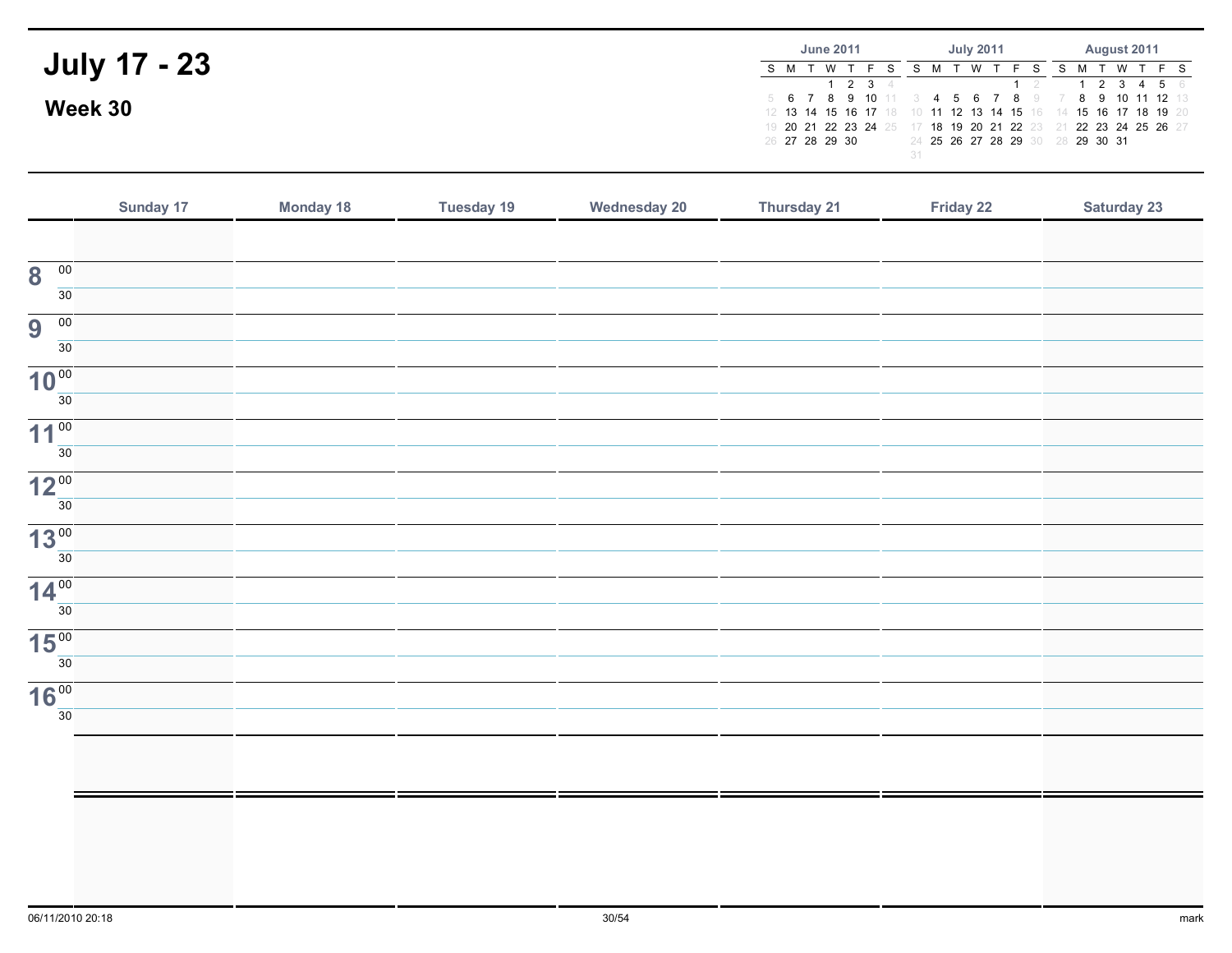| <b>July 24 - 30</b> | <b>June 2011</b>     | <b>July 2011</b>                                                                                                                                                                    | August 2011                |
|---------------------|----------------------|-------------------------------------------------------------------------------------------------------------------------------------------------------------------------------------|----------------------------|
|                     | S M T W T<br>1 2 3 4 | W T                                                                                                                                                                                 | WTFS<br>S M T<br>2 3 4 5 6 |
| Week 31             |                      | 5 6 7 8 9 10 11 3 4 5 6 7 8 9 7 8 9 10 11 12 13<br>12 13 14 15 16 17 18 10 11 12 13 14 15 16 14 15 16 17 18 19 20<br>19 20 21 22 23 24 25 17 18 19 20 21 22 23 21 22 23 24 25 26 27 |                            |
|                     | 26 27 28 29 30       | 24 25 26 27 28 29 30 28 29 30 31                                                                                                                                                    |                            |

|                                            | Sunday 24 | Monday 25 | <b>Tuesday 26</b> | <b>Wednesday 27</b> | Thursday 28 | Friday 29 | Saturday 30 |
|--------------------------------------------|-----------|-----------|-------------------|---------------------|-------------|-----------|-------------|
|                                            |           |           |                   |                     |             |           |             |
| $\overline{\mathbf{8}}$<br>$\overline{00}$ |           |           |                   |                     |             |           |             |
| $\overline{30}$                            |           |           |                   |                     |             |           |             |
| 9<br>00                                    |           |           |                   |                     |             |           |             |
| $\overline{30}$                            |           |           |                   |                     |             |           |             |
| 10 <sup>00</sup>                           |           |           |                   |                     |             |           |             |
| 30                                         |           |           |                   |                     |             |           |             |
| 11 <sup>00</sup><br>30                     |           |           |                   |                     |             |           |             |
|                                            |           |           |                   |                     |             |           |             |
| 12 <sup>00</sup><br>30                     |           |           |                   |                     |             |           |             |
| 13 <sup>00</sup>                           |           |           |                   |                     |             |           |             |
| $\overline{30}$                            |           |           |                   |                     |             |           |             |
| 14 <sup>00</sup>                           |           |           |                   |                     |             |           |             |
| $\overline{30}$                            |           |           |                   |                     |             |           |             |
| 15 <sup>00</sup>                           |           |           |                   |                     |             |           |             |
| 30                                         |           |           |                   |                     |             |           |             |
| 16 <sup>00</sup>                           |           |           |                   |                     |             |           |             |
| 30                                         |           |           |                   |                     |             |           |             |
|                                            |           |           |                   |                     |             |           |             |
|                                            |           |           |                   |                     |             |           |             |
|                                            |           |           |                   |                     |             |           |             |
|                                            |           |           |                   |                     |             |           |             |
|                                            |           |           |                   |                     |             |           |             |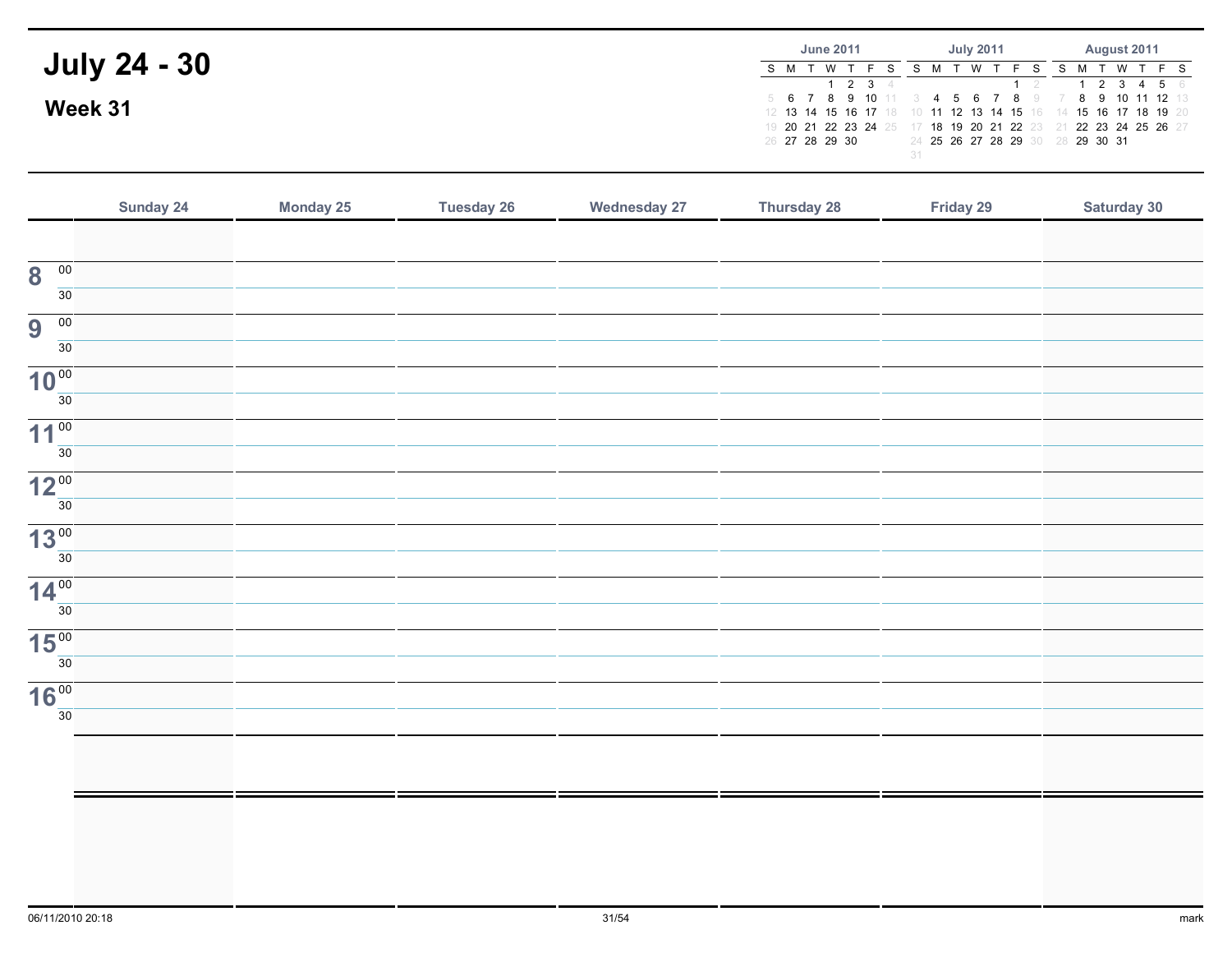|                    |                                                                | <b>June 2011</b> |       | <b>July 2011</b> |  |  |  | August 2011                      |  |  |  |  |              |
|--------------------|----------------------------------------------------------------|------------------|-------|------------------|--|--|--|----------------------------------|--|--|--|--|--------------|
| July 31 - August 6 | S M T W T                                                      |                  |       |                  |  |  |  |                                  |  |  |  |  | WTFS SMTWTFS |
|                    |                                                                |                  | 2 3 4 |                  |  |  |  |                                  |  |  |  |  | 2 3 4 5 6    |
|                    | 5 6 7 8 9 10 11 3 4 5 6 7 8 9 7 8 9 10 11 12 13                |                  |       |                  |  |  |  |                                  |  |  |  |  |              |
| Week 32            | 12 13 14 15 16 17 18 10 11 12 13 14 15 16 14 15 16 17 18 19 20 |                  |       |                  |  |  |  |                                  |  |  |  |  |              |
|                    | 19 20 21 22 23 24 25 17 18 19 20 21 22 23 21 22 23 24 25 26 27 |                  |       |                  |  |  |  |                                  |  |  |  |  |              |
|                    | 26 27 28 29 30                                                 |                  |       |                  |  |  |  | 24 25 26 27 28 29 30 28 29 30 31 |  |  |  |  |              |
|                    |                                                                |                  |       |                  |  |  |  |                                  |  |  |  |  |              |

|                                            | Sunday 31 | Monday 1 | <b>Tuesday 2</b> | <b>Wednesday 3</b> | <b>Thursday 4</b> | Friday 5 | Saturday 6 |
|--------------------------------------------|-----------|----------|------------------|--------------------|-------------------|----------|------------|
|                                            |           |          |                  |                    |                   |          |            |
| $\overline{\mathbf{8}}$<br>$\overline{00}$ |           |          |                  |                    |                   |          |            |
| 30                                         |           |          |                  |                    |                   |          |            |
| 9<br>$\overline{00}$                       |           |          |                  |                    |                   |          |            |
| 30                                         |           |          |                  |                    |                   |          |            |
| 10 <sup>00</sup>                           |           |          |                  |                    |                   |          |            |
| 30                                         |           |          |                  |                    |                   |          |            |
| 11 <sup>00</sup><br>30                     |           |          |                  |                    |                   |          |            |
|                                            |           |          |                  |                    |                   |          |            |
| 12 <sup>00</sup><br>30                     |           |          |                  |                    |                   |          |            |
|                                            |           |          |                  |                    |                   |          |            |
| 13 <sup>00</sup><br>30 <sup>°</sup>        |           |          |                  |                    |                   |          |            |
| 14 <sup>00</sup>                           |           |          |                  |                    |                   |          |            |
| 30 <sup>°</sup>                            |           |          |                  |                    |                   |          |            |
| 15 <sup>00</sup>                           |           |          |                  |                    |                   |          |            |
| 30                                         |           |          |                  |                    |                   |          |            |
| 16 <sup>00</sup>                           |           |          |                  |                    |                   |          |            |
| 30                                         |           |          |                  |                    |                   |          |            |
|                                            |           |          |                  |                    |                   |          |            |
|                                            |           |          |                  |                    |                   |          |            |
|                                            |           |          |                  |                    |                   |          |            |
|                                            |           |          |                  |                    |                   |          |            |
|                                            |           |          |                  |                    |                   |          |            |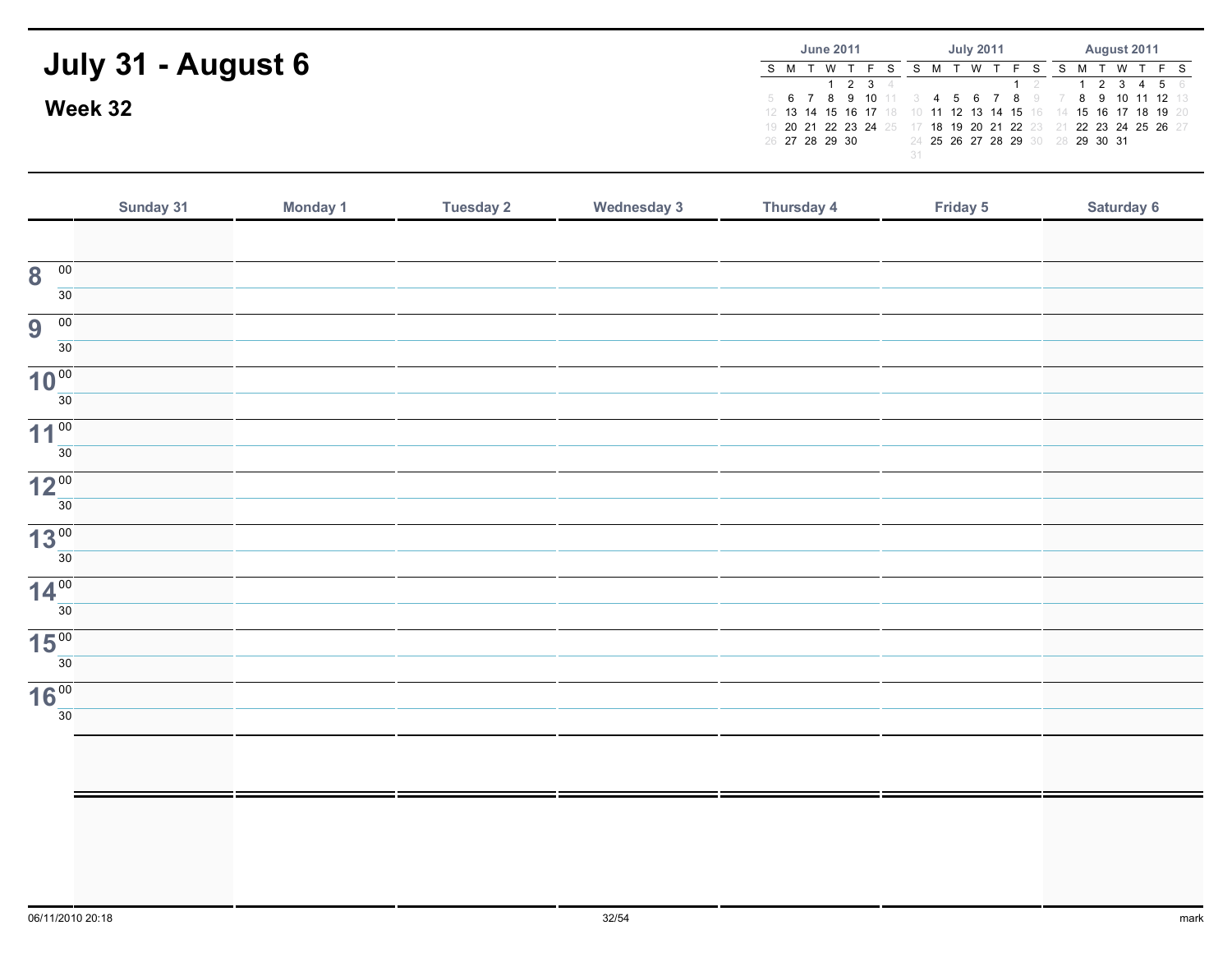|                      | <b>July 2011</b>                       | August 2011                                                                                                                      | September 2011                       |  |  |  |
|----------------------|----------------------------------------|----------------------------------------------------------------------------------------------------------------------------------|--------------------------------------|--|--|--|
| <b>August 7 - 13</b> | S M T W T F S                          | S M T W T F S<br>1 2 3 4 5 6                                                                                                     | S M T W T F S<br>$1 \quad 2 \quad 3$ |  |  |  |
| Week 33              | 3 <b>4 5 6 7 8</b> 9 7                 | 10 11 12 13 14 15 16 14 15 16 17 18 19 20 11 12 13 14 15 16 17<br>17 18 19 20 21 22 23 21 22 23 24 25 26 27 18 19 20 21 22 23 24 | 8 9 10 11 12 13 4 5 6 7 8 9 10       |  |  |  |
|                      | 24 25 26 27 28 29 30 28 29 30 31<br>31 |                                                                                                                                  | 25 26 27 28 29 30                    |  |  |  |

|                                            | Sunday 7 | <b>Monday 8</b> | <b>Tuesday 9</b> | Wednesday 10 | Thursday 11 | Friday 12 | Saturday 13 |
|--------------------------------------------|----------|-----------------|------------------|--------------|-------------|-----------|-------------|
|                                            |          |                 |                  |              |             |           |             |
| $\overline{00}$<br>$\overline{\mathbf{8}}$ |          |                 |                  |              |             |           |             |
| 30                                         |          |                 |                  |              |             |           |             |
| $\overline{00}$<br>9                       |          |                 |                  |              |             |           |             |
| 30                                         |          |                 |                  |              |             |           |             |
| 10 <sup>00</sup>                           |          |                 |                  |              |             |           |             |
| $\overline{30}$                            |          |                 |                  |              |             |           |             |
| 11 <sup>00</sup><br>$\overline{30}$        |          |                 |                  |              |             |           |             |
|                                            |          |                 |                  |              |             |           |             |
| 12 <sup>00</sup><br>$\overline{30}$        |          |                 |                  |              |             |           |             |
| 13 <sup>00</sup>                           |          |                 |                  |              |             |           |             |
| 30                                         |          |                 |                  |              |             |           |             |
| 14 <sup>00</sup>                           |          |                 |                  |              |             |           |             |
| 30                                         |          |                 |                  |              |             |           |             |
| 15 <sup>00</sup>                           |          |                 |                  |              |             |           |             |
| 30                                         |          |                 |                  |              |             |           |             |
| 16 <sup>00</sup>                           |          |                 |                  |              |             |           |             |
| 30                                         |          |                 |                  |              |             |           |             |
|                                            |          |                 |                  |              |             |           |             |
|                                            |          |                 |                  |              |             |           |             |
|                                            |          |                 |                  |              |             |           |             |
|                                            |          |                 |                  |              |             |           |             |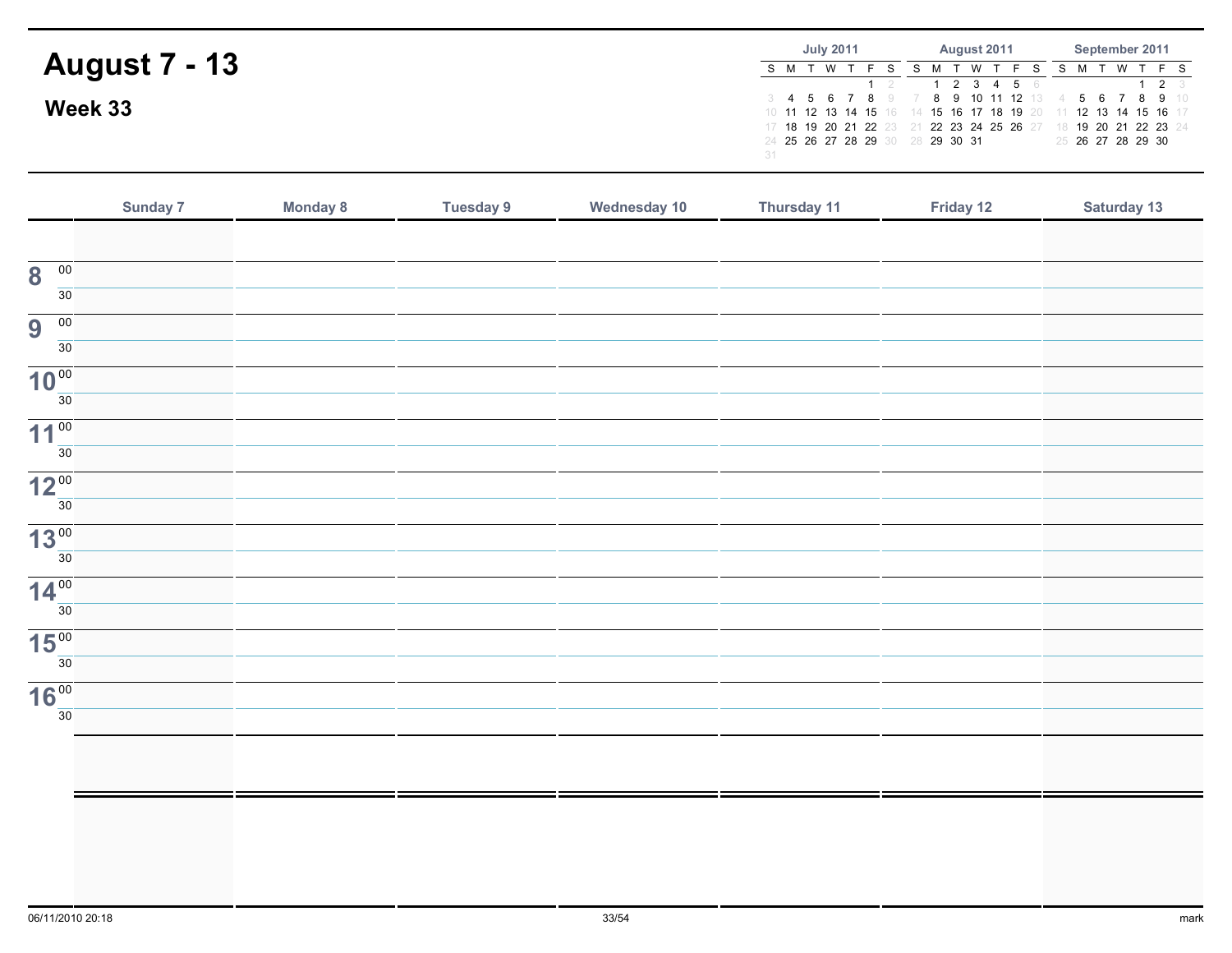|                       | <b>July 2011</b> |  |  |  |                                  | <b>August 2011</b> |  |  |  |                                                                                                                                                                                    | September 2011    |  |  |  |                     |  |
|-----------------------|------------------|--|--|--|----------------------------------|--------------------|--|--|--|------------------------------------------------------------------------------------------------------------------------------------------------------------------------------------|-------------------|--|--|--|---------------------|--|
| <b>August 14 - 20</b> |                  |  |  |  |                                  |                    |  |  |  | S M T W T F S S M T W T F S S M T W T F S<br>1 2 3 4 5 6                                                                                                                           |                   |  |  |  | $1 \quad 2 \quad 3$ |  |
| Week 34               |                  |  |  |  | 24 25 26 27 28 29 30 28 29 30 31 |                    |  |  |  | 3 4 5 6 7 8 9 7 8 9 10 11 12 13 4 5 6 7 8 9 10<br>10 11 12 13 14 15 16 14 15 16 17 18 19 20 11 12 13 14 15 16 17<br>17 18 19 20 21 22 23 21 22 23 24 25 26 27 18 19 20 21 22 23 24 | 25 26 27 28 29 30 |  |  |  |                     |  |
|                       | 31               |  |  |  |                                  |                    |  |  |  |                                                                                                                                                                                    |                   |  |  |  |                     |  |

|                                            | Sunday 14 | Monday 15 | <b>Tuesday 16</b> | <b>Wednesday 17</b> | Thursday 18 | Friday 19 | <b>Saturday 20</b> |
|--------------------------------------------|-----------|-----------|-------------------|---------------------|-------------|-----------|--------------------|
|                                            |           |           |                   |                     |             |           |                    |
| $\overline{\mathbf{8}}$<br>$\overline{00}$ |           |           |                   |                     |             |           |                    |
| $\overline{30}$                            |           |           |                   |                     |             |           |                    |
| 9<br>$\overline{00}$                       |           |           |                   |                     |             |           |                    |
| $\overline{30}$                            |           |           |                   |                     |             |           |                    |
| 10 <sup>00</sup>                           |           |           |                   |                     |             |           |                    |
| $\overline{30}$                            |           |           |                   |                     |             |           |                    |
| 11 <sup>00</sup><br>$\overline{30}$        |           |           |                   |                     |             |           |                    |
| 12 <sup>00</sup>                           |           |           |                   |                     |             |           |                    |
| 30                                         |           |           |                   |                     |             |           |                    |
| 13 <sup>00</sup>                           |           |           |                   |                     |             |           |                    |
| $\overline{30}$                            |           |           |                   |                     |             |           |                    |
| 14 <sup>00</sup>                           |           |           |                   |                     |             |           |                    |
| 30                                         |           |           |                   |                     |             |           |                    |
| 15 <sup>00</sup><br>$\overline{30}$        |           |           |                   |                     |             |           |                    |
| 16 <sup>00</sup>                           |           |           |                   |                     |             |           |                    |
| 30                                         |           |           |                   |                     |             |           |                    |
|                                            |           |           |                   |                     |             |           |                    |
|                                            |           |           |                   |                     |             |           |                    |
|                                            |           |           |                   |                     |             |           |                    |
|                                            |           |           |                   |                     |             |           |                    |
|                                            |           |           |                   |                     |             |           |                    |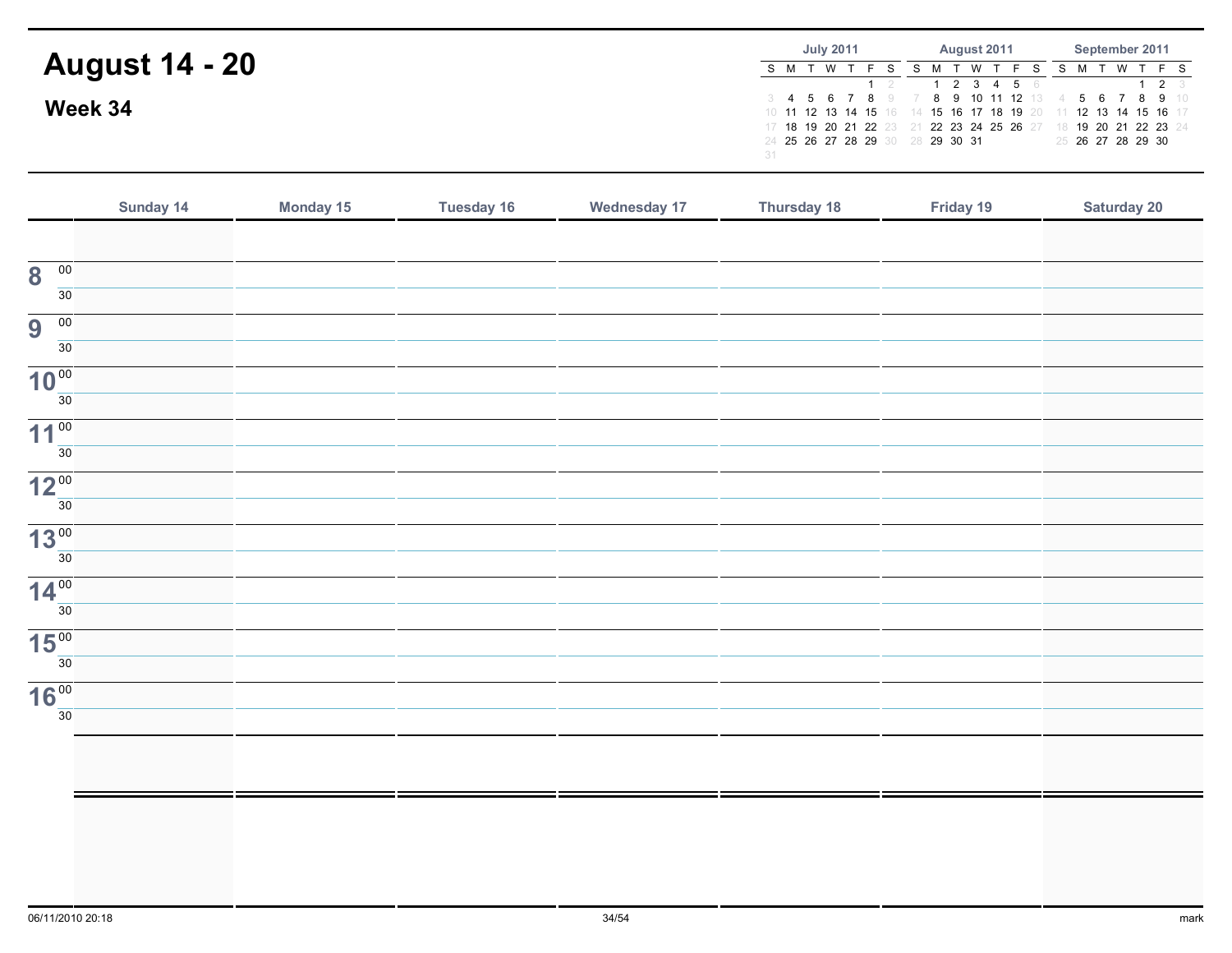|                       | <b>July 2011</b>                       | <b>August 2011</b>                                                                                                                                                                 | September 2011                       |  |  |  |
|-----------------------|----------------------------------------|------------------------------------------------------------------------------------------------------------------------------------------------------------------------------------|--------------------------------------|--|--|--|
| <b>August 21 - 27</b> | 'W T<br>S M T                          | T W T F S<br>S M T<br>1 2 3 4 5 6                                                                                                                                                  | S M T W T F S<br>$1 \quad 2 \quad 3$ |  |  |  |
| Week 35               | 24 25 26 27 28 29 30 28 29 30 31<br>31 | 3 4 5 6 7 8 9 7 8 9 10 11 12 13 4 5 6 7 8 9 10<br>10 11 12 13 14 15 16 14 15 16 17 18 19 20 11 12 13 14 15 16 17<br>17 18 19 20 21 22 23 21 22 23 24 25 26 27 18 19 20 21 22 23 24 | 25 26 27 28 29 30                    |  |  |  |

|                                            | Sunday 21 | <b>Monday 22</b> | <b>Tuesday 23</b> | <b>Wednesday 24</b> | Thursday 25 | Friday 26 | Saturday 27 |
|--------------------------------------------|-----------|------------------|-------------------|---------------------|-------------|-----------|-------------|
|                                            |           |                  |                   |                     |             |           |             |
| $\overline{00}$<br>$\overline{\mathbf{8}}$ |           |                  |                   |                     |             |           |             |
| $\overline{30}$                            |           |                  |                   |                     |             |           |             |
| $\overline{00}$<br>$\overline{9}$          |           |                  |                   |                     |             |           |             |
| 30                                         |           |                  |                   |                     |             |           |             |
| 10 <sup>00</sup>                           |           |                  |                   |                     |             |           |             |
| $\overline{30}$                            |           |                  |                   |                     |             |           |             |
| 11 <sup>00</sup>                           |           |                  |                   |                     |             |           |             |
| $\overline{30}$                            |           |                  |                   |                     |             |           |             |
| 12 <sup>00</sup>                           |           |                  |                   |                     |             |           |             |
| 30                                         |           |                  |                   |                     |             |           |             |
| 13 <sup>00</sup>                           |           |                  |                   |                     |             |           |             |
| $\overline{30}$                            |           |                  |                   |                     |             |           |             |
| 14 <sup>00</sup>                           |           |                  |                   |                     |             |           |             |
| $\overline{30}$                            |           |                  |                   |                     |             |           |             |
| 15 <sup>00</sup>                           |           |                  |                   |                     |             |           |             |
| 30                                         |           |                  |                   |                     |             |           |             |
| 16 <sup>00</sup>                           |           |                  |                   |                     |             |           |             |
| 30                                         |           |                  |                   |                     |             |           |             |
|                                            |           |                  |                   |                     |             |           |             |
|                                            |           |                  |                   |                     |             |           |             |
|                                            |           |                  |                   |                     |             |           |             |
|                                            |           |                  |                   |                     |             |           |             |
|                                            |           |                  |                   |                     |             |           |             |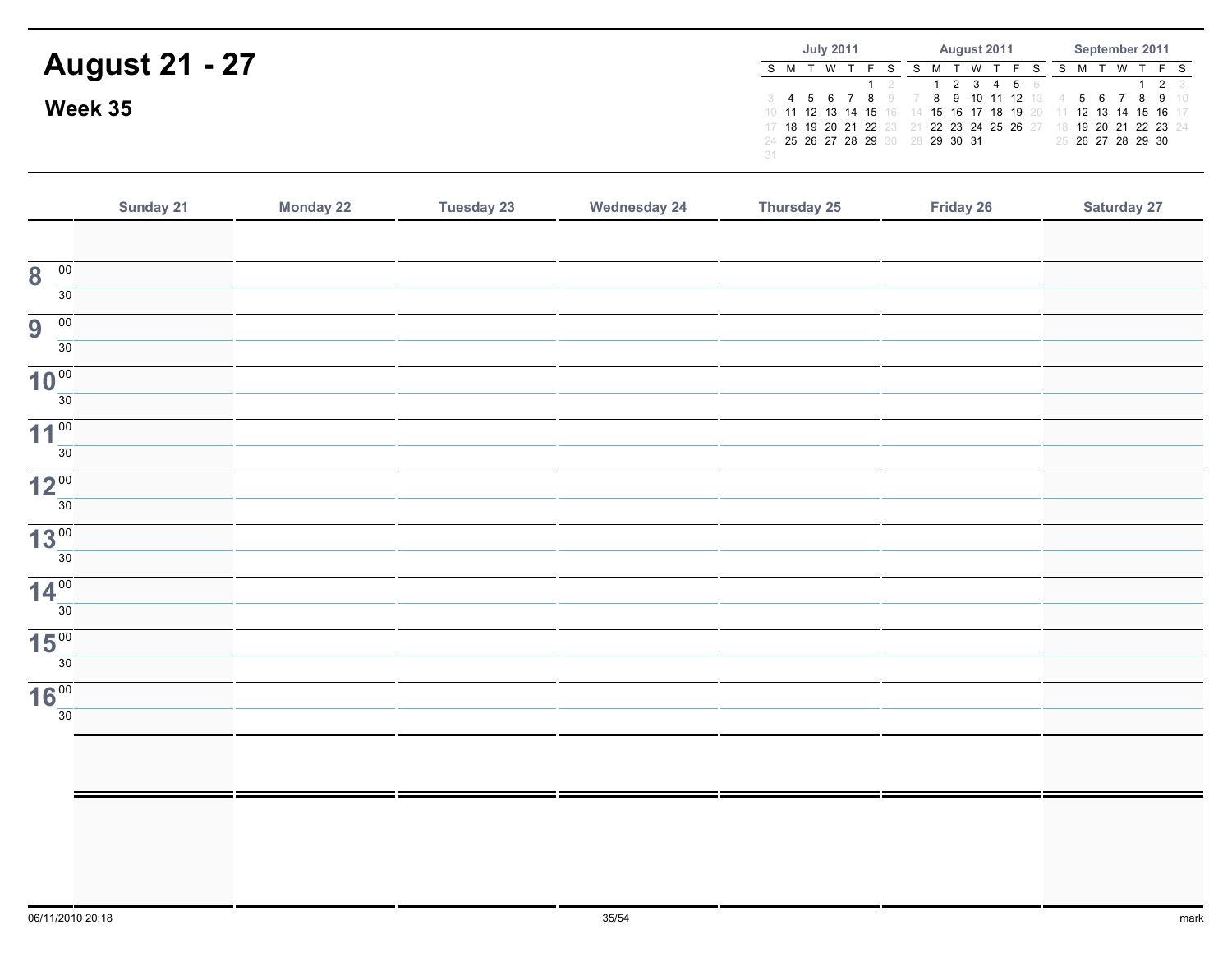|                                | <b>July 2011</b>                 | <b>August 2011</b>                                                                         | September 2011    |  |  |  |
|--------------------------------|----------------------------------|--------------------------------------------------------------------------------------------|-------------------|--|--|--|
| <b>August 28 - September 3</b> | S M T W T                        | S M T W T F S S M T W T F S                                                                |                   |  |  |  |
|                                |                                  | 1 2 3 4 5 6                                                                                | $1 \t2 \t3$       |  |  |  |
| Week 36                        | 3 <b>4 5 6 7 8</b> 9 7           | <b>8 9 10 11 12</b> 13 4<br>10 11 12 13 14 15 16 14 15 16 17 18 19 20 11 12 13 14 15 16 17 | 5 6 7 8 9 10      |  |  |  |
|                                |                                  | 17 18 19 20 21 22 23 21 22 23 24 25 26 27 18 19 20 21 22 23 24                             |                   |  |  |  |
|                                | 24 25 26 27 28 29 30 28 29 30 31 |                                                                                            | 25 26 27 28 29 30 |  |  |  |
|                                |                                  |                                                                                            |                   |  |  |  |

|                                            | <b>Sunday 28</b> | <b>Monday 29</b> | Tuesday 30 | <b>Wednesday 31</b> | Thursday 1 | Friday 2 | Saturday 3 |
|--------------------------------------------|------------------|------------------|------------|---------------------|------------|----------|------------|
|                                            |                  |                  |            |                     |            |          |            |
| $\overline{\mathbf{8}}$<br>$\overline{00}$ |                  |                  |            |                     |            |          |            |
| 30 <sup>7</sup>                            |                  |                  |            |                     |            |          |            |
| 9<br>$\overline{00}$                       |                  |                  |            |                     |            |          |            |
| 30                                         |                  |                  |            |                     |            |          |            |
| 10 <sup>00</sup>                           |                  |                  |            |                     |            |          |            |
| 30                                         |                  |                  |            |                     |            |          |            |
| 11 <sup>00</sup><br>30                     |                  |                  |            |                     |            |          |            |
|                                            |                  |                  |            |                     |            |          |            |
| 12 <sup>00</sup><br>30                     |                  |                  |            |                     |            |          |            |
| 13 <sup>00</sup>                           |                  |                  |            |                     |            |          |            |
| $\overline{30}$                            |                  |                  |            |                     |            |          |            |
| 14 <sup>00</sup>                           |                  |                  |            |                     |            |          |            |
| 30 <sup>2</sup>                            |                  |                  |            |                     |            |          |            |
| $15\frac{00}{30}$                          |                  |                  |            |                     |            |          |            |
|                                            |                  |                  |            |                     |            |          |            |
| $16\frac{00}{30}$                          |                  |                  |            |                     |            |          |            |
|                                            |                  |                  |            |                     |            |          |            |
|                                            |                  |                  |            |                     |            |          |            |
|                                            |                  |                  |            |                     |            |          |            |
|                                            |                  |                  |            |                     |            |          |            |
|                                            |                  |                  |            |                     |            |          |            |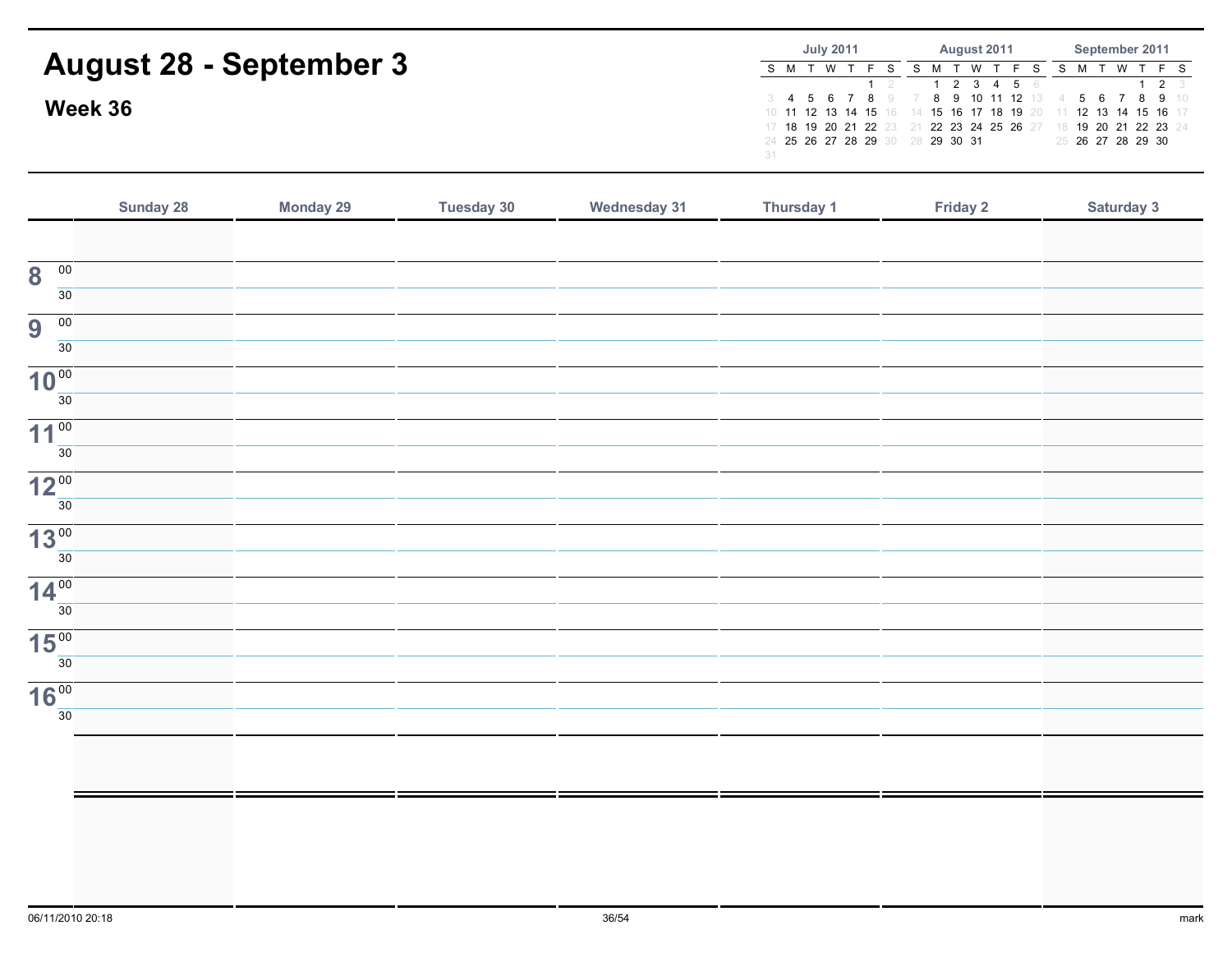|                         | October 2011<br>September 2011<br>August 2011                                                                              |
|-------------------------|----------------------------------------------------------------------------------------------------------------------------|
| <b>September 4 - 10</b> | T W T<br>S M<br>S M T W<br>2 3 4 5 6<br>$\overline{2}$                                                                     |
| Week 37                 | 7 8 9 10 11 12 13 4<br>5 6 7 8 9 10<br>14 15 16 17 18 19 20 11 12 13 14 15 16 17 9 10 11 12 13 14 15                       |
|                         | 21 22 23 24 25 26 27 18 19 20 21 22 23 24 16 17 18 19 20 21 22<br>25 26 27 28 29 30<br>23 24 25 26 27 28 29<br>28 29 30 31 |
|                         | 30 <sup>31</sup>                                                                                                           |
|                         |                                                                                                                            |

|                                      | Sunday 4 | <b>Monday 5</b> | <b>Tuesday 6</b> | <b>Wednesday 7</b> | Thursday 8 | Friday 9 | Saturday 10 |
|--------------------------------------|----------|-----------------|------------------|--------------------|------------|----------|-------------|
|                                      |          |                 |                  |                    |            |          |             |
| $\overline{00}$<br>8                 |          |                 |                  |                    |            |          |             |
| 30                                   |          |                 |                  |                    |            |          |             |
| $\overline{00}$<br>9                 |          |                 |                  |                    |            |          |             |
| 30 <sup>2</sup>                      |          |                 |                  |                    |            |          |             |
| 10 <sup>00</sup><br>30 <sup>2</sup>  |          |                 |                  |                    |            |          |             |
| 11 <sup>00</sup>                     |          |                 |                  |                    |            |          |             |
| 30                                   |          |                 |                  |                    |            |          |             |
| 12 <sup>00</sup>                     |          |                 |                  |                    |            |          |             |
| 30 <sup>2</sup>                      |          |                 |                  |                    |            |          |             |
| 13 <sup>00</sup>                     |          |                 |                  |                    |            |          |             |
| 30 <sup>7</sup>                      |          |                 |                  |                    |            |          |             |
| 14 <sup>00</sup><br>30 <sup>2</sup>  |          |                 |                  |                    |            |          |             |
|                                      |          |                 |                  |                    |            |          |             |
| 30 <sup>7</sup>                      |          |                 |                  |                    |            |          |             |
|                                      |          |                 |                  |                    |            |          |             |
| 30 <sup>2</sup>                      |          |                 |                  |                    |            |          |             |
|                                      |          |                 |                  |                    |            |          |             |
|                                      |          |                 |                  |                    |            |          |             |
|                                      |          |                 |                  |                    |            |          |             |
|                                      |          |                 |                  |                    |            |          |             |
| 15 <sup>00</sup><br>16 <sup>00</sup> |          |                 |                  |                    |            |          |             |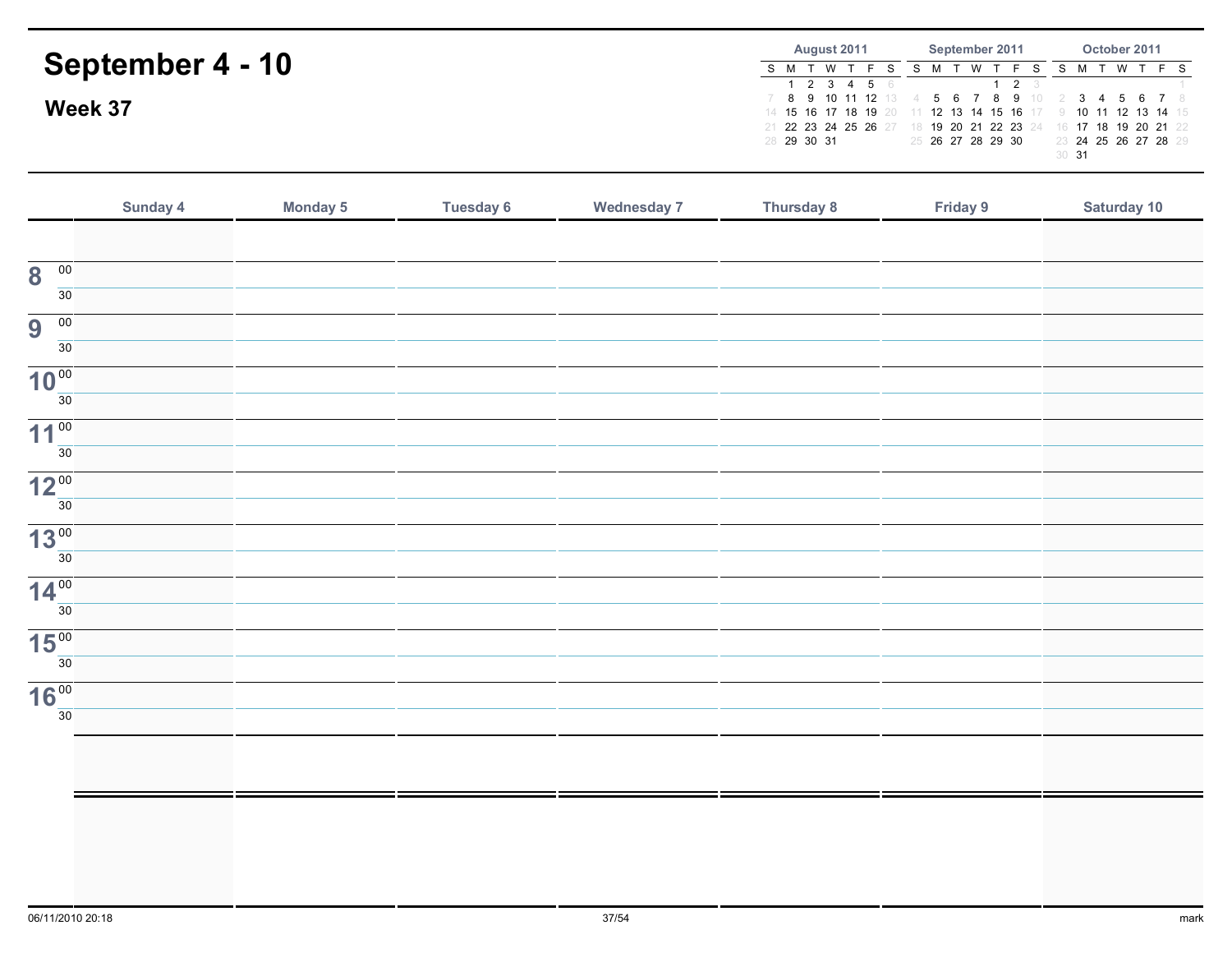| September 11 - 17<br>Week 38 |                  | August 2011<br>S M T W<br>T F S<br>2 3 4 5 6<br>9 10 11 12 13<br>8<br>14 15 16 17 18 19 20<br>21 22 23 24 25 26 27<br>28 29 30 31 | September 2011<br>S M T W T F S<br>2 <sup>3</sup><br>- 7<br>-8<br>56<br>- Q<br>11 12 13 14 15 16<br>18 19 20 21 22 23 24<br>25 26 27 28 29 30 | October 2011<br>S M T W T F S<br>3<br>456<br>10 11 12 13 14 15<br>- 9<br>16 17 18 19 20 21 22<br>23 24 25 26 27 28 29<br>30 31 |           |                    |
|------------------------------|------------------|-----------------------------------------------------------------------------------------------------------------------------------|-----------------------------------------------------------------------------------------------------------------------------------------------|--------------------------------------------------------------------------------------------------------------------------------|-----------|--------------------|
| Sunday 11                    | <b>Monday 12</b> | <b>Tuesday 13</b>                                                                                                                 | <b>Wednesday 14</b>                                                                                                                           | Thursday 15                                                                                                                    | Friday 16 | <b>Saturday 17</b> |
| $\mathbf{R}$ 00              |                  |                                                                                                                                   |                                                                                                                                               |                                                                                                                                |           |                    |

| $\overline{00}$<br>8                |  |  |  |  |
|-------------------------------------|--|--|--|--|
| 30                                  |  |  |  |  |
| $\overline{00}$<br>$\overline{9}$   |  |  |  |  |
| 30                                  |  |  |  |  |
| 10 <sup>00</sup>                    |  |  |  |  |
| $\overline{30}$                     |  |  |  |  |
| 11 <sup>00</sup><br>30              |  |  |  |  |
|                                     |  |  |  |  |
| 12 <sup>00</sup><br>$\frac{1}{30}$  |  |  |  |  |
|                                     |  |  |  |  |
| 13 <sup>00</sup><br>$\overline{30}$ |  |  |  |  |
|                                     |  |  |  |  |
| 14 <sup>00</sup><br>$\overline{30}$ |  |  |  |  |
| 15 <sup>00</sup>                    |  |  |  |  |
| 30                                  |  |  |  |  |
|                                     |  |  |  |  |
| $16\frac{00}{30}$                   |  |  |  |  |
|                                     |  |  |  |  |
|                                     |  |  |  |  |
|                                     |  |  |  |  |
|                                     |  |  |  |  |
|                                     |  |  |  |  |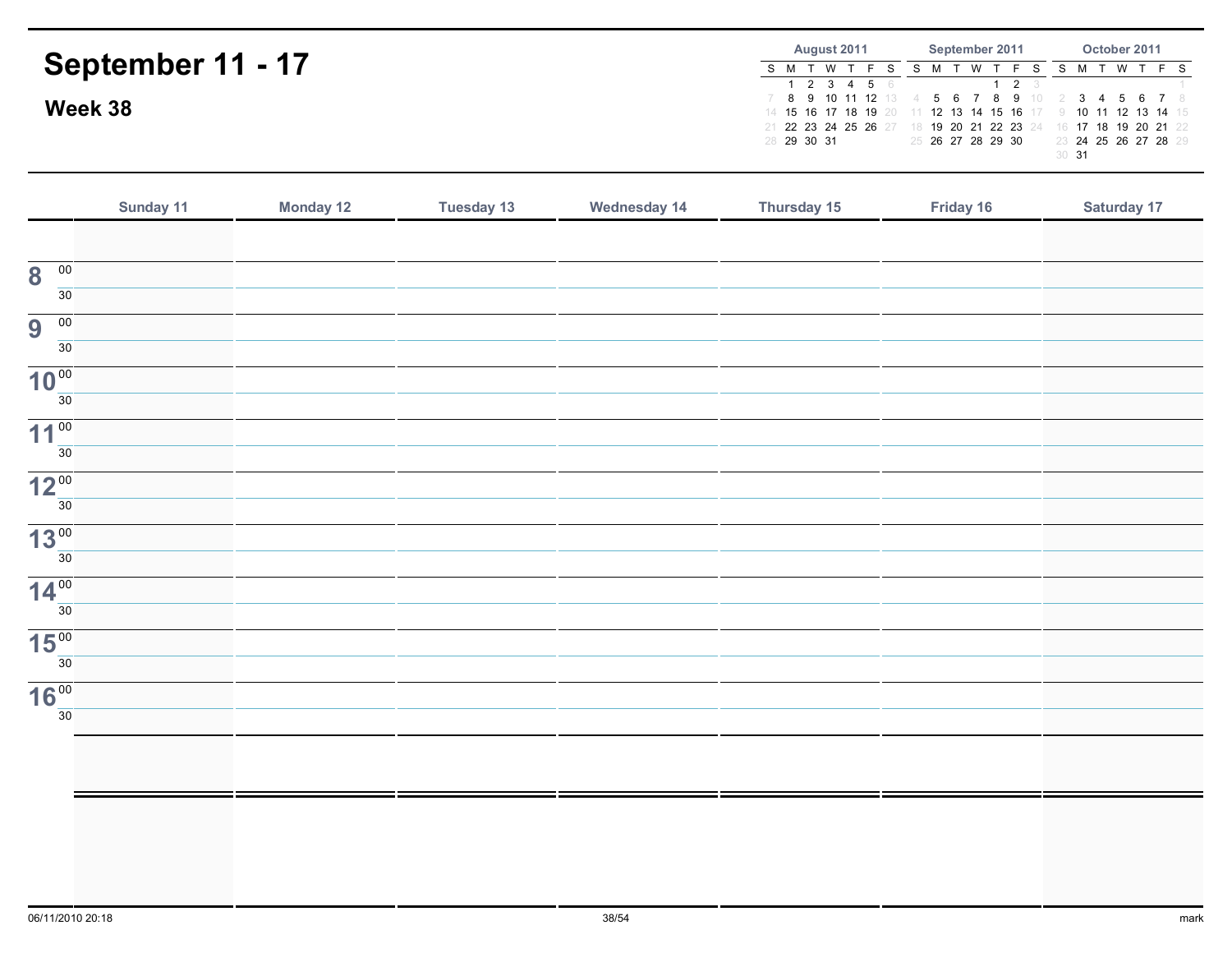| September 18 - 24<br>Week 39            |                  |                   |                     | August 2011<br>S M T W T F S<br>$2 \quad 3 \quad 4 \quad 5$<br>$\mathbf{1}$<br>8 9<br>10 11 12 13<br>7<br>14 15 16 17 18 19 20<br>21 22 23 24 25 26 27<br>28 29 30 31 | September 2011<br>S M T W T<br>F S<br>$\overline{2}$<br>6<br>$\mathbf{1}$<br>9<br>8<br>$5\overline{)}$<br>$\overline{7}$<br>6<br>10<br>$\overline{4}$<br>11 12 13 14 15 16<br>18 19 20 21 22 23<br>24<br>25 26 27 28 29 30 | October 2011<br>S M T W<br>$T$ F S<br>6<br>3<br>$\overline{4}$<br>5<br>-7<br>- 8<br>12<br>10<br>11<br>13 14<br>15<br>19 20 21 22<br>18<br>16<br>17<br>23 24 25 26 27 28 29<br>30 <sub>31</sub> |
|-----------------------------------------|------------------|-------------------|---------------------|-----------------------------------------------------------------------------------------------------------------------------------------------------------------------|----------------------------------------------------------------------------------------------------------------------------------------------------------------------------------------------------------------------------|------------------------------------------------------------------------------------------------------------------------------------------------------------------------------------------------|
| Sunday 18                               | <b>Monday 19</b> | <b>Tuesday 20</b> | <b>Wednesday 21</b> | <b>Thursday 22</b>                                                                                                                                                    | Friday 23                                                                                                                                                                                                                  | <b>Saturday 24</b>                                                                                                                                                                             |
| 00<br>8<br>30                           |                  |                   |                     |                                                                                                                                                                       |                                                                                                                                                                                                                            |                                                                                                                                                                                                |
| $\overline{00}$<br>9<br>30 <sup>°</sup> |                  |                   |                     |                                                                                                                                                                       |                                                                                                                                                                                                                            |                                                                                                                                                                                                |
| 10 <sup>00</sup><br>30                  |                  |                   |                     |                                                                                                                                                                       |                                                                                                                                                                                                                            |                                                                                                                                                                                                |
| $11^{00}$<br>30 <sup>7</sup>            |                  |                   |                     |                                                                                                                                                                       |                                                                                                                                                                                                                            |                                                                                                                                                                                                |
| $12^{00}$<br>30 <sup>°</sup>            |                  |                   |                     |                                                                                                                                                                       |                                                                                                                                                                                                                            |                                                                                                                                                                                                |
| 13 <sup>00</sup><br>30                  |                  |                   |                     |                                                                                                                                                                       |                                                                                                                                                                                                                            |                                                                                                                                                                                                |
| $14^{00}$<br>30                         |                  |                   |                     |                                                                                                                                                                       |                                                                                                                                                                                                                            |                                                                                                                                                                                                |
| 15 <sup>00</sup><br>30 <sub>o</sub>     |                  |                   |                     |                                                                                                                                                                       |                                                                                                                                                                                                                            |                                                                                                                                                                                                |
| 16 <sup>00</sup><br>30                  |                  |                   |                     |                                                                                                                                                                       |                                                                                                                                                                                                                            |                                                                                                                                                                                                |
|                                         |                  |                   |                     |                                                                                                                                                                       |                                                                                                                                                                                                                            |                                                                                                                                                                                                |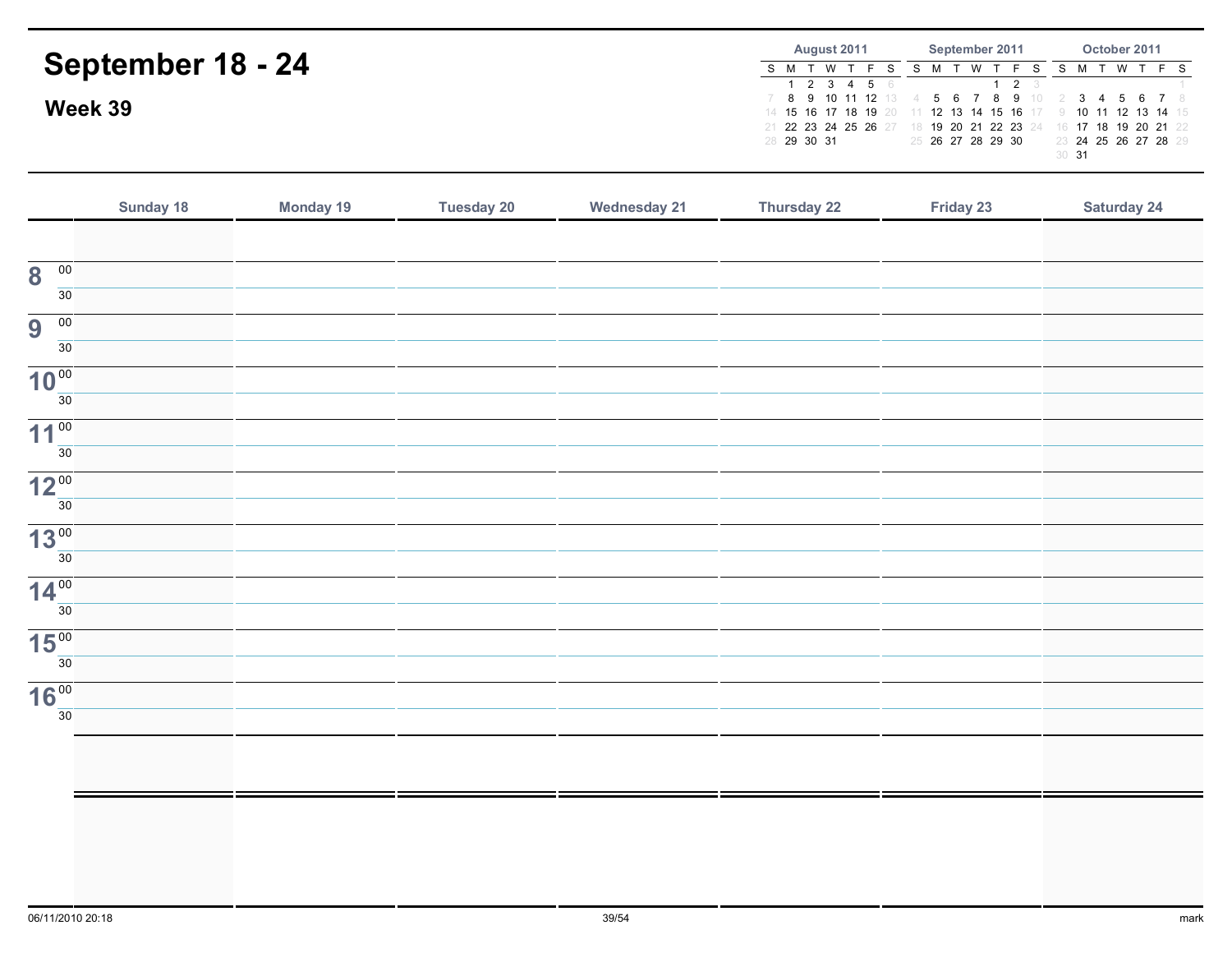| September 25 - October 1<br>Week 40 |                  |                   |                     | August 2011<br>S M T W T F S<br>$2 \quad 3 \quad 4 \quad 5$<br>$\mathbf{1}$<br>8<br>9<br>10 11 12<br>7<br>14 15 16 17 18 19<br>21 22 23 24 25 26 27<br>28 29 30 31 | September 2011<br>S M T W T F S<br>$\overline{2}$<br>8<br>9<br>$\overline{7}$<br>13<br>5<br>6<br>10<br>4<br>12 13 14 15<br>16<br>20<br>18 19 20 21 22 23<br>24<br>25 26 27 28 29 30 | October 2011<br>S M T W<br>$T$ F<br>S<br>3<br>7<br>4<br>5<br>6<br>-8<br>10<br>12<br>11<br>13<br>-14<br>15<br>16 17 18<br>19 20 21<br>22<br>23 24 25 26 27 28 29<br>$30$ 31 |
|-------------------------------------|------------------|-------------------|---------------------|--------------------------------------------------------------------------------------------------------------------------------------------------------------------|-------------------------------------------------------------------------------------------------------------------------------------------------------------------------------------|----------------------------------------------------------------------------------------------------------------------------------------------------------------------------|
| Sunday 25                           | <b>Monday 26</b> | <b>Tuesday 27</b> | <b>Wednesday 28</b> | Thursday 29                                                                                                                                                        | Friday 30                                                                                                                                                                           | Saturday 1                                                                                                                                                                 |
| $_{00}$<br>8                        |                  |                   |                     |                                                                                                                                                                    |                                                                                                                                                                                     |                                                                                                                                                                            |
| 30<br>$\overline{00}$<br>9<br>30    |                  |                   |                     |                                                                                                                                                                    |                                                                                                                                                                                     |                                                                                                                                                                            |
| 10 <sup>00</sup><br>30              |                  |                   |                     |                                                                                                                                                                    |                                                                                                                                                                                     |                                                                                                                                                                            |
| $11^{100}$<br>30                    |                  |                   |                     |                                                                                                                                                                    |                                                                                                                                                                                     |                                                                                                                                                                            |
| $12^{00}$<br>30                     |                  |                   |                     |                                                                                                                                                                    |                                                                                                                                                                                     |                                                                                                                                                                            |
| 13 <sup>00</sup><br>30              |                  |                   |                     |                                                                                                                                                                    |                                                                                                                                                                                     |                                                                                                                                                                            |
| $14^{00}$<br>30                     |                  |                   |                     |                                                                                                                                                                    |                                                                                                                                                                                     |                                                                                                                                                                            |
| 15 <sup>00</sup><br>30              |                  |                   |                     |                                                                                                                                                                    |                                                                                                                                                                                     |                                                                                                                                                                            |
| <b>16°°</b><br>30                   |                  |                   |                     |                                                                                                                                                                    |                                                                                                                                                                                     |                                                                                                                                                                            |
|                                     |                  |                   |                     |                                                                                                                                                                    |                                                                                                                                                                                     |                                                                                                                                                                            |
|                                     |                  |                   |                     |                                                                                                                                                                    |                                                                                                                                                                                     |                                                                                                                                                                            |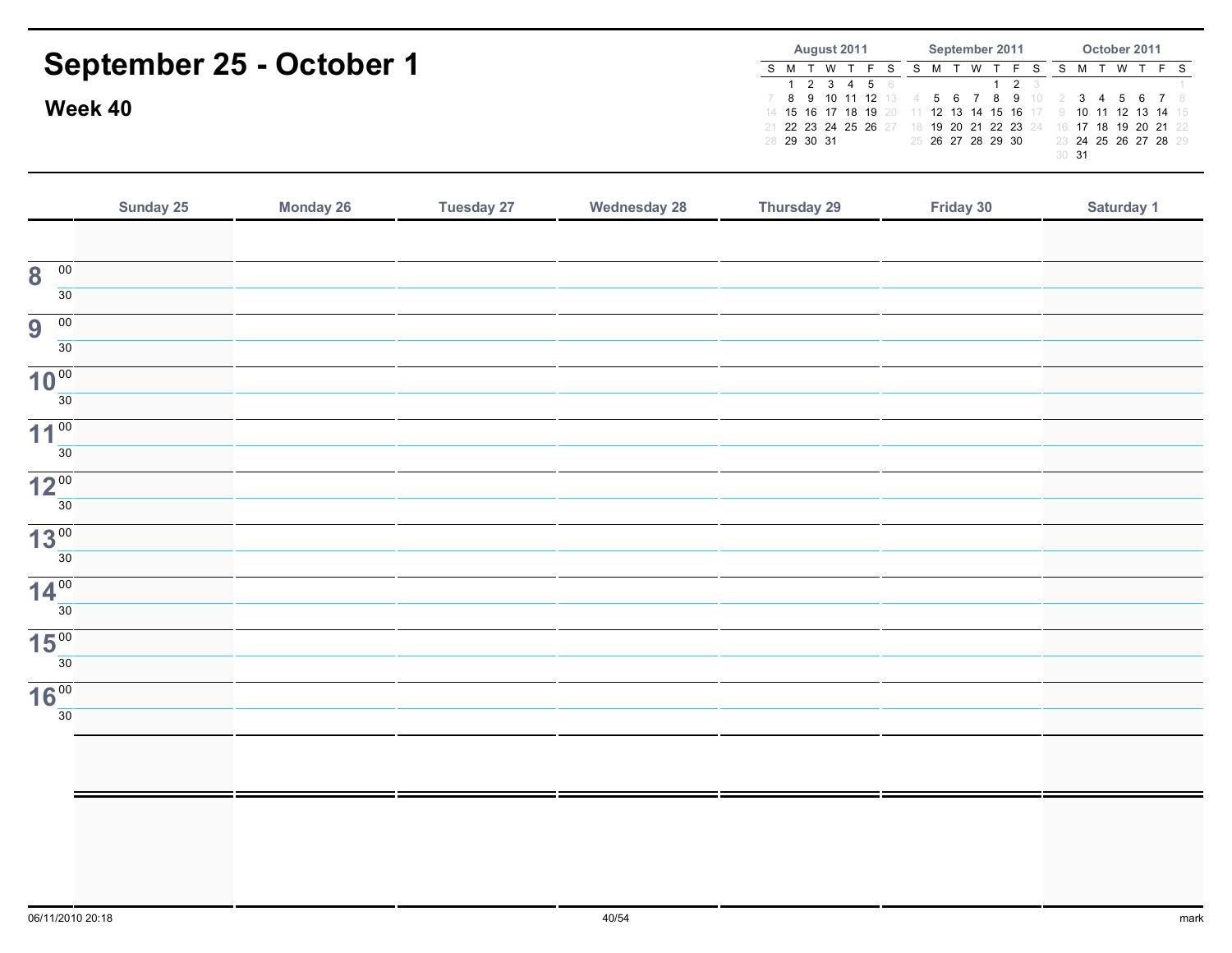|               | September 2011          | October 2011                                                                                                                                                                     | November 2011  |  |  |  |  |
|---------------|-------------------------|----------------------------------------------------------------------------------------------------------------------------------------------------------------------------------|----------------|--|--|--|--|
| October 2 - 8 | S M T W T<br><b>2</b> 3 | W                                                                                                                                                                                | W T<br>2 3 4 5 |  |  |  |  |
| Week 41       |                         | 4 5 6 7 8 9 10 2 3 4 5 6 7 8 6 7 8 9 10 11 12<br>11 12 13 14 15 16 17 9 10 11 12 13 14 15 13 14 15 16 17 18 19<br>18 19 20 21 22 23 24 16 17 18 19 20 21 22 20 21 22 23 24 25 26 |                |  |  |  |  |
|               | 25 26 27 28 29 30       | 23 24 25 26 27 28 29 27 28 29 30<br>30 31                                                                                                                                        |                |  |  |  |  |

|                                            | Sunday 2 | <b>Monday 3</b> | <b>Tuesday 4</b> | <b>Wednesday 5</b> | Thursday 6 | Friday 7 | Saturday 8 |
|--------------------------------------------|----------|-----------------|------------------|--------------------|------------|----------|------------|
|                                            |          |                 |                  |                    |            |          |            |
| $\overline{00}$<br>$\overline{\mathbf{8}}$ |          |                 |                  |                    |            |          |            |
| $\overline{30}$                            |          |                 |                  |                    |            |          |            |
| 9<br>$\overline{00}$                       |          |                 |                  |                    |            |          |            |
| 30                                         |          |                 |                  |                    |            |          |            |
| 10 <sup>00</sup>                           |          |                 |                  |                    |            |          |            |
| 30                                         |          |                 |                  |                    |            |          |            |
| 11 <sup>00</sup>                           |          |                 |                  |                    |            |          |            |
| 30                                         |          |                 |                  |                    |            |          |            |
| 12 <sup>00</sup>                           |          |                 |                  |                    |            |          |            |
| 30                                         |          |                 |                  |                    |            |          |            |
| 13 <sup>00</sup>                           |          |                 |                  |                    |            |          |            |
| 30                                         |          |                 |                  |                    |            |          |            |
| 14 <sup>00</sup>                           |          |                 |                  |                    |            |          |            |
| 30                                         |          |                 |                  |                    |            |          |            |
| 15 <sup>00</sup>                           |          |                 |                  |                    |            |          |            |
| 30                                         |          |                 |                  |                    |            |          |            |
| 16 <sup>00</sup><br>30                     |          |                 |                  |                    |            |          |            |
|                                            |          |                 |                  |                    |            |          |            |
|                                            |          |                 |                  |                    |            |          |            |
|                                            |          |                 |                  |                    |            |          |            |
|                                            |          |                 |                  |                    |            |          |            |
|                                            |          |                 |                  |                    |            |          |            |
|                                            |          |                 |                  |                    |            |          |            |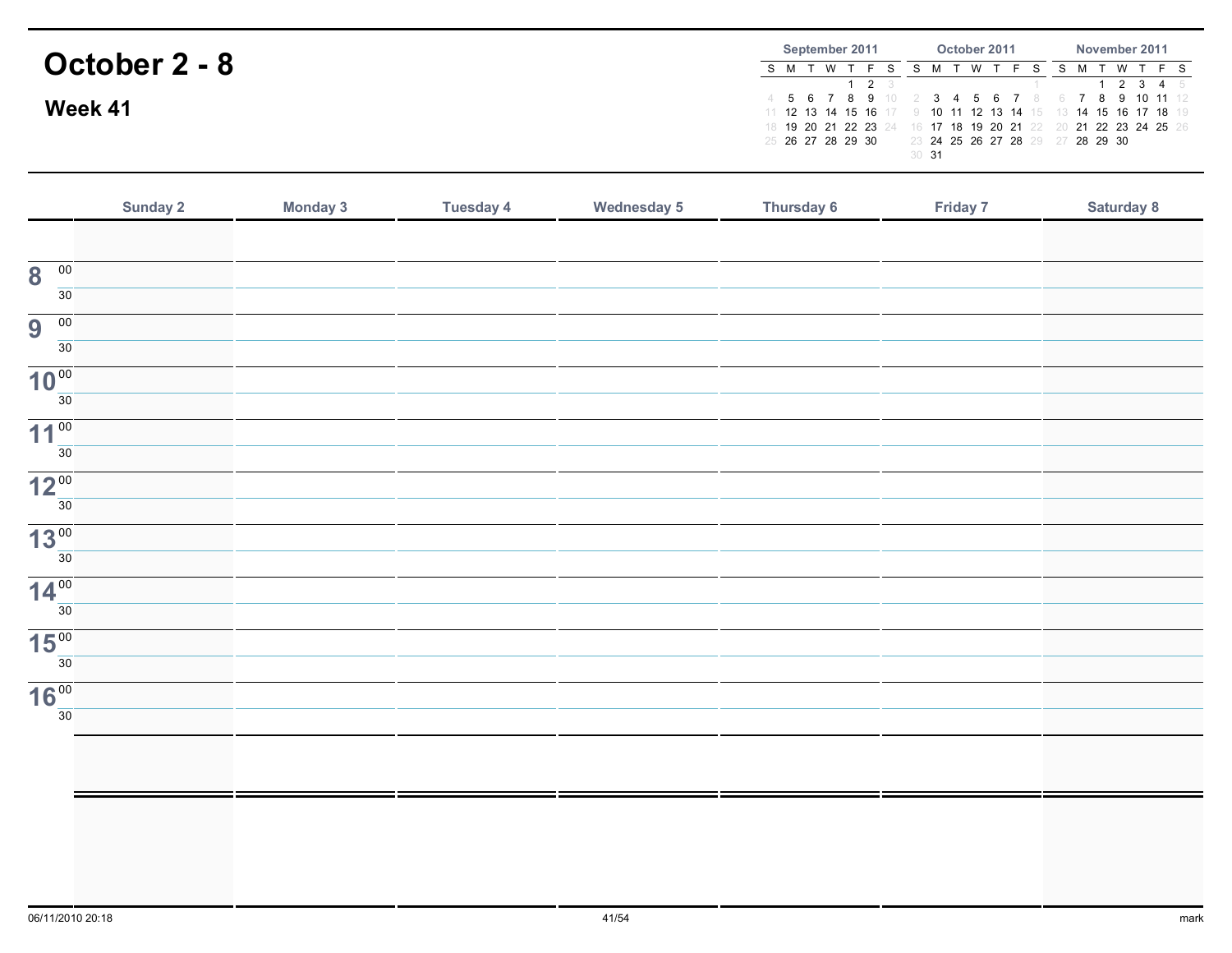|                | September 2011         | October 2011                                                                                                                                                    | November 2011      |  |  |  |  |  |
|----------------|------------------------|-----------------------------------------------------------------------------------------------------------------------------------------------------------------|--------------------|--|--|--|--|--|
| October 9 - 15 | S M T W<br>$1 \t2 \t3$ | W                                                                                                                                                               | T W I<br>1 2 3 4 5 |  |  |  |  |  |
| Week 42        |                        | 4 5 6 7 8 9 10 2 3 4 5 6 7 8<br>11 12 13 14 15 16 17 9 10 11 12 13 14 15 13 14 15 16 17 18 19<br>18 19 20 21 22 23 24 16 17 18 19 20 21 22 20 21 22 23 24 25 26 | 7 8 9 10 11 12     |  |  |  |  |  |
|                | 25 26 27 28 29 30      | 23 24 25 26 27 28 29 27 28 29 30<br>30 31                                                                                                                       |                    |  |  |  |  |  |

|                                            | Sunday 9 | Monday 10 | <b>Tuesday 11</b> | <b>Wednesday 12</b> | Thursday 13 | Friday 14 | Saturday 15 |
|--------------------------------------------|----------|-----------|-------------------|---------------------|-------------|-----------|-------------|
|                                            |          |           |                   |                     |             |           |             |
| $\overline{\mathbf{8}}$<br>$\overline{00}$ |          |           |                   |                     |             |           |             |
| 30                                         |          |           |                   |                     |             |           |             |
| 9<br>$\overline{00}$                       |          |           |                   |                     |             |           |             |
| $\overline{30}$                            |          |           |                   |                     |             |           |             |
| 10 <sup>00</sup>                           |          |           |                   |                     |             |           |             |
| 30                                         |          |           |                   |                     |             |           |             |
| 11 <sup>00</sup><br>$\overline{30}$        |          |           |                   |                     |             |           |             |
|                                            |          |           |                   |                     |             |           |             |
| 12 <sup>00</sup><br>30                     |          |           |                   |                     |             |           |             |
| 13 <sup>00</sup>                           |          |           |                   |                     |             |           |             |
| $\overline{30}$                            |          |           |                   |                     |             |           |             |
| 14 <sup>00</sup>                           |          |           |                   |                     |             |           |             |
| 30                                         |          |           |                   |                     |             |           |             |
| 15 <sup>00</sup>                           |          |           |                   |                     |             |           |             |
| 30                                         |          |           |                   |                     |             |           |             |
| 16 <sup>00</sup><br>30                     |          |           |                   |                     |             |           |             |
|                                            |          |           |                   |                     |             |           |             |
|                                            |          |           |                   |                     |             |           |             |
|                                            |          |           |                   |                     |             |           |             |
|                                            |          |           |                   |                     |             |           |             |
|                                            |          |           |                   |                     |             |           |             |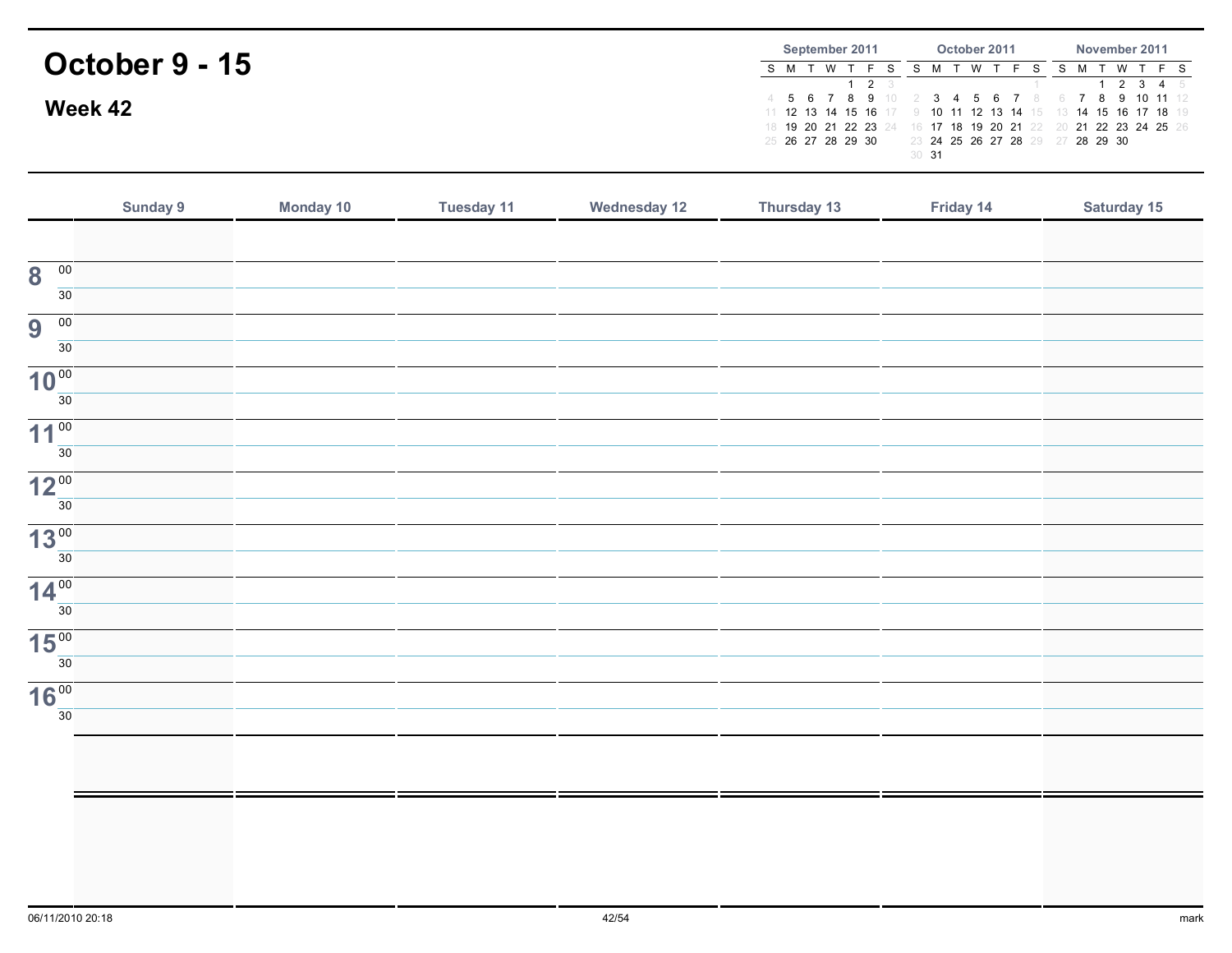|                        | September 2011 |                   |     | October 2011 |                  |  |  |  |                                                                                                                                                                                                                      | November 2011 |  |  |          |  |         |
|------------------------|----------------|-------------------|-----|--------------|------------------|--|--|--|----------------------------------------------------------------------------------------------------------------------------------------------------------------------------------------------------------------------|---------------|--|--|----------|--|---------|
| <b>October 16 - 22</b> |                |                   | T W | <b>2</b> 3   |                  |  |  |  | F S                                                                                                                                                                                                                  |               |  |  | <b>W</b> |  | 2 3 4 5 |
| Week 43                |                | 25 26 27 28 29 30 |     |              |                  |  |  |  | 4 5 6 7 8 9 10 2 3 4 5 6 7 8 6 7 8 9 10 11 12<br>11 12 13 14 15 16 17 9 10 11 12 13 14 15 13 14 15 16 17 18 19<br>18 19 20 21 22 23 24 16 17 18 19 20 21 22 20 21 22 23 24 25 26<br>23 24 25 26 27 28 29 27 28 29 30 |               |  |  |          |  |         |
|                        |                |                   |     |              | 30 <sup>31</sup> |  |  |  |                                                                                                                                                                                                                      |               |  |  |          |  |         |

|                                            | Sunday 16 | <b>Monday 17</b> | <b>Tuesday 18</b> | <b>Wednesday 19</b> | Thursday 20 | Friday 21 | <b>Saturday 22</b> |
|--------------------------------------------|-----------|------------------|-------------------|---------------------|-------------|-----------|--------------------|
|                                            |           |                  |                   |                     |             |           |                    |
| $\overline{\mathbf{8}}$<br>$\overline{00}$ |           |                  |                   |                     |             |           |                    |
| 30                                         |           |                  |                   |                     |             |           |                    |
| 9<br>$\overline{00}$                       |           |                  |                   |                     |             |           |                    |
| 30                                         |           |                  |                   |                     |             |           |                    |
| 10 <sup>00</sup>                           |           |                  |                   |                     |             |           |                    |
| 30 <sup>°</sup>                            |           |                  |                   |                     |             |           |                    |
| 11 <sup>00</sup><br>30                     |           |                  |                   |                     |             |           |                    |
|                                            |           |                  |                   |                     |             |           |                    |
| 12 <sup>00</sup><br>30                     |           |                  |                   |                     |             |           |                    |
| 13 <sup>00</sup>                           |           |                  |                   |                     |             |           |                    |
| $\overline{30}$                            |           |                  |                   |                     |             |           |                    |
| 14 <sup>00</sup>                           |           |                  |                   |                     |             |           |                    |
| 30                                         |           |                  |                   |                     |             |           |                    |
| 15 <sup>00</sup>                           |           |                  |                   |                     |             |           |                    |
| 30                                         |           |                  |                   |                     |             |           |                    |
| 16 <sup>00</sup>                           |           |                  |                   |                     |             |           |                    |
| $\overline{30}$                            |           |                  |                   |                     |             |           |                    |
|                                            |           |                  |                   |                     |             |           |                    |
|                                            |           |                  |                   |                     |             |           |                    |
|                                            |           |                  |                   |                     |             |           |                    |
|                                            |           |                  |                   |                     |             |           |                    |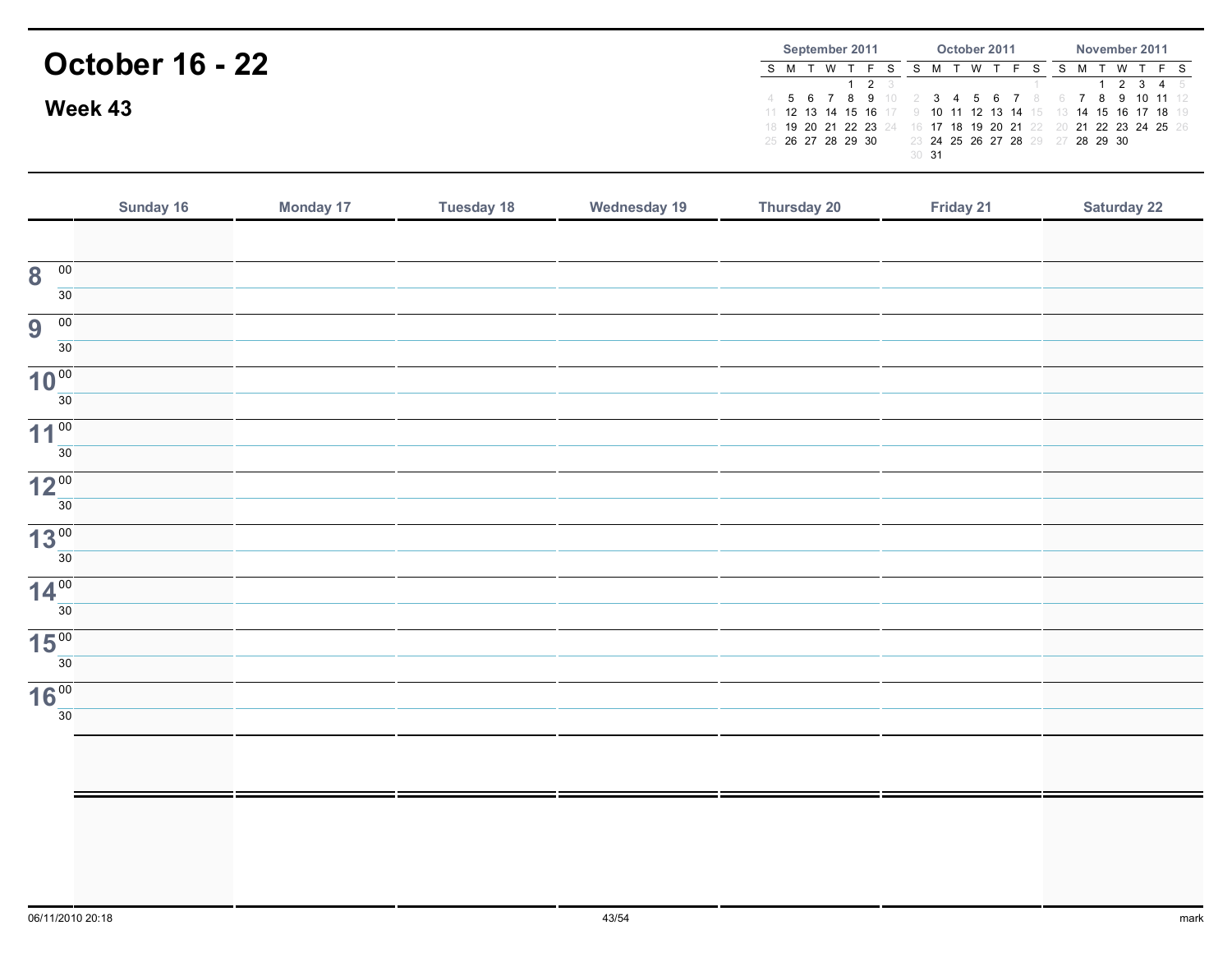|                        | September 2011    | October 2011                                                                                   | November 2011                                                                   |  |  |  |  |
|------------------------|-------------------|------------------------------------------------------------------------------------------------|---------------------------------------------------------------------------------|--|--|--|--|
| <b>October 23 - 29</b> | W ·<br><b>2</b> 3 | W                                                                                              | <b>W</b><br>2345                                                                |  |  |  |  |
| Week 44                |                   | 4 5 6 7 8 9 10 2 3 4 5 6 7 8<br>18 19 20 21 22 23 24 16 17 18 19 20 21 22 20 21 22 23 24 25 26 | 7 8 9 10 11 12<br>11 12 13 14 15 16 17 9 10 11 12 13 14 15 13 14 15 16 17 18 19 |  |  |  |  |
|                        | 25 26 27 28 29 30 | 23 24 25 26 27 28 29 27 28 29 30<br>30 31                                                      |                                                                                 |  |  |  |  |

|                                            | Sunday 23 | <b>Monday 24</b> | <b>Tuesday 25</b> | <b>Wednesday 26</b> | Thursday 27 | Friday 28 | <b>Saturday 29</b> |
|--------------------------------------------|-----------|------------------|-------------------|---------------------|-------------|-----------|--------------------|
|                                            |           |                  |                   |                     |             |           |                    |
| $\overline{\mathbf{8}}$<br>$\overline{00}$ |           |                  |                   |                     |             |           |                    |
| 30                                         |           |                  |                   |                     |             |           |                    |
| 9<br>$\overline{00}$                       |           |                  |                   |                     |             |           |                    |
| 30                                         |           |                  |                   |                     |             |           |                    |
| 10 <sup>00</sup>                           |           |                  |                   |                     |             |           |                    |
| 30                                         |           |                  |                   |                     |             |           |                    |
| 11 <sup>00</sup><br>$\overline{30}$        |           |                  |                   |                     |             |           |                    |
| 12 <sup>00</sup>                           |           |                  |                   |                     |             |           |                    |
| 30                                         |           |                  |                   |                     |             |           |                    |
| 13 <sup>00</sup>                           |           |                  |                   |                     |             |           |                    |
| 30                                         |           |                  |                   |                     |             |           |                    |
| 14 <sup>00</sup>                           |           |                  |                   |                     |             |           |                    |
| $\overline{30}$                            |           |                  |                   |                     |             |           |                    |
| 15 <sup>00</sup>                           |           |                  |                   |                     |             |           |                    |
| 30                                         |           |                  |                   |                     |             |           |                    |
| 16 <sup>00</sup><br>30                     |           |                  |                   |                     |             |           |                    |
|                                            |           |                  |                   |                     |             |           |                    |
|                                            |           |                  |                   |                     |             |           |                    |
|                                            |           |                  |                   |                     |             |           |                    |
|                                            |           |                  |                   |                     |             |           |                    |
|                                            |           |                  |                   |                     |             |           |                    |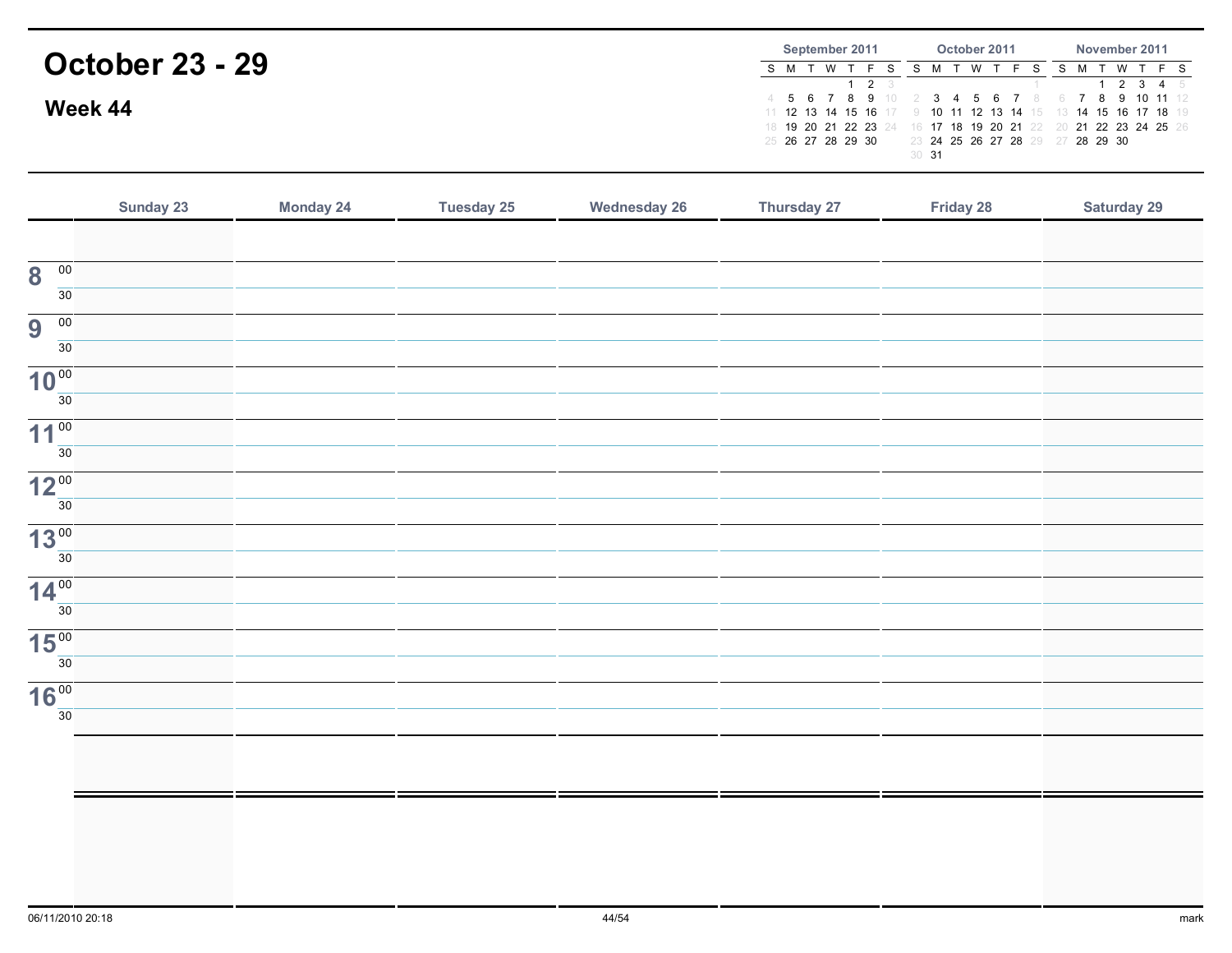|                        | Week 45          | October 30 - November 5 |           |                    | September 2011<br>S M T W T F<br>2<br>$5^{\circ}$<br>$\overline{7}$<br>8<br>6<br>9<br>4<br>11 12 13 14 15 16<br>18 19 20 21 22 23 24<br>25 26 27 28 29 30 | October 2011<br>S M<br>T W T F<br>S<br><sub>S</sub><br>6<br>3<br>-5<br>10 11 12 13 14<br>17<br>18 19 20<br>21<br>23 24 25 26 27 28 29<br>30 <sub>31</sub> | November 2011<br>M T<br>W T<br>S<br>- S<br>2<br>$\mathbf{3}$<br>- 5<br>8<br>9<br>10<br>$11 \t12$<br>15 16 17 18 19<br>14<br>22 23 24 25 26<br>21<br>28 29 30<br>27 |
|------------------------|------------------|-------------------------|-----------|--------------------|-----------------------------------------------------------------------------------------------------------------------------------------------------------|-----------------------------------------------------------------------------------------------------------------------------------------------------------|--------------------------------------------------------------------------------------------------------------------------------------------------------------------|
|                        | <b>Sunday 30</b> | <b>Monday 31</b>        | Tuesday 1 | <b>Wednesday 2</b> | Thursday 3                                                                                                                                                | Friday 4                                                                                                                                                  | <b>Saturday 5</b>                                                                                                                                                  |
| 00                     |                  |                         |           |                    |                                                                                                                                                           |                                                                                                                                                           |                                                                                                                                                                    |
| 8<br>30                |                  |                         |           |                    |                                                                                                                                                           |                                                                                                                                                           |                                                                                                                                                                    |
| 00<br>9<br>30          |                  |                         |           |                    |                                                                                                                                                           |                                                                                                                                                           |                                                                                                                                                                    |
| 10 <sup>00</sup><br>30 |                  |                         |           |                    |                                                                                                                                                           |                                                                                                                                                           |                                                                                                                                                                    |
| $11^{00}$              |                  |                         |           |                    |                                                                                                                                                           |                                                                                                                                                           |                                                                                                                                                                    |

30

 $12<sup>00</sup>$  $\frac{1}{30}$ 

 $13<sup>00</sup>$  $\overline{30}$ 

 $14<sup>00</sup>$  $\overline{30}$ 

 $15<sup>00</sup>$  $\overline{30}$ 

 $16<sup>00</sup>$  $\overline{30}$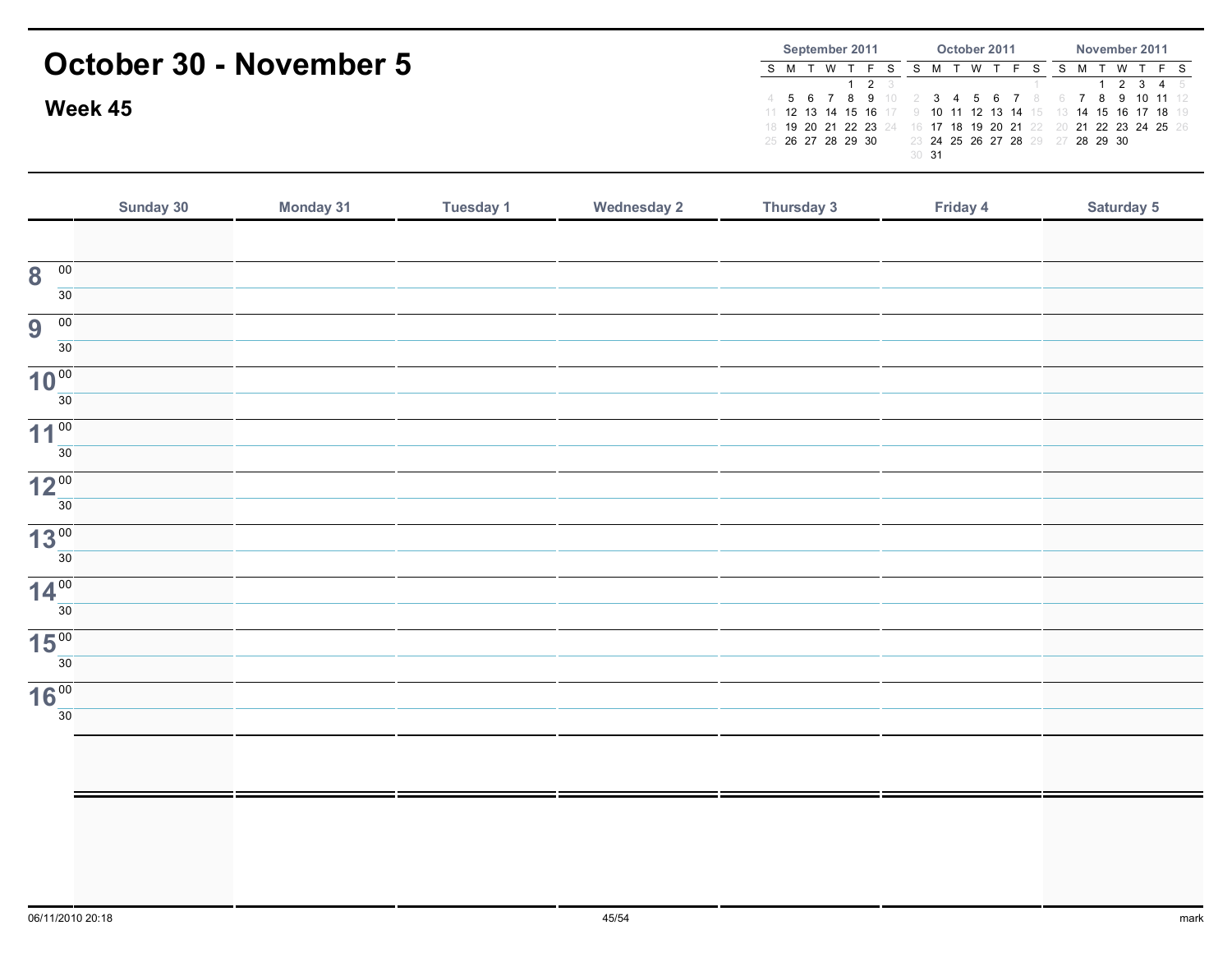|                 |       | October 2011 |  |                                  |  | November 2011 |          |                                                                | December 2011 |  |  |                      |             |              |  |  |  |
|-----------------|-------|--------------|--|----------------------------------|--|---------------|----------|----------------------------------------------------------------|---------------|--|--|----------------------|-------------|--------------|--|--|--|
| November 6 - 12 |       |              |  |                                  |  |               | <b>W</b> |                                                                |               |  |  | <b>W</b>             |             |              |  |  |  |
|                 |       |              |  |                                  |  |               |          | 1 2 3 4 5                                                      |               |  |  |                      | $1 \t2 \t3$ |              |  |  |  |
|                 |       |              |  |                                  |  |               |          | 6 7 8 9 10 11 12 4                                             |               |  |  |                      |             | 5 6 7 8 9 10 |  |  |  |
| Week 46         |       |              |  |                                  |  |               |          | 9 10 11 12 13 14 15 13 14 15 16 17 18 19 11 12 13 14 15 16 17  |               |  |  |                      |             |              |  |  |  |
|                 |       |              |  |                                  |  |               |          | 16 17 18 19 20 21 22 20 21 22 23 24 25 26 18 19 20 21 22 23 24 |               |  |  |                      |             |              |  |  |  |
|                 |       |              |  | 23 24 25 26 27 28 29 27 28 29 30 |  |               |          |                                                                |               |  |  | 25 26 27 28 29 30 31 |             |              |  |  |  |
|                 | 30 31 |              |  |                                  |  |               |          |                                                                |               |  |  |                      |             |              |  |  |  |

|                                            | Sunday 6 | <b>Monday 7</b> | <b>Tuesday 8</b> | <b>Wednesday 9</b> | Thursday 10 | Friday 11 | <b>Saturday 12</b> |
|--------------------------------------------|----------|-----------------|------------------|--------------------|-------------|-----------|--------------------|
|                                            |          |                 |                  |                    |             |           |                    |
| $\overline{00}$<br>$\overline{\mathbf{8}}$ |          |                 |                  |                    |             |           |                    |
| $\overline{30}$                            |          |                 |                  |                    |             |           |                    |
| 9<br>$\overline{00}$                       |          |                 |                  |                    |             |           |                    |
| 30                                         |          |                 |                  |                    |             |           |                    |
| 10 <sup>00</sup>                           |          |                 |                  |                    |             |           |                    |
| $\overline{30}$                            |          |                 |                  |                    |             |           |                    |
| 11 <sup>00</sup>                           |          |                 |                  |                    |             |           |                    |
| $\overline{30}$                            |          |                 |                  |                    |             |           |                    |
| 12 <sup>00</sup>                           |          |                 |                  |                    |             |           |                    |
| $\overline{30}$                            |          |                 |                  |                    |             |           |                    |
| 13 <sup>00</sup>                           |          |                 |                  |                    |             |           |                    |
| $\overline{30}$                            |          |                 |                  |                    |             |           |                    |
| $14\frac{00}{30}$                          |          |                 |                  |                    |             |           |                    |
|                                            |          |                 |                  |                    |             |           |                    |
| 15 <sup>00</sup><br>$\overline{30}$        |          |                 |                  |                    |             |           |                    |
|                                            |          |                 |                  |                    |             |           |                    |
| 16 <sup>00</sup><br>30                     |          |                 |                  |                    |             |           |                    |
|                                            |          |                 |                  |                    |             |           |                    |
|                                            |          |                 |                  |                    |             |           |                    |
|                                            |          |                 |                  |                    |             |           |                    |
|                                            |          |                 |                  |                    |             |           |                    |
|                                            |          |                 |                  |                    |             |           |                    |
|                                            |          |                 |                  |                    |             |           |                    |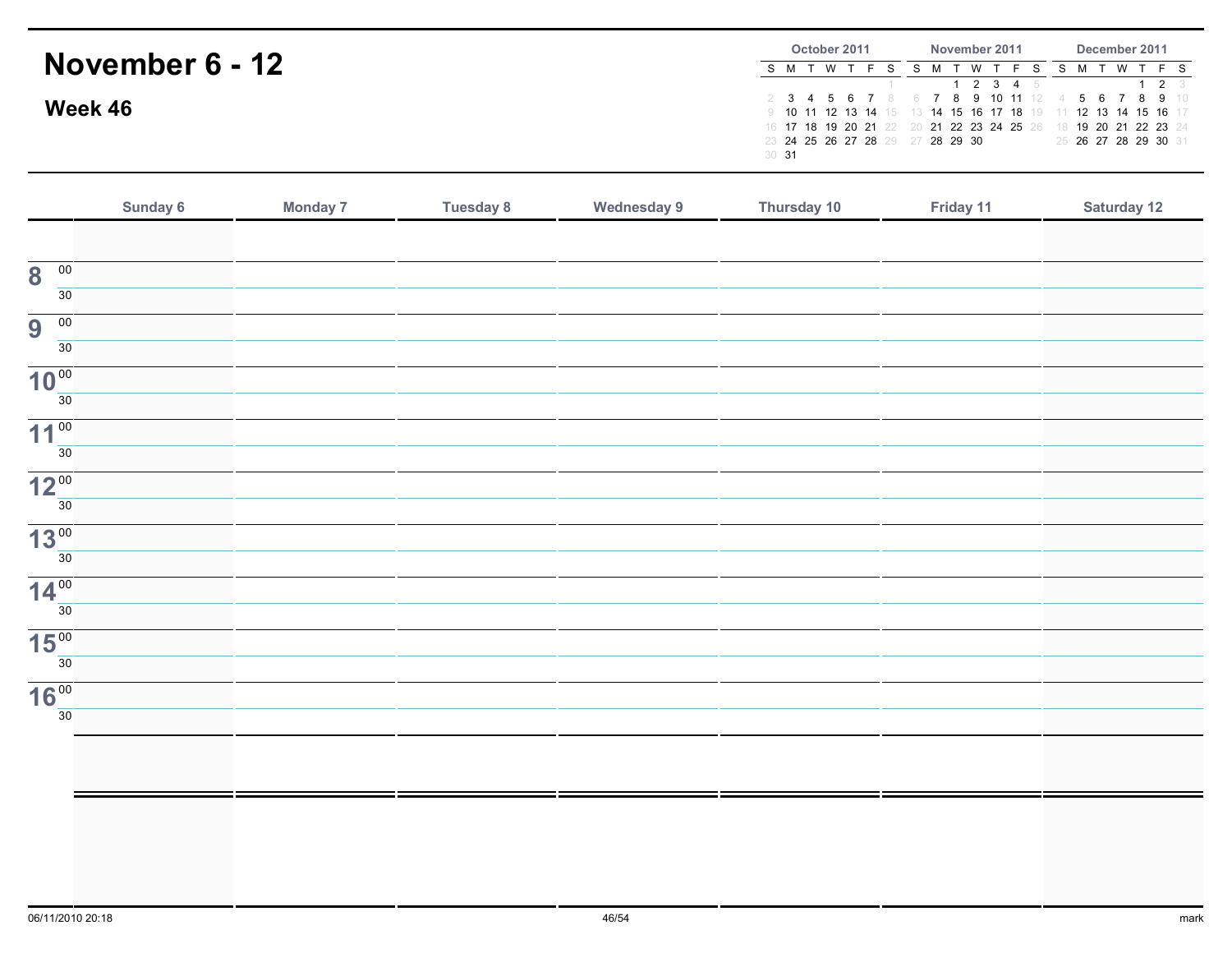|                         | October 2011<br>November 2011 |       |           |  |  |                                  | December 2011 |  |     |                                  |  |  |  |          |  |                                                                |
|-------------------------|-------------------------------|-------|-----------|--|--|----------------------------------|---------------|--|-----|----------------------------------|--|--|--|----------|--|----------------------------------------------------------------|
| <b>November 13 - 19</b> |                               |       | S M T W T |  |  |                                  |               |  | W T |                                  |  |  |  | <b>W</b> |  |                                                                |
|                         |                               |       |           |  |  |                                  |               |  |     | 1 2 3 4 5                        |  |  |  |          |  | $1 \t2 \t3$                                                    |
| Week 47                 |                               |       |           |  |  |                                  |               |  |     | 2 3 4 5 6 7 8 6 7 8 9 10 11 12 4 |  |  |  |          |  | 5 6 7 8 9 10                                                   |
|                         |                               |       |           |  |  |                                  |               |  |     |                                  |  |  |  |          |  | 9 10 11 12 13 14 15 13 14 15 16 17 18 19 11 12 13 14 15 16 17  |
|                         |                               |       |           |  |  |                                  |               |  |     |                                  |  |  |  |          |  | 16 17 18 19 20 21 22 20 21 22 23 24 25 26 18 19 20 21 22 23 24 |
|                         |                               |       |           |  |  | 23 24 25 26 27 28 29 27 28 29 30 |               |  |     |                                  |  |  |  |          |  | 25 26 27 28 29 30 31                                           |
|                         |                               | 30 31 |           |  |  |                                  |               |  |     |                                  |  |  |  |          |  |                                                                |

|                                            | Sunday 13 | Monday 14 | <b>Tuesday 15</b> | Wednesday 16 | Thursday 17 | Friday 18 | Saturday 19 |
|--------------------------------------------|-----------|-----------|-------------------|--------------|-------------|-----------|-------------|
|                                            |           |           |                   |              |             |           |             |
| $\overline{\mathbf{8}}$<br>$\overline{00}$ |           |           |                   |              |             |           |             |
| $\overline{30}$                            |           |           |                   |              |             |           |             |
| 9<br>00                                    |           |           |                   |              |             |           |             |
| $\overline{30}$                            |           |           |                   |              |             |           |             |
| 10 <sup>00</sup><br>$\overline{30}$        |           |           |                   |              |             |           |             |
|                                            |           |           |                   |              |             |           |             |
| 11 <sup>00</sup><br>$\overline{30}$        |           |           |                   |              |             |           |             |
| 12 <sup>00</sup>                           |           |           |                   |              |             |           |             |
| 30                                         |           |           |                   |              |             |           |             |
| 13 <sup>00</sup>                           |           |           |                   |              |             |           |             |
| $\overline{30}$                            |           |           |                   |              |             |           |             |
| 14 <sup>00</sup>                           |           |           |                   |              |             |           |             |
| $\overline{30}$                            |           |           |                   |              |             |           |             |
| 15 <sup>00</sup>                           |           |           |                   |              |             |           |             |
| 30                                         |           |           |                   |              |             |           |             |
| 16 <sup>00</sup><br>30                     |           |           |                   |              |             |           |             |
|                                            |           |           |                   |              |             |           |             |
|                                            |           |           |                   |              |             |           |             |
|                                            |           |           |                   |              |             |           |             |
|                                            |           |           |                   |              |             |           |             |
|                                            |           |           |                   |              |             |           |             |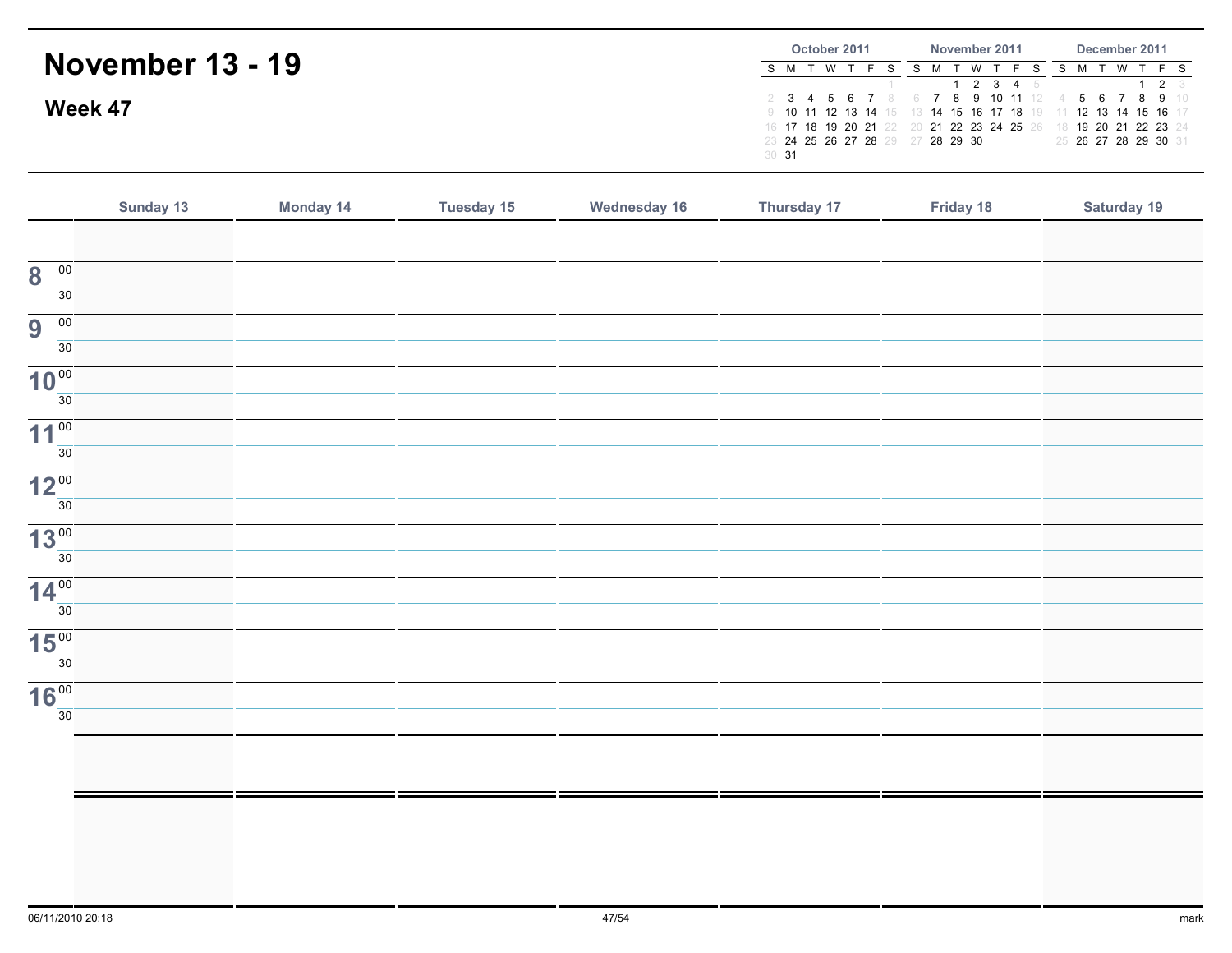|                         |       | October 2011 |  |  |                                  |  |          | November 2011 |                                                                | December 2011 |  |  |                      |             |              |
|-------------------------|-------|--------------|--|--|----------------------------------|--|----------|---------------|----------------------------------------------------------------|---------------|--|--|----------------------|-------------|--------------|
| <b>November 20 - 26</b> |       |              |  |  |                                  |  | <b>W</b> |               |                                                                |               |  |  | <b>W</b>             |             |              |
|                         |       |              |  |  |                                  |  |          |               | 1 2 3 4 5                                                      |               |  |  |                      | $1 \t2 \t3$ |              |
|                         |       |              |  |  |                                  |  |          |               | 6 7 8 9 10 11 12 4                                             |               |  |  |                      |             | 5 6 7 8 9 10 |
| Week 48                 |       |              |  |  |                                  |  |          |               | 9 10 11 12 13 14 15 13 14 15 16 17 18 19 11 12 13 14 15 16 17  |               |  |  |                      |             |              |
|                         |       |              |  |  |                                  |  |          |               | 16 17 18 19 20 21 22 20 21 22 23 24 25 26 18 19 20 21 22 23 24 |               |  |  |                      |             |              |
|                         |       |              |  |  | 23 24 25 26 27 28 29 27 28 29 30 |  |          |               |                                                                |               |  |  | 25 26 27 28 29 30 31 |             |              |
|                         | 30 31 |              |  |  |                                  |  |          |               |                                                                |               |  |  |                      |             |              |

|                                            | Sunday 20 | <b>Monday 21</b> | <b>Tuesday 22</b> | <b>Wednesday 23</b> | Thursday 24 | Friday 25 | <b>Saturday 26</b> |
|--------------------------------------------|-----------|------------------|-------------------|---------------------|-------------|-----------|--------------------|
|                                            |           |                  |                   |                     |             |           |                    |
| $\overline{\mathbf{8}}$<br>$\overline{00}$ |           |                  |                   |                     |             |           |                    |
| $\overline{30}$                            |           |                  |                   |                     |             |           |                    |
| 9<br>$\overline{00}$                       |           |                  |                   |                     |             |           |                    |
| $\overline{30}$                            |           |                  |                   |                     |             |           |                    |
| 10 <sup>00</sup>                           |           |                  |                   |                     |             |           |                    |
| 30                                         |           |                  |                   |                     |             |           |                    |
| 11 <sup>00</sup><br>$\overline{30}$        |           |                  |                   |                     |             |           |                    |
| 12 <sup>00</sup>                           |           |                  |                   |                     |             |           |                    |
| 30                                         |           |                  |                   |                     |             |           |                    |
| 13 <sup>00</sup>                           |           |                  |                   |                     |             |           |                    |
| $\overline{30}$                            |           |                  |                   |                     |             |           |                    |
| 14 <sup>00</sup>                           |           |                  |                   |                     |             |           |                    |
| $\overline{30}$                            |           |                  |                   |                     |             |           |                    |
| 15 <sup>00</sup>                           |           |                  |                   |                     |             |           |                    |
| $\overline{30}$                            |           |                  |                   |                     |             |           |                    |
| 16 <sup>00</sup><br>30                     |           |                  |                   |                     |             |           |                    |
|                                            |           |                  |                   |                     |             |           |                    |
|                                            |           |                  |                   |                     |             |           |                    |
|                                            |           |                  |                   |                     |             |           |                    |
|                                            |           |                  |                   |                     |             |           |                    |
|                                            |           |                  |                   |                     |             |           |                    |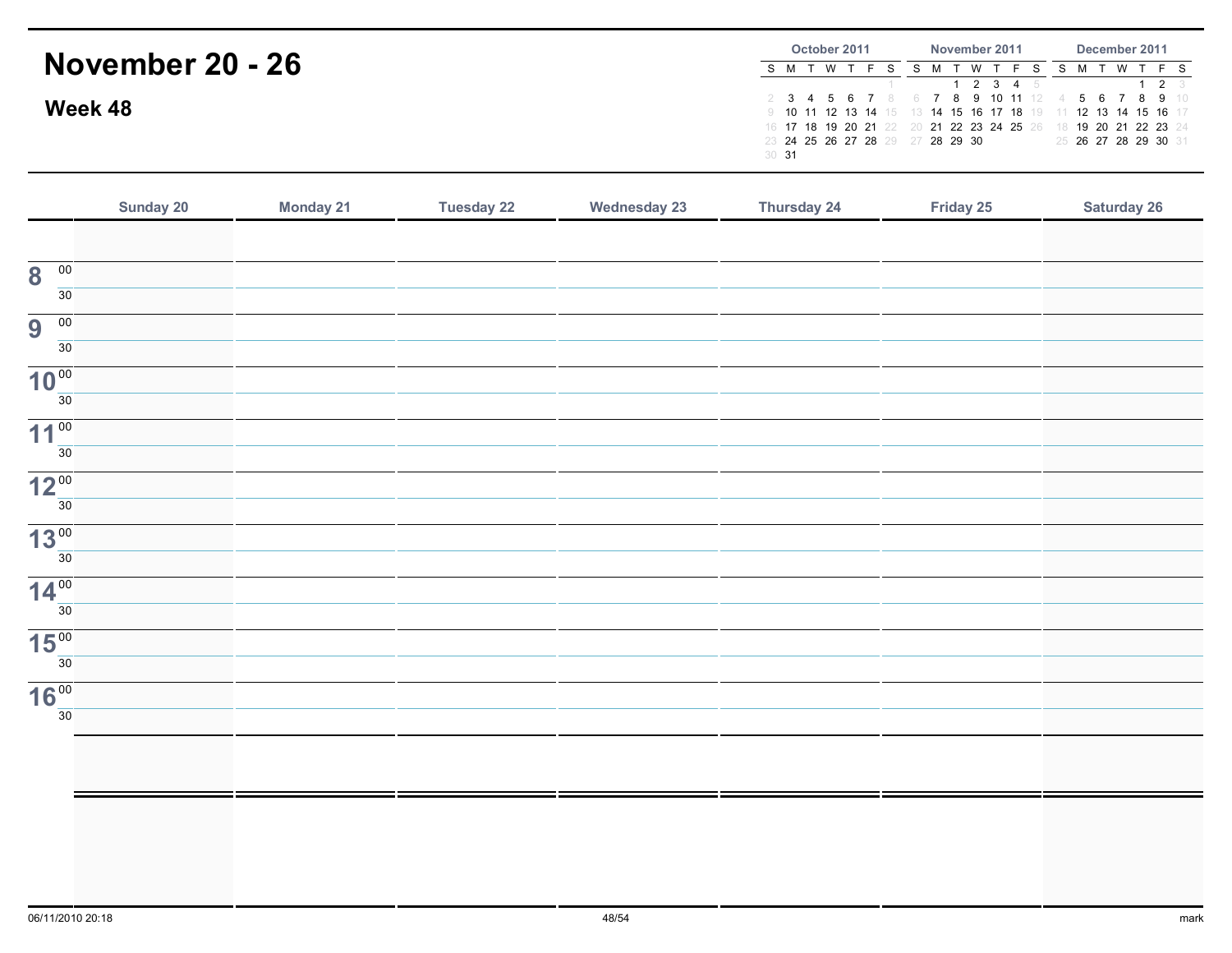|                          | October 2011                     | November 2011                                                  | December 2011                                 |  |  |  |
|--------------------------|----------------------------------|----------------------------------------------------------------|-----------------------------------------------|--|--|--|
| November 27 - December 3 | S M T W                          |                                                                | S M T W T F S S M T W T F S                   |  |  |  |
|                          |                                  | $1$ 2 3 4 5                                                    | $1 \t2 \t3$                                   |  |  |  |
| Week 49                  |                                  |                                                                | 2 3 4 5 6 7 8 6 7 8 9 10 11 12 4 5 6 7 8 9 10 |  |  |  |
|                          |                                  | 9 10 11 12 13 14 15 13 14 15 16 17 18 19 11 12 13 14 15 16 17  |                                               |  |  |  |
|                          |                                  | 16 17 18 19 20 21 22 20 21 22 23 24 25 26 18 19 20 21 22 23 24 |                                               |  |  |  |
|                          | 23 24 25 26 27 28 29 27 28 29 30 |                                                                | 25 26 27 28 29 30 31                          |  |  |  |
|                          | 30 <sup>31</sup>                 |                                                                |                                               |  |  |  |
|                          |                                  |                                                                |                                               |  |  |  |

|                                            | Sunday 27 | <b>Monday 28</b> | <b>Tuesday 29</b> | <b>Wednesday 30</b> | Thursday 1 | Friday 2 | Saturday 3 |
|--------------------------------------------|-----------|------------------|-------------------|---------------------|------------|----------|------------|
|                                            |           |                  |                   |                     |            |          |            |
| $\overline{00}$<br>$\overline{\mathbf{8}}$ |           |                  |                   |                     |            |          |            |
| 30                                         |           |                  |                   |                     |            |          |            |
| 9<br>$\overline{00}$                       |           |                  |                   |                     |            |          |            |
| 30                                         |           |                  |                   |                     |            |          |            |
| 10 <sup>00</sup><br>$\overline{30}$        |           |                  |                   |                     |            |          |            |
|                                            |           |                  |                   |                     |            |          |            |
| 11 <sup>00</sup>                           |           |                  |                   |                     |            |          |            |
| 30 <sup>2</sup>                            |           |                  |                   |                     |            |          |            |
| 12 <sup>00</sup>                           |           |                  |                   |                     |            |          |            |
| 30 <sup>2</sup>                            |           |                  |                   |                     |            |          |            |
| 13 <sup>00</sup>                           |           |                  |                   |                     |            |          |            |
| 30 <sup>7</sup>                            |           |                  |                   |                     |            |          |            |
| 14 <sup>00</sup>                           |           |                  |                   |                     |            |          |            |
| 30 <sup>1</sup>                            |           |                  |                   |                     |            |          |            |
| 15 <sup>00</sup>                           |           |                  |                   |                     |            |          |            |
| 30 <sup>°</sup>                            |           |                  |                   |                     |            |          |            |
| 16 <sup>00</sup>                           |           |                  |                   |                     |            |          |            |
| 30                                         |           |                  |                   |                     |            |          |            |
|                                            |           |                  |                   |                     |            |          |            |
|                                            |           |                  |                   |                     |            |          |            |
|                                            |           |                  |                   |                     |            |          |            |
|                                            |           |                  |                   |                     |            |          |            |
|                                            |           |                  |                   |                     |            |          |            |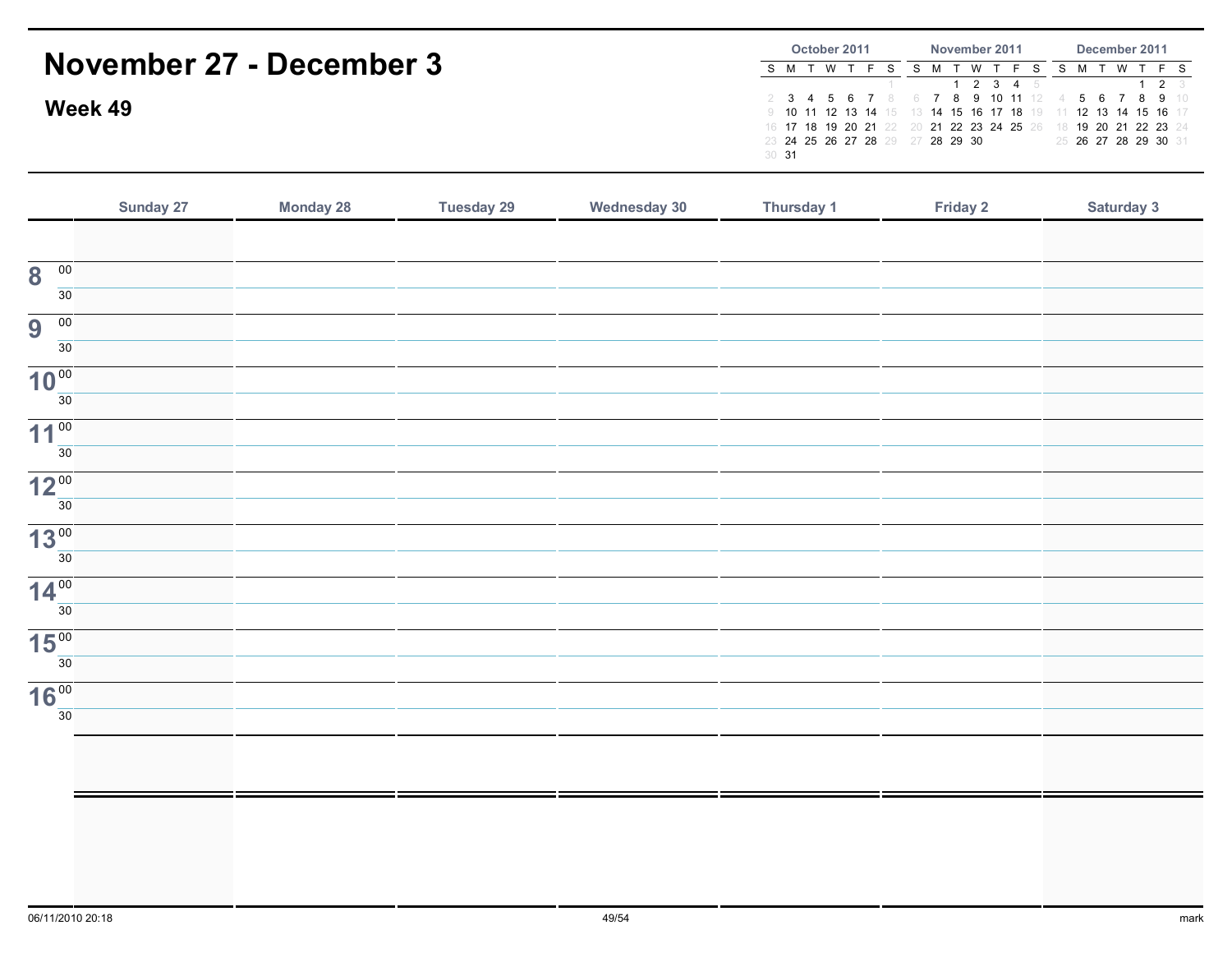## December 4 - 10Week 50November 2011S M T W T F S S M T W T F S S M T W T F S <sup>1</sup> <sup>2</sup> <sup>3</sup> <sup>4</sup> <sup>5</sup> 6 <sup>7</sup> <sup>8</sup> <sup>9</sup> <sup>10</sup> <sup>11</sup> <sup>12</sup> 4 <sup>5</sup> <sup>6</sup> <sup>7</sup> <sup>8</sup> <sup>9</sup> <sup>10</sup> 8 <sup>9</sup> <sup>10</sup> <sup>11</sup> <sup>12</sup> <sup>13</sup> <sup>14</sup> 13 <sup>14</sup> <sup>15</sup> <sup>16</sup> <sup>17</sup> <sup>18</sup> <sup>19</sup> 11 <sup>12</sup> <sup>13</sup> <sup>14</sup> <sup>15</sup> <sup>16</sup> <sup>17</sup> 15 <sup>16</sup> <sup>17</sup> <sup>18</sup> <sup>19</sup> <sup>20</sup> <sup>21</sup> 20 <sup>21</sup> <sup>22</sup> <sup>23</sup> <sup>24</sup> <sup>25</sup> <sup>26</sup> 18 <sup>19</sup> <sup>20</sup> <sup>21</sup> <sup>22</sup> <sup>23</sup> <sup>24</sup> 22 <sup>23</sup> <sup>24</sup> <sup>25</sup> <sup>26</sup> <sup>27</sup> <sup>28</sup> 27 <sup>28</sup> <sup>29</sup> <sup>30</sup> December 2011 $1 \quad 2$ 25 <sup>26</sup> <sup>27</sup> <sup>28</sup> <sup>29</sup> <sup>30</sup> <sup>31</sup> 29 <sup>30</sup> <sup>31</sup> January 2012 $3 \quad 1$  $2 \t3 \t4 \t5 \t6$

|                                            | Sunday 4 | <b>Monday 5</b> | <b>Tuesday 6</b> | <b>Wednesday 7</b> | <b>Thursday 8</b> | Friday 9 | Saturday 10 |
|--------------------------------------------|----------|-----------------|------------------|--------------------|-------------------|----------|-------------|
|                                            |          |                 |                  |                    |                   |          |             |
| $\overline{00}$<br>$\overline{\mathbf{8}}$ |          |                 |                  |                    |                   |          |             |
| 30                                         |          |                 |                  |                    |                   |          |             |
| $\overline{9}$<br>$\overline{00}$          |          |                 |                  |                    |                   |          |             |
| 30                                         |          |                 |                  |                    |                   |          |             |
| 10 <sup>00</sup><br>30                     |          |                 |                  |                    |                   |          |             |
|                                            |          |                 |                  |                    |                   |          |             |
| 11 <sup>00</sup><br>30                     |          |                 |                  |                    |                   |          |             |
| 12 <sup>00</sup>                           |          |                 |                  |                    |                   |          |             |
| 30                                         |          |                 |                  |                    |                   |          |             |
| 13 <sup>00</sup>                           |          |                 |                  |                    |                   |          |             |
| 30                                         |          |                 |                  |                    |                   |          |             |
| $14^{00}$                                  |          |                 |                  |                    |                   |          |             |
| 30                                         |          |                 |                  |                    |                   |          |             |
| 15 <sup>00</sup>                           |          |                 |                  |                    |                   |          |             |
| 30                                         |          |                 |                  |                    |                   |          |             |
| 16 <sup>00</sup><br>30                     |          |                 |                  |                    |                   |          |             |
|                                            |          |                 |                  |                    |                   |          |             |
|                                            |          |                 |                  |                    |                   |          |             |
|                                            |          |                 |                  |                    |                   |          |             |
|                                            |          |                 |                  |                    |                   |          |             |
|                                            |          |                 |                  |                    |                   |          |             |
|                                            |          |                 |                  |                    |                   |          |             |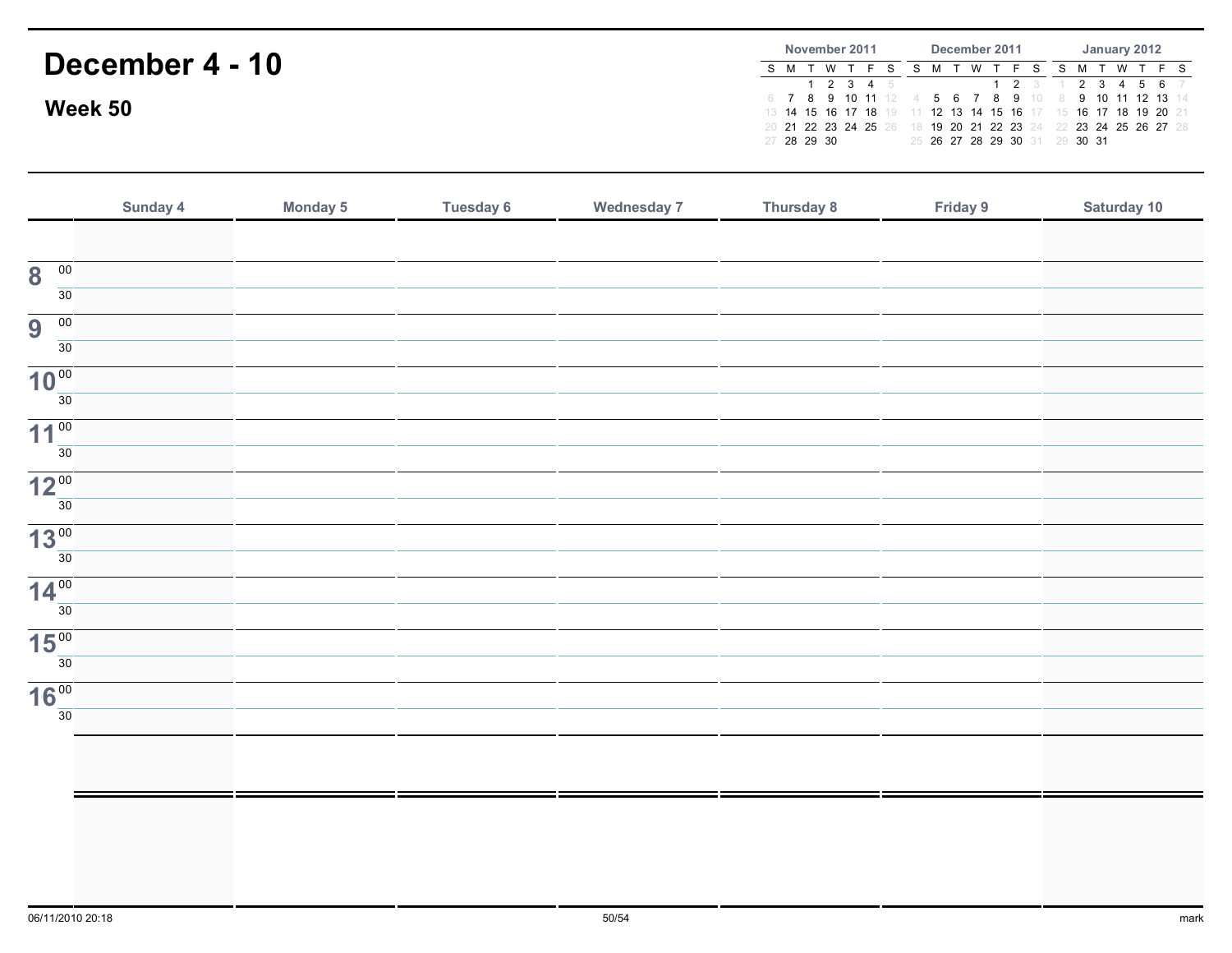## December 11 - 17Week 51November 2011S M T W T F S S M T W T F S S M T W T F S <sup>1</sup> <sup>2</sup> <sup>3</sup> <sup>4</sup> <sup>5</sup> 6 <sup>7</sup> <sup>8</sup> <sup>9</sup> <sup>10</sup> <sup>11</sup> <sup>12</sup> 4 <sup>5</sup> <sup>6</sup> <sup>7</sup> <sup>8</sup> <sup>9</sup> <sup>10</sup> 8 <sup>9</sup> <sup>10</sup> <sup>11</sup> <sup>12</sup> <sup>13</sup> <sup>14</sup> 13 <sup>14</sup> <sup>15</sup> <sup>16</sup> <sup>17</sup> <sup>18</sup> <sup>19</sup> 11 <sup>12</sup> <sup>13</sup> <sup>14</sup> <sup>15</sup> <sup>16</sup> <sup>17</sup> 15 <sup>16</sup> <sup>17</sup> <sup>18</sup> <sup>19</sup> <sup>20</sup> <sup>21</sup> 20 <sup>21</sup> <sup>22</sup> <sup>23</sup> <sup>24</sup> <sup>25</sup> <sup>26</sup> 18 <sup>19</sup> <sup>20</sup> <sup>21</sup> <sup>22</sup> <sup>23</sup> <sup>24</sup> 22 <sup>23</sup> <sup>24</sup> <sup>25</sup> <sup>26</sup> <sup>27</sup> <sup>28</sup> 27 <sup>28</sup> <sup>29</sup> <sup>30</sup> December 2011 $1 \quad 2$ 25 <sup>26</sup> <sup>27</sup> <sup>28</sup> <sup>29</sup> <sup>30</sup> <sup>31</sup> 29 <sup>30</sup> <sup>31</sup> January 2012 $3 \quad 1$  $2 \t3 \t4 \t5 \t6$

|                                            | Sunday 11 | <b>Monday 12</b> | <b>Tuesday 13</b> | <b>Wednesday 14</b> | Thursday 15 | Friday 16 | Saturday 17 |
|--------------------------------------------|-----------|------------------|-------------------|---------------------|-------------|-----------|-------------|
|                                            |           |                  |                   |                     |             |           |             |
| $\overline{00}$<br>$\overline{\mathbf{8}}$ |           |                  |                   |                     |             |           |             |
| 30                                         |           |                  |                   |                     |             |           |             |
| 00<br>9                                    |           |                  |                   |                     |             |           |             |
| 30                                         |           |                  |                   |                     |             |           |             |
| 10 <sup>00</sup><br>30                     |           |                  |                   |                     |             |           |             |
| 11 <sup>00</sup>                           |           |                  |                   |                     |             |           |             |
| 30                                         |           |                  |                   |                     |             |           |             |
| 12 <sup>00</sup>                           |           |                  |                   |                     |             |           |             |
| 30                                         |           |                  |                   |                     |             |           |             |
| 13 <sup>00</sup>                           |           |                  |                   |                     |             |           |             |
| 30                                         |           |                  |                   |                     |             |           |             |
| 14 <sup>00</sup>                           |           |                  |                   |                     |             |           |             |
| 30                                         |           |                  |                   |                     |             |           |             |
| 15 <sup>00</sup><br>30                     |           |                  |                   |                     |             |           |             |
|                                            |           |                  |                   |                     |             |           |             |
| 16 <sup>00</sup><br>30                     |           |                  |                   |                     |             |           |             |
|                                            |           |                  |                   |                     |             |           |             |
|                                            |           |                  |                   |                     |             |           |             |
|                                            |           |                  |                   |                     |             |           |             |
|                                            |           |                  |                   |                     |             |           |             |
|                                            |           |                  |                   |                     |             |           |             |
|                                            |           |                  |                   |                     |             |           |             |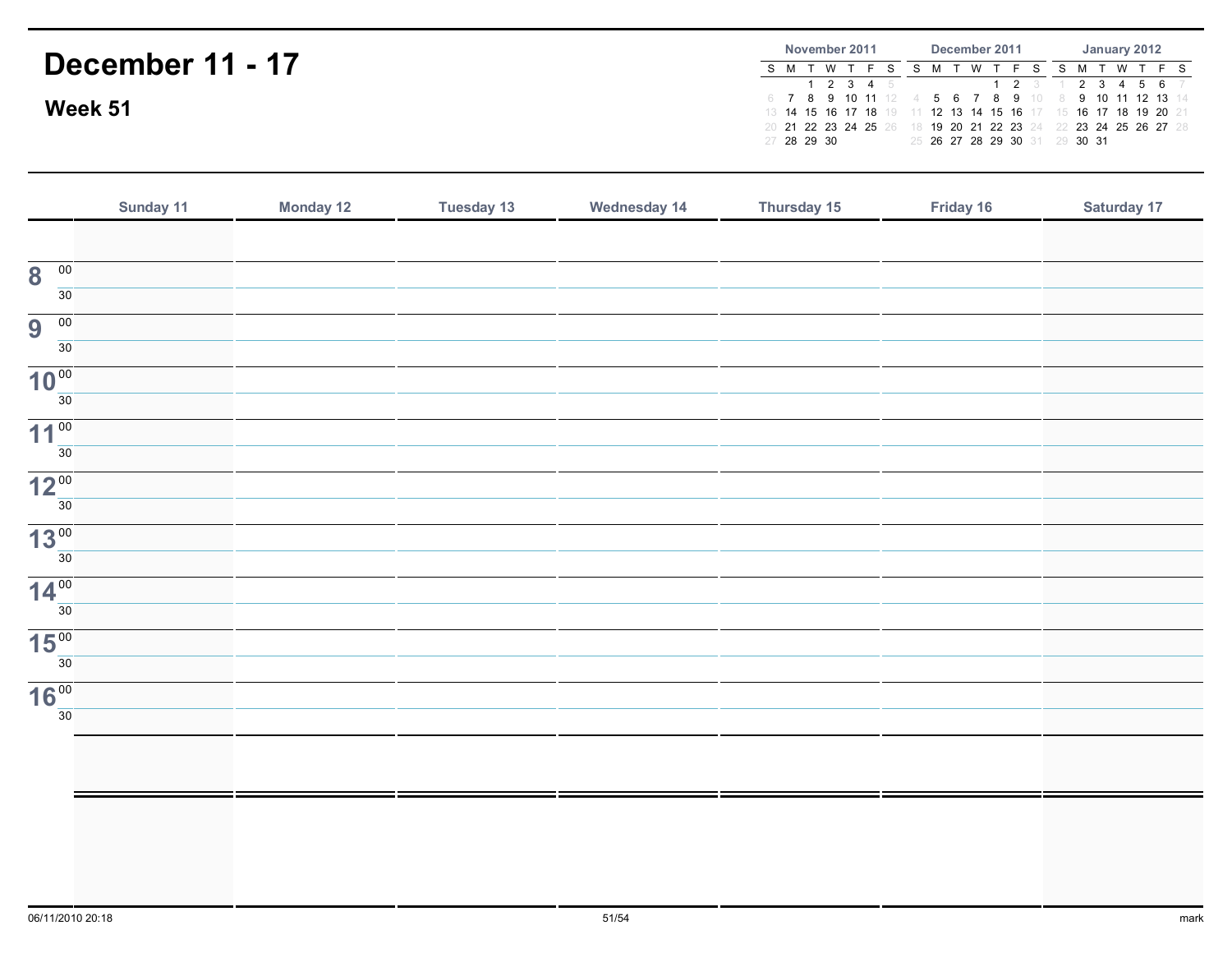# December 18 - 24Week 52November 2011S M T W T F S S M T W T F S S M T W T F S <sup>1</sup> <sup>2</sup> <sup>3</sup> <sup>4</sup> <sup>5</sup> 6 <sup>7</sup> <sup>8</sup> <sup>9</sup> <sup>10</sup> <sup>11</sup> <sup>12</sup> 4 <sup>5</sup> <sup>6</sup> <sup>7</sup> <sup>8</sup> <sup>9</sup> <sup>10</sup> 8 <sup>9</sup> <sup>10</sup> <sup>11</sup> <sup>12</sup> <sup>13</sup> <sup>14</sup> 13 <sup>14</sup> <sup>15</sup> <sup>16</sup> <sup>17</sup> <sup>18</sup> <sup>19</sup> 11 <sup>12</sup> <sup>13</sup> <sup>14</sup> <sup>15</sup> <sup>16</sup> <sup>17</sup> 15 <sup>16</sup> <sup>17</sup> <sup>18</sup> <sup>19</sup> <sup>20</sup> <sup>21</sup> 20 <sup>21</sup> <sup>22</sup> <sup>23</sup> <sup>24</sup> <sup>25</sup> <sup>26</sup> 18 <sup>19</sup> <sup>20</sup> <sup>21</sup> <sup>22</sup> <sup>23</sup> <sup>24</sup> 22 <sup>23</sup> <sup>24</sup> <sup>25</sup> <sup>26</sup> <sup>27</sup> <sup>28</sup> 27 <sup>28</sup> <sup>29</sup> <sup>30</sup> December 2011 $1 \quad 2$ 25 <sup>26</sup> <sup>27</sup> <sup>28</sup> <sup>29</sup> <sup>30</sup> <sup>31</sup> 29 <sup>30</sup> <sup>31</sup> January 2012 $3 \quad 1$  $2 \t3 \t4 \t5 \t6$

|                                         | Sunday 18 | Monday 19 | <b>Tuesday 20</b> | <b>Wednesday 21</b> | Thursday 22 | Friday 23 | <b>Saturday 24</b> |
|-----------------------------------------|-----------|-----------|-------------------|---------------------|-------------|-----------|--------------------|
|                                         |           |           |                   |                     |             |           |                    |
| $\overline{00}$<br>8                    |           |           |                   |                     |             |           |                    |
| 30                                      |           |           |                   |                     |             |           |                    |
| $\overline{9}$<br>$\overline{00}$<br>30 |           |           |                   |                     |             |           |                    |
| 10 <sup>00</sup>                        |           |           |                   |                     |             |           |                    |
| 30                                      |           |           |                   |                     |             |           |                    |
| 11 <sup>00</sup>                        |           |           |                   |                     |             |           |                    |
| 30                                      |           |           |                   |                     |             |           |                    |
| 12 <sup>00</sup>                        |           |           |                   |                     |             |           |                    |
| 30                                      |           |           |                   |                     |             |           |                    |
| 13 <sup>00</sup><br>30                  |           |           |                   |                     |             |           |                    |
| 14 <sup>00</sup>                        |           |           |                   |                     |             |           |                    |
| 30                                      |           |           |                   |                     |             |           |                    |
| 15 <sup>00</sup>                        |           |           |                   |                     |             |           |                    |
| 30                                      |           |           |                   |                     |             |           |                    |
| 16 <sup>00</sup>                        |           |           |                   |                     |             |           |                    |
| 30                                      |           |           |                   |                     |             |           |                    |
|                                         |           |           |                   |                     |             |           |                    |
|                                         |           |           |                   |                     |             |           |                    |
|                                         |           |           |                   |                     |             |           |                    |
|                                         |           |           |                   |                     |             |           |                    |
|                                         |           |           |                   |                     |             |           |                    |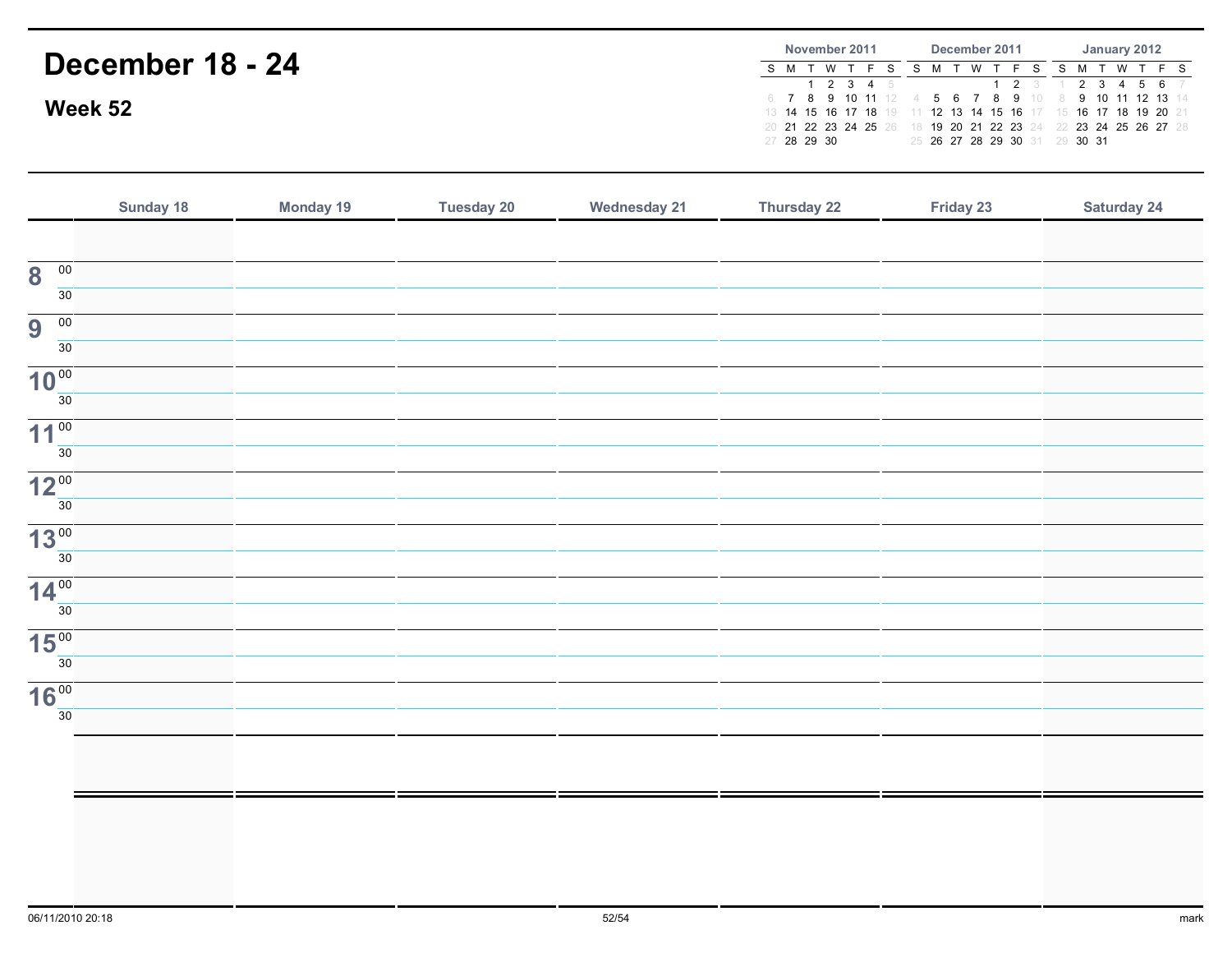# December 25 - 31Week 53November 2011S M T W T F S S M T W T F S S M T W T F S <sup>1</sup> <sup>2</sup> <sup>3</sup> <sup>4</sup> <sup>5</sup> 6 <sup>7</sup> <sup>8</sup> <sup>9</sup> <sup>10</sup> <sup>11</sup> <sup>12</sup> 4 <sup>5</sup> <sup>6</sup> <sup>7</sup> <sup>8</sup> <sup>9</sup> <sup>10</sup> 8 <sup>9</sup> <sup>10</sup> <sup>11</sup> <sup>12</sup> <sup>13</sup> <sup>14</sup> 13 <sup>14</sup> <sup>15</sup> <sup>16</sup> <sup>17</sup> <sup>18</sup> <sup>19</sup> 11 <sup>12</sup> <sup>13</sup> <sup>14</sup> <sup>15</sup> <sup>16</sup> <sup>17</sup> 15 <sup>16</sup> <sup>17</sup> <sup>18</sup> <sup>19</sup> <sup>20</sup> <sup>21</sup> 20 <sup>21</sup> <sup>22</sup> <sup>23</sup> <sup>24</sup> <sup>25</sup> <sup>26</sup> 18 <sup>19</sup> <sup>20</sup> <sup>21</sup> <sup>22</sup> <sup>23</sup> <sup>24</sup> 22 <sup>23</sup> <sup>24</sup> <sup>25</sup> <sup>26</sup> <sup>27</sup> <sup>28</sup> 27 <sup>28</sup> <sup>29</sup> <sup>30</sup> December 2011 $1 \quad 2$ 25 <sup>26</sup> <sup>27</sup> <sup>28</sup> <sup>29</sup> <sup>30</sup> <sup>31</sup> 29 <sup>30</sup> <sup>31</sup> January 2012 $3 \quad 1$  $2 \t3 \t4 \t5 \t6$

| Sunday 25 | <b>Monday 26</b> | <b>Tuesday 27</b> | <b>Wednesday 28</b> | <b>Thursday 29</b> | Friday 30 | Saturday 31 |
|-----------|------------------|-------------------|---------------------|--------------------|-----------|-------------|
|           |                  |                   |                     |                    |           |             |
|           |                  |                   |                     |                    |           |             |
|           |                  |                   |                     |                    |           |             |
|           |                  |                   |                     |                    |           |             |
|           |                  |                   |                     |                    |           |             |
|           |                  |                   |                     |                    |           |             |
|           |                  |                   |                     |                    |           |             |
|           |                  |                   |                     |                    |           |             |
|           |                  |                   |                     |                    |           |             |
|           |                  |                   |                     |                    |           |             |
|           |                  |                   |                     |                    |           |             |
|           |                  |                   |                     |                    |           |             |
|           |                  |                   |                     |                    |           |             |
|           |                  |                   |                     |                    |           |             |
|           |                  |                   |                     |                    |           |             |
|           |                  |                   |                     |                    |           |             |
|           |                  |                   |                     |                    |           |             |
|           |                  |                   |                     |                    |           |             |
|           |                  |                   |                     |                    |           |             |
|           |                  |                   |                     |                    |           |             |
|           |                  |                   |                     |                    |           |             |
|           |                  |                   |                     |                    |           |             |
|           |                  |                   |                     |                    |           |             |